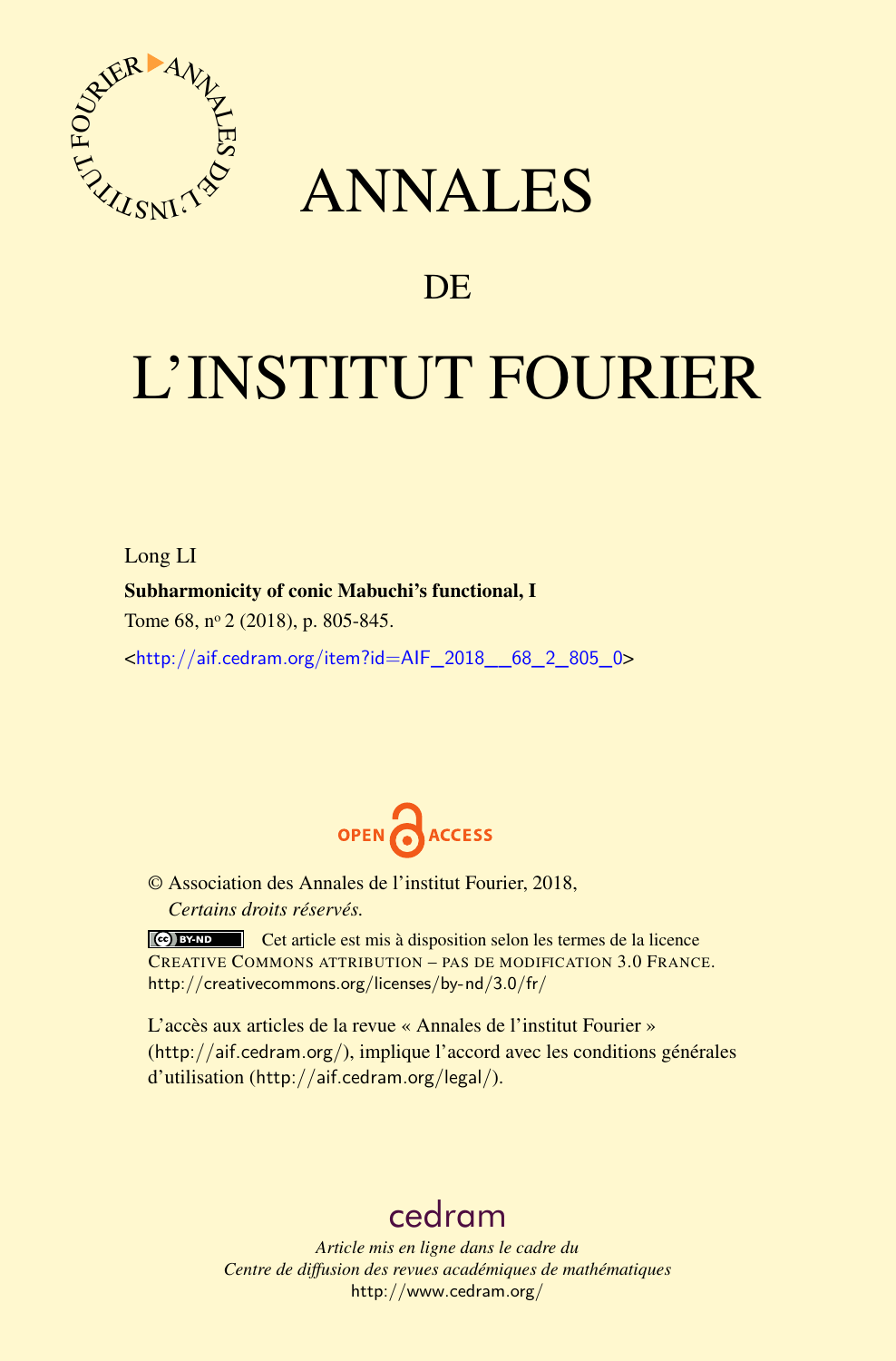#### SUBHARMONICITY OF CONIC MABUCHI'S FUNCTIONAL, I

#### **by Long LI**

Abstract. — The purpose of this paper is to prove the convexity of Mabuchi's functional along a geodesic in the conic setting. We first establish a scheme to study conic constant scalar curvature Kähler (cscK) metrics, and then the conic Mabuchi functional is introduced in such a way that conic cscK metrics are its critical points. Finally we prove that the conic Mabuchi functional is convex and continuous along a conic geodesic.

Résumé. — Le but de cet article est de démontrer la convexité de la fonctionnelle de Mabuchi le long d'une géodésique dans le cadre conique. Nous considérons d'abord les métriques de Kähler de courbure scalaire constante (cscK) et ensuite nous introduisons la fonctionnelle de Mabuchi de sorte que les métriques coniques cscK soient ses points critiques. Par la suite nous démontrons le résultat principal.

#### **1. Introduction**

Let  $H$  be the space of all Kähler metrics in a fixed cohomology class. Mabuchi [\[14\]](#page-41-0) introduced the so called "*K*-energy map" (Mabuchi's functional) on this space, whose Euler–Lagrange equations are constant scalar curvature Kähler (cscK) metrics. In the same time, he observed that the complex Hessian of the  $K$  energy map is semi-positive on  $H$ . In 1987, he introduced an  $L^2$  norm (Mabuchi's  $L^2$  norm) [\[15\]](#page-41-1) on the tagent space of  $H$ , such that  $H$  becomes an infinite dimensional Riemannian manifold. Then many people studied the geometry of this infinite dimensional Riemannian manifold including S. Semmes, S.K. Donaldson, and so on.

Two decades later, X. Chen [\[5\]](#page-40-0) proved that there exists a unique  $\mathcal{C}^{1,\bar{1}}$  geodesic connecting any two points in  $H$ . Mabuchi's observation combined with this result becomes very important in the study of uniqueness of canonical

Keywords: Mabuchi's functional, variational method, cscK metrics.

<sup>2010</sup> Mathematics Subject Classification: 32U05, 53C55, 35J35.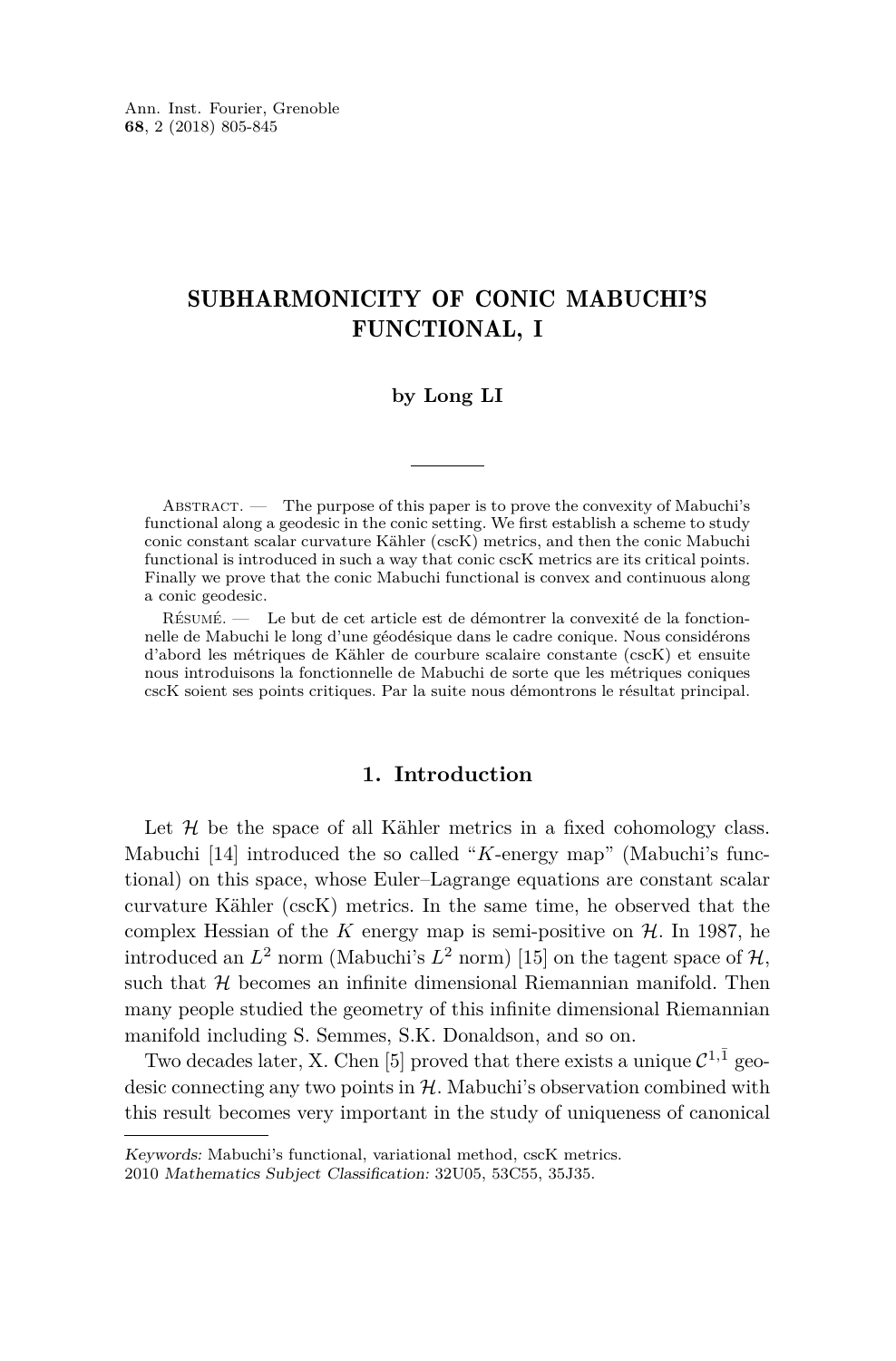metrics. In fact, it was conjectured by X. Chen that Mabuchi's functional is a convex and continuous function along geodesics. However, the lack of regularities on the geodesic obstructed many attempts.

The breakthrough is a recent work by Berman and Berndtsson [\[1\]](#page-40-1). They first proved that Mabuchi's functional is weakly convex (without continuity) along any  $C^{1,\bar{1}}$  geodesic. Their beautiful idea is based on the Bergman kernel approximation and the subharmonicity of *log*-Bergman kernels first due to Yamaguchi. Later they improved this work and proved the continuity.

In a joint work with X. Chen and Mihai Păun [\[6\]](#page-40-2), we gave an independent proof of this conjecture from a different point of view. Our proof is based on a new approximation of geodesics, inspired by Păun's previous work on positivity of relative canonical bundles [\[16\]](#page-41-2).

The aim of this paper is to study this convexity property of Mabuchi's functional under conic setting. However, the set up of conic cscK metrics is not completely clear before. For example, we can consider the following equation as a candidate:

(1.1) 
$$
\operatorname{Ric}(\omega_{\beta}) \wedge \omega_{\beta}^{n-1} = \omega_{\beta}^{n} + (1 - \beta)[D] \wedge \omega_{\beta}^{n-1}.
$$

However, the wedge product  $[D] \wedge \omega_{\beta}^n$  has no meaning in the usual sense. Fortunately, we can still utilize the non-pluripolar product [\[3\]](#page-40-3) (charges no mass on  $D$ ) or the Bedford–Talyor–Demailly product [\[8\]](#page-40-4) (charges mass on *D*) to study this wedge product. We discussed three different new notions (weak conic cscK, conic cscK, strong conic cscK metrics) in Section [2,](#page-3-0) and each of them has some independent interests.

Based on this new definition of conic cscK metrics, Section [3](#page-14-0) is devoted to study the corresponding conic energies. The Euler–Lagrange equation of conic Mabuchi's functional is expected to be the conic cscK metrics. The integral form of this energy is first given in this section, and we proved that conic cscK metrics are indeed critical points of conic Mabuchi's functional.

Our main result is proved in Section [4.](#page-20-0) And the precise statement is as follows.

THEOREM [4.13.](#page-34-0) — Suppose there exists a conic  $\mathcal{C}_{\beta}^{1,\bar{1}}$  geodesic  $\mathcal G$  connecting two conic Kähler potential  $\varphi_0$  and  $\varphi_1$ . Then the conic Mabuchi's functional  $\mathcal{M}_c(t)$  restricted on G is a convex continuous function on the closed interval [0*,* 1].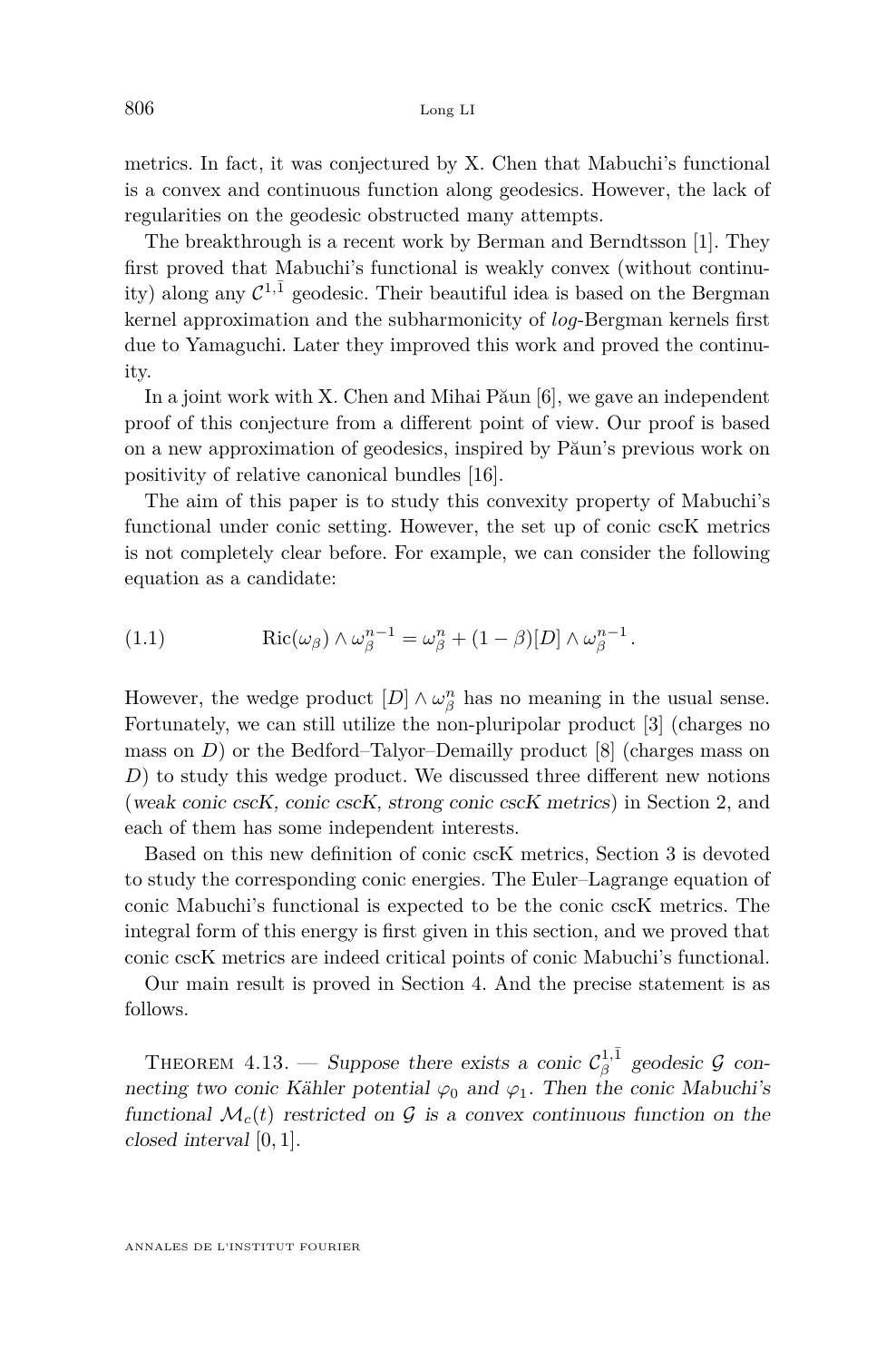The idea of the proof is very similar to our previous work [\[6\]](#page-40-2), but difficulties arise in the "a priori estimates" for a family of Monge–Ampère equations. Especially, there is no control on the lower bound of the curvature when the angle  $\beta > 1/2$ . Guenancia and Păun developed a new technique [\[11\]](#page-40-5) on *C* 2 estimate of conic Kähler–Einstein metrics for full angles. However, we can not incorporate their work directly into our picture. The approximation (indexed as  $\varepsilon$ ,  $\delta$  and  $\varepsilon'$ ) to the conic Kähler metric as a solution of the homogeneous complex Monge–Ampère equation (HCMA) are much more complicated. The new trick here is to balance the growth rate of the two sides of the HCMA, to make them always comparable. This is done by a careful investigation of the smoothing geodesics. And it is based on a new technique on the regularization of (conic) geodesics, inspired by the work of Blocki–Kolodziej [\[2\]](#page-40-6).

Combined with the existence result of conic  $\mathcal{C}_{\beta}^{1,\bar{1}}$  geodesic [\[4\]](#page-40-7), we immediately proved that the conic Mabuchi's functional is a convex function between any two points in the space  $\mathcal{C}^{2,\alpha,\beta}$ . However, here we need to assume the angle  $\beta$  is smaller than 1/2. When the angle  $\beta \in [1/2, 1)$ , the existence of such geodesics is not clear up to this stage.

Finally we want to point out that we only consider simple smooth divisor *D* as the set where conic singularity develops in this paper. And also we assumed the line bundle *L<sup>D</sup>* induced from this divisor is semi-positive in the sense that there exists some smooth *psh* metric on it. However, we believe that our method can be generalized to the smooth *klt* setting, and the smoothness of the *psh* metric on the line bundle can be removed. These results will come from sequel papers.

**Acknowledgement.** The author is very grateful to Prof. Xiuxiong Chen, for his generous help and continuous encouragement. And the author would like to show his great thanks to Prof. Mihai Păun, for lots of useful discussion and valuable suggestions. The author also wants to thank Prof. Ian Hambleton and Prof. McKenzie Wang for their supports from many aspects.

<span id="page-3-0"></span>Part of this paper was completed during the author's visit to SNU, from a kind invitation by Prof. Dano Kim. And the author also wants to thank Prof. S. Kolodziej and Dr. N.C. Nguyen for useful discussion on pluripotential theory. Finally, the author wants to thank Prof. Song Sun, Prof. Kai Zheng and Dr. Chengjian Yao for their kind help on reading the draft of this paper and giving advices.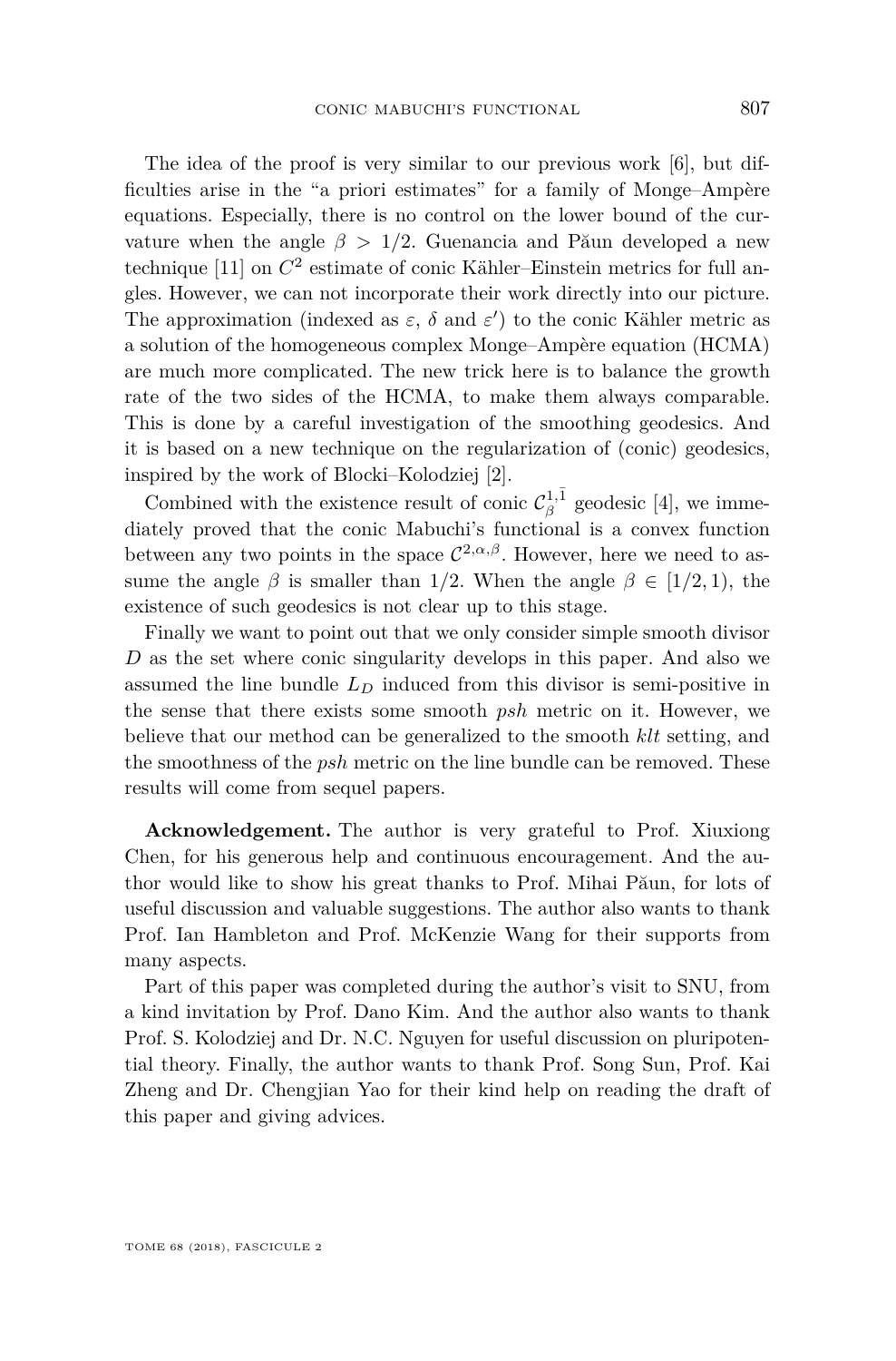#### 808 Long LI

#### **2. Conic canonical metrics**

Let *X* be a compact complex *n*-dimensional Kähler manifold with Kähler form  $\omega$ . Suppose D is a simple smooth divisor on the manifold X, and we assume the associated line bundle  $L_D \geq 0$  is semi-positive, in the sense that there exist a smooth *psh* metric  $\psi$  on it. And we also assume *D* is induced by some smooth section  $s \in H^0(X, L_D)$ .

When the first Chern class  $c_1(X)$  of the manifold X has a definite sign (positive, zero or negative), the most interesting canonical metrics are Kähler–Einstein metrics. We can define a Kähler–Einstein metric  $\omega_{\varphi}$  by the following equation:

(2.1) 
$$
Ric(\omega_{\varphi}) = \lambda \omega_{\varphi},
$$

where the constant  $\lambda$  equals to 1(0*, or* − 1), corresponding to the case  $c_1(X) > 0 (= 0, or < 0)$ . However, when we investigate more general Kähler manifolds, this is just a special case of the so called *cscK metric* (constant scalar curvature Kähler metric). A Kähler metric  $\omega_{\varphi}$  is a *cscK metric* if it satisfies the following equation on *X*:

$$
(2.2) \t\t R_{\varphi} = n\underline{R},
$$

where the constant  $\underline{R}$  is a topological invariant by Stokes' theorem, and it can be calculated as follows:

<span id="page-4-1"></span><span id="page-4-0"></span>
$$
\underline{R} = \frac{[c_1(X)] \cdot [\omega]^{n-1}}{[\omega]^n}.
$$

Notice that this is a 4th. order, fully non-linear partial differential equation, and it is equivalent to the following family of equations:

(2.3) 
$$
\begin{cases} \text{Ric}(\omega_{\varphi}) = \underline{R}\omega_{\varphi} + \theta \\ \theta \wedge \omega_{\varphi}^{n-1} = 0, \end{cases}
$$

for some smooth closed  $(1,1)$  form  $\theta$ , on where the metric  $\omega_{\varphi}$  is nondegenerate. After wedging  $\omega_{\varphi}^{n-1}$  on both sides of the first equation in [\(2.3\)](#page-4-0), we get another equivalent equation of *cscK metrics* as follows:

<span id="page-4-2"></span>(2.4) 
$$
Ric(\omega_{\varphi}) \wedge \omega_{\varphi}^{n-1} = \underline{R}\omega_{\varphi}^{n}.
$$

Equations  $(2.2)$ ,  $(2.3)$  and  $(2.4)$  indeed give three different notions of cscK metrics. When the metric is smooth, they are all equivalent. However, under the setting of conic Kähler metrics, the situation becomes more subtle as we will see later.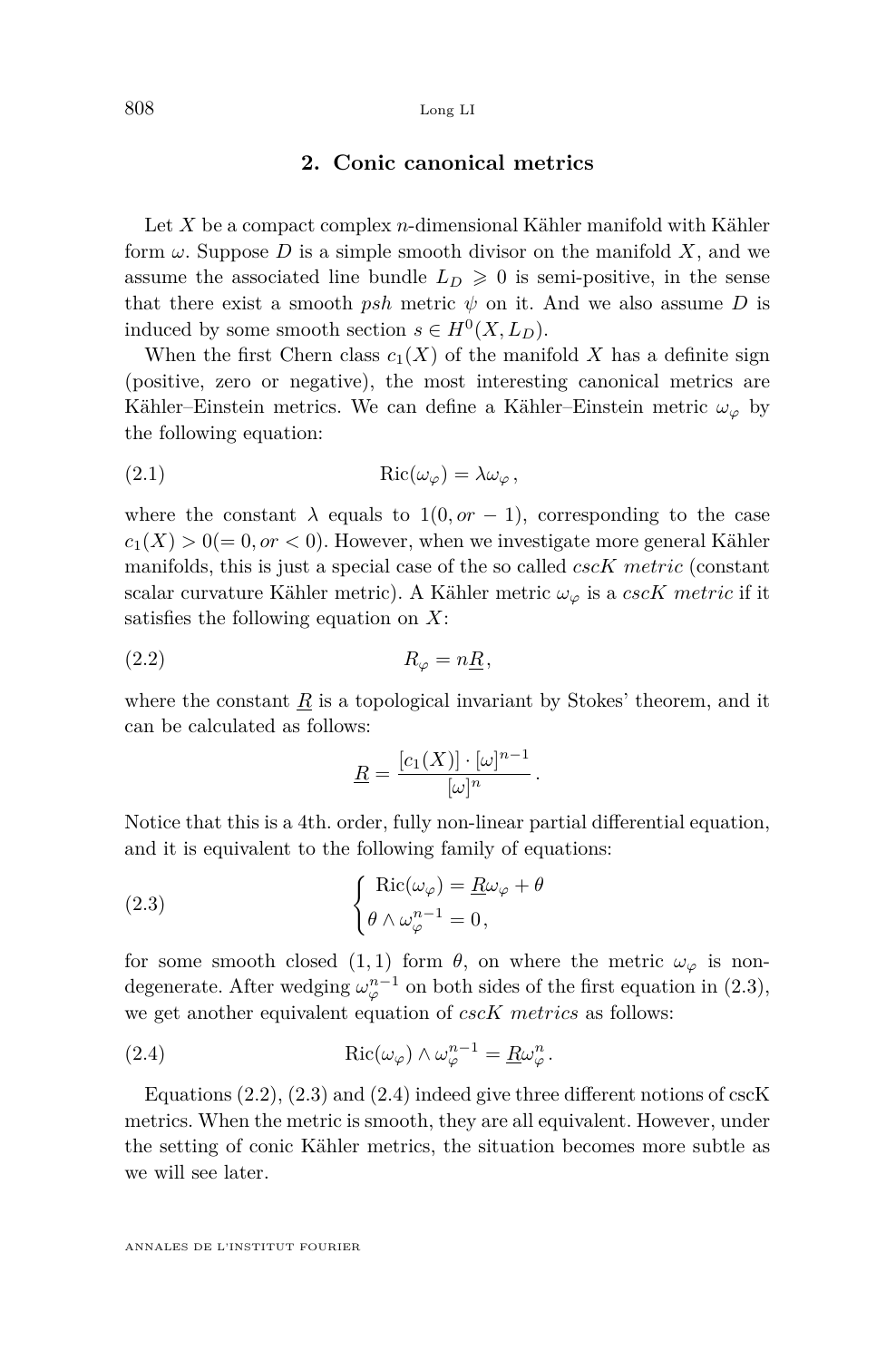#### **2.1. Conic metrics in Hölder spaces**

Let's consider all Kähler metrics on *X* in a given cohomology class. This is equivalent to the space of all Kähler potentials as

$$
\mathcal{H} := \{ \varphi \in C^{\infty}(X) \, | \, \omega_{\varphi} := \omega + \mathrm{d} \mathrm{d}^c \varphi > 0 \}.
$$

Now we want to put some singularity to these metrics along the divisor *D*. The simplest case is when  $X$  is the Euclidean space  $\mathbb{C}^n$ , and the divisor is defined by  $\{z_1 = 0\}$ . Then we define a model conic Kähler metric with cone angle *β* along *D* as

$$
\omega_{\beta} := \frac{1}{|z_1|^{2-2\beta}} \mathrm{d} z_1 \wedge \mathrm{d} \bar{z}_1 + \sum_{j=2}^n \mathrm{d} z_j \wedge \mathrm{d} \bar{z}_j.
$$

Back to general Kähler manifolds, we can also consider this kind of singular metrics by comparing it with the model metric locally near a point *p* on the divisor.

<span id="page-5-0"></span>DEFINITION 2.1. — A conic Kähler metric  $\omega_{\varphi}$  on X with cone angle  $\beta$ along the divisor *D* is a Kähler current on *X*, smooth outside of *D*, such that it is quasi-isometric to the model metric  $\omega_{\beta}$  in a neighborhood of any point  $p \in D$ .

Take a point  $p \in D$ , there is an open coordinate chart  $U \ni (z_1, z_2, \ldots, z_n)$ centered at *p*, such that the divisor is defined locally as  $D := \{z_1 = 0\}.$ Then the quasi-isometric condition in Definition [2.1](#page-5-0) can be read as

$$
C^{-1}\omega_{\beta}\leqslant \omega_{\varphi}\leqslant C\omega_{\beta}\,,
$$

for some constant *C* on *U*.

According to Donaldson [\[9\]](#page-40-8), we can introduce some Hölder norms to this space of conic Kähler metrics. Let's consider in the local coordinate chart  $U \ni p$  first. Writing in polar coordinate  $z_1 = \rho e^{i\theta}$ , we can put  $w =$ *re*<sup>*iθ*</sup>, where  $r = \rho^{\beta}$ . Hence  $w_1 = w$  and  $w_j = z_j$  for  $j > 1$  give another coordinate around *p*, and we call it as *w*-coordinate (notice that this change of coordinates is not holomorphic). Then the natural cone metric in the new coordinate can be found as

(2.5)  
\n
$$
g = dr^{2} + \beta^{2} r^{2} d\theta^{2} + \sum_{j>1} (ds_{j}^{2} + dt_{j}^{2})
$$
\n
$$
= \beta^{2} \rho^{2\beta - 2} d\rho^{2} + \beta^{2} \rho^{2\beta} d\theta^{2} + \sum_{j>1} (ds_{j}^{2} + dt_{j}^{2})
$$

where  $z_j = s_j + \sqrt{-1}t_j$ . Although it appears to be singular in the original coordinate, this cone metric preserves the finite distance near *p*. Moreover, the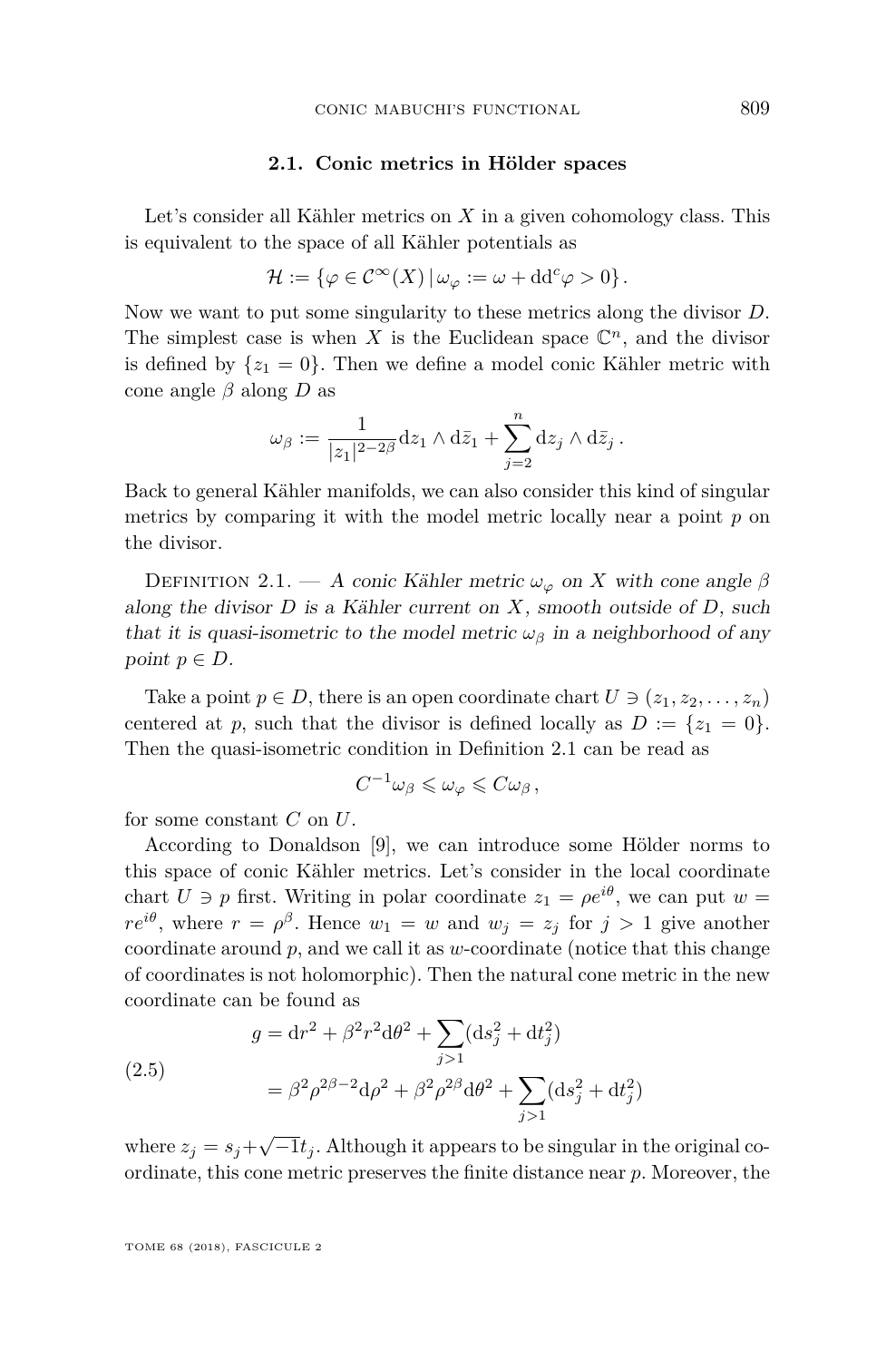810 Long LI

metric *g* is exactly the induced Riemannian metric by the skew-symmetric bilinear form  $\omega_{\beta}$ . Hence we introduce a 1 form as

(2.6) 
$$
\epsilon := e^{i\theta} (\mathrm{d}r + \sqrt{-1}\beta r \mathrm{d}\theta) = \beta \rho^{\beta - 1} \mathrm{d}z_1
$$

$$
= \frac{1 + \beta}{2} \mathrm{d}w + \frac{1 - \beta}{2} e^{2i\theta} \mathrm{d}\bar{w},
$$

and

$$
\epsilon \wedge \overline{\epsilon} = \beta^2 \rho^{2\beta - 2} dz_1 \wedge d\overline{z}_1 = \beta dw \wedge d\overline{w}.
$$

Notice that in *w*-coordinate, the cone metric *g* is quasi-isometric to the Euclidean metric. Then according to Donaldson, for  $\alpha < \beta^{-1} - 1$ , we make the following definitions.

DEFINITION 2.2. — A real-valued function *f* is in  $\mathcal{C}^{0,\alpha,\beta}$ , if *f* is a  $C^{\alpha}$ Hölder continuous function in *w*-coordinate.

A  $(1,0)$  form  $\xi$  on  $X$  (in the original coordinate chart) locally can be written as

$$
\xi = f\epsilon + \sum_{j>1} g_j \mathrm{d} z_j.
$$

Then we can introduce another Hölder space for (1*,* 0) forms as

DEFINITION 2.3. — A (1,0) form  $\xi$  is in  $\mathcal{C}^{,\alpha,\beta}$  if  $f,g \in \mathcal{C}^{0,\alpha,\beta}$  and the limit of *f* vanishes when it approaches the divisor. And a function  $f \in C^{1,\alpha,\beta}$ means  $f \in C^{0,\alpha,\beta}$  and  $\partial f \in C^{,\alpha,\beta}$ .

It is equivalent to the following conditions in *w*-coordinate:

$$
\mathcal{C}^{1,\alpha,\beta} = \left\{ f \in \mathcal{C}^{1,\alpha}, \ \frac{\partial f}{\partial w}(0,w') = 0, \ \frac{\partial f}{\partial \bar{w}}(0,w') = 0 \right\}.
$$

This is a Banach space inherited from the usual  $\mathcal{C}^{1,\alpha}$  norm in *w*-coordinates. Now for a  $(1,1)$  form  $\tau$  on U, we have

$$
\tau = f \epsilon \wedge \overline{\epsilon} + \sum_{j>1} (g_{1j} \epsilon \wedge d\overline{z}_j + g_{j1} dz_j \wedge \overline{\epsilon}) + \sum_{j,k>1} g_{jk} dz_j \wedge d\overline{z}_k.
$$

Then let's define a new Hölder space as follows.

DEFINITION 2.4. — A (1,1) form  $\tau$  is in  $C^{\alpha,\beta}$ , if  $f, g_{jk} \in C^{0,\alpha,\beta}$  for all  $j, k$ , and  $g_{1j}, g_{j1}$  converge to zero when they approach the divisor. And a function  $f \in C^{2,\alpha,\beta}$  if  $f \in C^{0,\alpha,\beta}$ ,  $\partial f \in C^{,\alpha,\beta}$  and  $\partial \bar{\partial} f \in C^{,\alpha,\beta}$ .

Again this is a Banach space by restricted  $\mathcal{C}^{2,\alpha}$  norm from *w*-coordinates. Finally, we can further define a higher regularity class [\[4\]](#page-40-7) as follows

 $\mathcal{C}^{3,\beta} := \{ f \in \mathcal{C}^{2,\alpha,\beta} \mid \text{all the third derivatives of } f \text{ is bounded w.r.t } \omega_{\beta} \}.$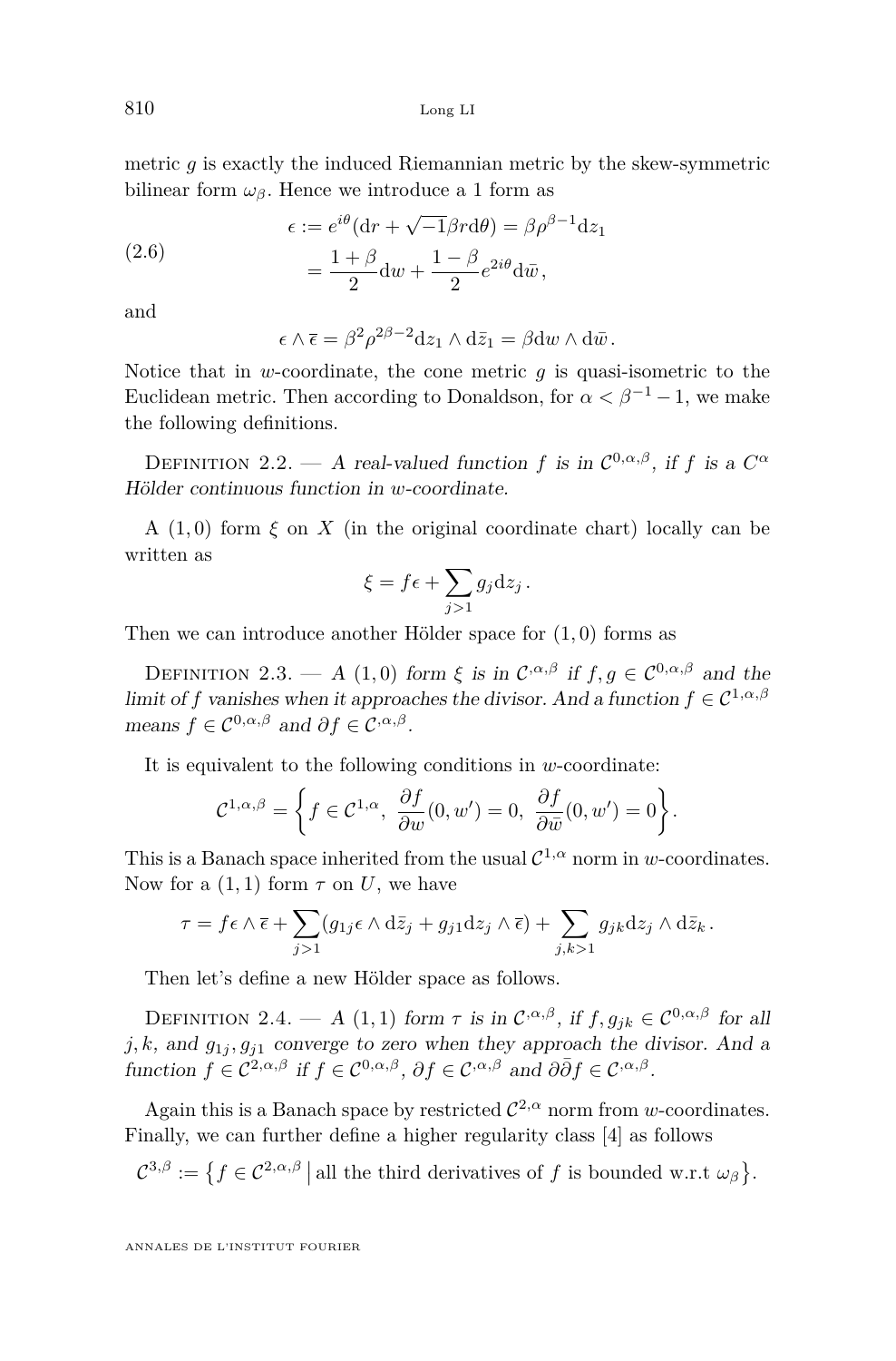According to Calamai and Zheng [\[4\]](#page-40-7), this higher regularity space  $\mathcal{C}^{3,\beta}$ is useful, when we consider the existence of geodesics connecting points in the space of conic Kähler metrics. And we will give further details when this result is mentioned later.

#### **2.2. Conic cscK metrics**

Our goal is to give a proper notion of cscK metric under the conic setting. The cheapest way is to forget about the singular part of the manifold, and define it as the usual cscK metric on the regular part.

DEFINITION  $2.5. - A$  weak conic cscK metric is a conic Kähler metric  $ω<sub>ϕ</sub>$  with cone angle *β* along the divisor *D*, satisfying the following equation on *X* − *D*:

$$
(2.7) \t\t R_{\varphi} = c,
$$

where *c* is a proper constant.

This constant *c* should only depend on the Kähler class( $[\omega, [\omega, \rho])$ , the first Chern class( $c_1(X)$ ,  $c_1(D)$ ), and the class of the divisor *D*. However, this is difficult to know, even if  $\varphi \in C^{2,\alpha,\beta}$ . In general, Stokes' theorem (integration by parts) fails to be applied to the LHS of equation of [\(2.4\)](#page-4-2) without further regularity assumptions.

In order to overcome this difficulty, we are going to invoke some pluripotential theory from the work of Boucksom–Eyssidieux–Guedj–Zeriahi ([\[3\]](#page-40-3)). Recall that two *quasi-psh* functions  $\varphi$  and  $\psi$  have the same singular type if  $\varphi = \psi + O(1)$ . And the singular type of a positive closed  $(1, 1)$  current is determined by its potential.

<span id="page-7-0"></span>LEMMA 2.6. — Let  $\omega_{\varphi}$  be a conic Kähler metric, and  $\Omega$  be another conic Kähler metrics with  $C^{2,\alpha,\beta}$  potentials. Assume that on  $X - D$ , we have

$$
\text{Ric}(\omega_{\varphi}) \geqslant -C\Omega,
$$

for some large constant *C*, such that  $\text{Ric}(\omega) + C\omega > 0$ . Then we can extend the (1*,* 1) form

$$
\operatorname{Ric}(\omega_{\varphi}) + C\Omega
$$

as a positive closed current on *X*. Moreover, the function  $\phi_{ric}$  :=  $-\log(\omega_{\varphi}^n/\omega^n)$  determines the singularity type of this positive current.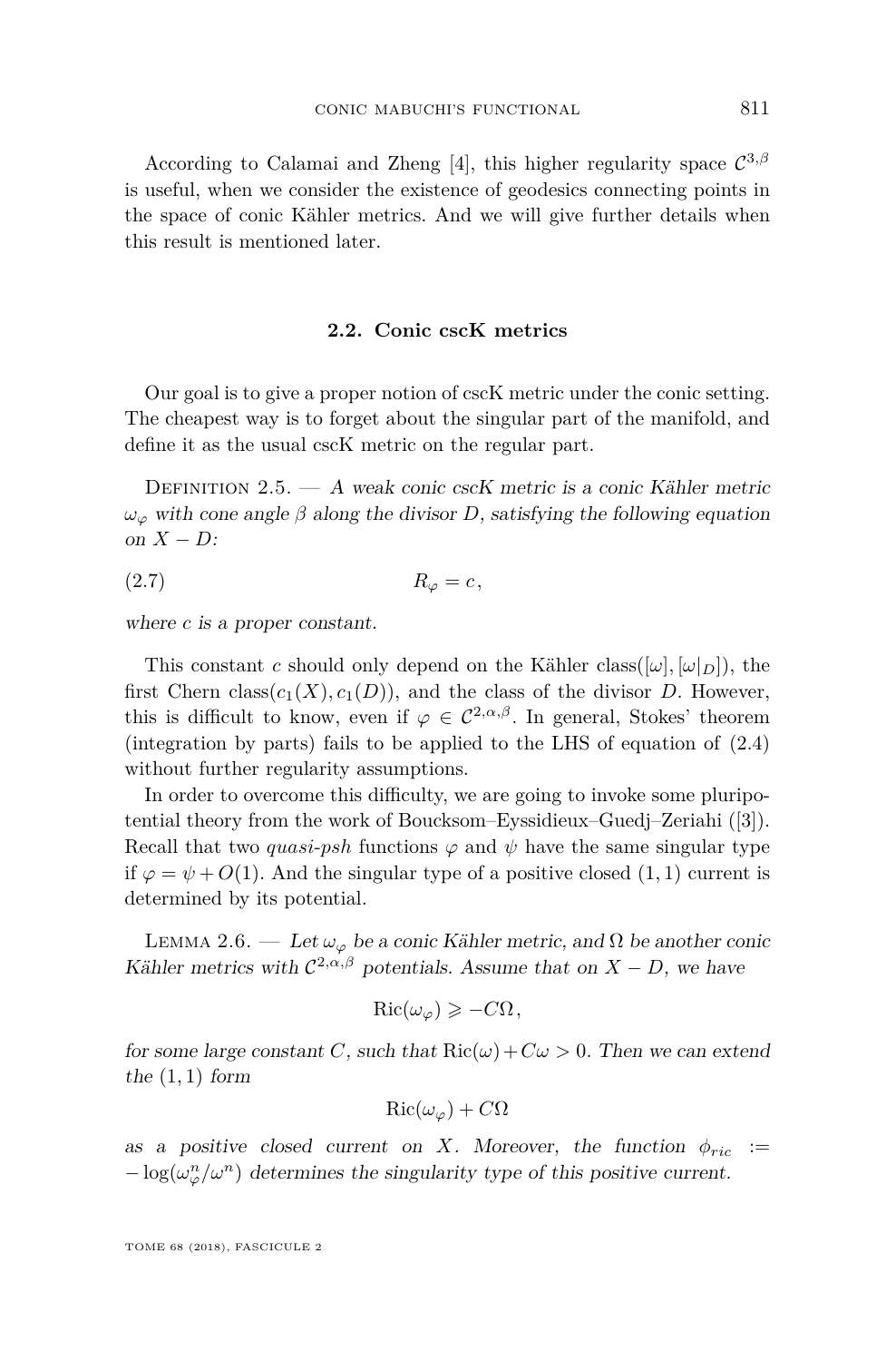812 Long LI

Proof. — Write  $\Omega = \omega + dd^c \psi$ , for some  $\psi \in C^{2,\alpha,\beta}$ . We can re-write the positivity condition Ric( $\omega_{\varphi}$ ) +  $C\Omega \geq 0$  as

(2.8) 
$$
\Gamma + dd^c(-\log \frac{\omega_{\varphi}^n}{\omega^n} + C\psi) \geq 0,
$$

where  $\Gamma = \text{Ric}(\omega) + C\omega > 0$ . Notice that the potential  $\psi$  is continuous on *X*, and we claim that the function  $\phi_{ric}$  is bounded from above near the divisor. Hence the new defined function  $\Psi := \psi + \phi_{ric}$  can be extended as a Γ-*psh* function across the divisor. Writing  $\phi_{ric} = \Psi - \psi$ , we can extend *φric* across the divisor as the difference of two *quasi*-*psh* functions, and it is uniformly bounded from above since  $\psi$  is a bounded function on X. Finally the singularity type of  $\Psi$  is determined by  $\phi_{ric}$  for the same reason.

Now we are going to prove the claim. It's enough to consider the upper bound of  $\phi_{ric}$  in a local coordinate chart of a point p on the divisor D. Then by the local isometric property of conic Kähler metric, we can compare  $\omega_\varphi$ to the model metric  $\omega_{\beta}$  in this neighborhood. That is, there exist a constant *C*, such that

$$
C^{-1}\omega_{\beta}^n \leqslant \omega_{\varphi}^n \leqslant C\omega_{\beta}^n.
$$

But in the local coordinate chart, we have

$$
-\log \frac{\omega_{\beta}^n}{\omega^n} \sim (1-\beta) \log |z_1|^2 + O(1),
$$

which is obvious bounded from above. Therefore, the claim follows.  $\Box$ 

From now on, we can consider the space of all conic Kähler metrics with Ricci curvature bounded from below.

DEFINITION 2.7. — A conic Kähler metric  $\omega_{\varphi}$  is in the family R if there exists some (may depend on  $\omega_{\varphi}$ ) conic Kähler metric  $\Omega$  with  $C^{2,\alpha,\beta}$  potential such that

(2.9) Ric $(\omega_{\varphi}) \geq -C\Omega$ 

for some large constant *C*.

This extra positivity imposing on the Ricci curvature is equivalent to say that the Ricci potential  $\phi_{ric}$  is a *quasi-psh* function on *X*. Moreover, observe that the Ricci potential  $\phi_{ric}$  and the Kähler potential  $\varphi$  for a  $\mathcal{C}^{2,\alpha,\beta}$ conic metric  $\omega_\varphi$  both have small unbounded locus [\[3\]](#page-40-3), since the smooth divisor *D* is a complete pluripolar closed subset of *X*. Then we can invoke the integration by parts formula (Theorem 1.14, [\[3\]](#page-40-3)) to compute the topological constant.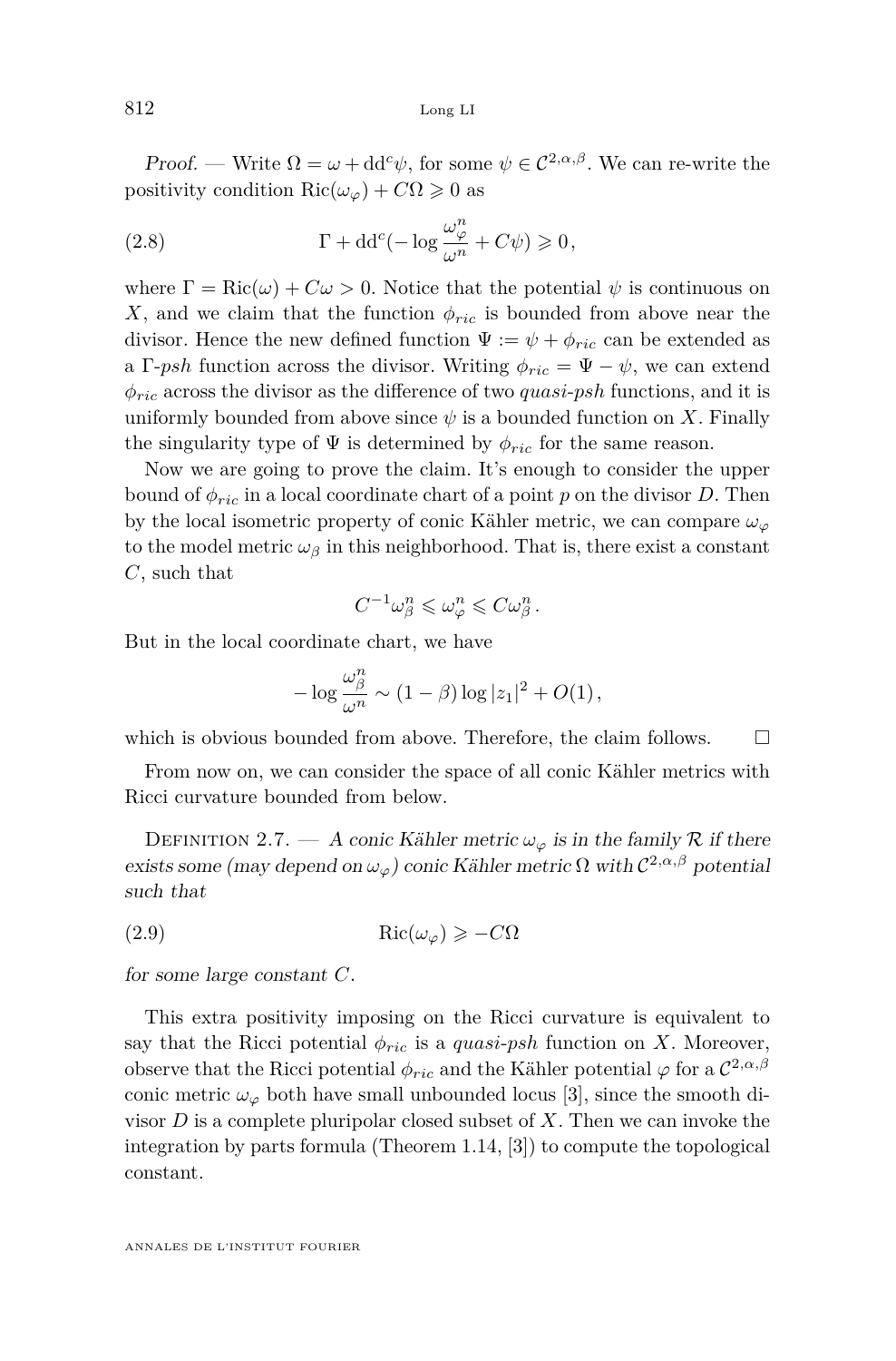<span id="page-9-4"></span>PROPOSITION 2.8. — Let  $\omega_{\varphi_1}, \omega_{\varphi_2} \in \mathcal{R}$  are two conic Kähler metrics with  $C^{2,\alpha,\beta}$  potentials. Then we have the following equation:

<span id="page-9-3"></span>(2.10) 
$$
\int_{X-D} \text{Ric}(\omega_{\varphi_1}) \wedge \omega_{\varphi_1}^{n-1} = \int_{X-D} \text{Ric}(\omega_{\varphi_2}) \wedge \omega_{\varphi_2}^{n-1}.
$$

Proof. — Notice that for two conic Kähler metrics  $\omega_{\varphi_1}$  and  $\omega_{\varphi_2}$ , the following is always true: there exists some constant  $K > 0$ , such that the difference of their *Ricci* potentials is globally bounded by *K*, i.e.

<span id="page-9-1"></span>(2.11) 
$$
|\phi_{1,ric} - \phi_{2,ric}| = \left| \log \left( \frac{\omega_{\varphi_1}^n}{\omega_{\varphi_2}^n} \right) \right| < K,
$$

on *X*. This is true because these two Ricci potentials have the same singularity type near the divisor according to Lemma [2.6.](#page-7-0) In fact, in a local coordinate chart *U* near a point  $p \in D$ , we can compare the two conic metrics with the model metric  $\omega_{\beta}$  in this neighborhood. That is, there exists a constant *C*, such that

$$
C^{-1}\omega_{\beta}^n\leqslant \omega_{\varphi_i}^n\leqslant C\omega_{\beta}^n\,,
$$

where  $i = 1, 2$ . Write

$$
u = \phi_{ric,1} - \phi_{ric,2} = (\log \omega_{\varphi_1}^n - \log \omega_{\beta}^n) - (\log \omega_{\varphi_2}^n - \log \omega_{\beta}^n),
$$

we can see  $|u| \leq 2C$  on *U*, and hence bounded by some constant *K* on *X*.

Then we will illustrate the idea in the case when  $n = 2$ , and the general case follows similarly. Let's first claim that the following integration by parts equation holds:

<span id="page-9-0"></span>(2.12) 
$$
\int_{X-D} (\text{Ric}(\omega_{\varphi_1}) - \text{Ric}(\omega_{\varphi_2})) \wedge \omega_{\varphi_i} = 0,
$$

where  $i = 1, 2$ . Let's define two new positive currents as  $T_i = \text{Ric}(\omega_{\varphi_i}) +$ *C*Ω. Here we can always assume the constant *C* is big enough such that  $Ric(\omega) + C\omega > 0$ . Writing  $T_1 = \theta + dd^c \psi_1$  and  $T_2 = \theta + dd^c \psi_2$ , where  $\theta$  is a smooth closed (1, 1) form in the class  $-c_1(X) + C[\Omega]$ . Then equation [\(2.12\)](#page-9-0) is reduced to show

$$
\int_{X-D} (\mathrm{d} \mathrm{d}^c \psi_1 - \mathrm{d} \mathrm{d}^c \psi_2) \wedge \omega_{\varphi_i} = 0.
$$

Notice that  $\psi_1$  and  $\psi_2$  are two *quasi-psh* functions on *X*, which are smooth on *X* − *D*. And their difference  $u = \psi_1 - \psi_2$  is uniformly bounded on *X*, because their currents have the same singularity type thanks to Lemma [2.6](#page-7-0) and equation  $(2.11)$ . Then equation  $(2.12)$  follows from Theorem 1.14 of [\[3\]](#page-40-3).

<span id="page-9-2"></span>Next the following equation follows from a similar argument:

(2.13) 
$$
\int_{X-D} \text{Ric}(\omega_{\varphi_i}) \wedge (\omega_{\varphi_1} - \omega_{\varphi_2}) = 0,
$$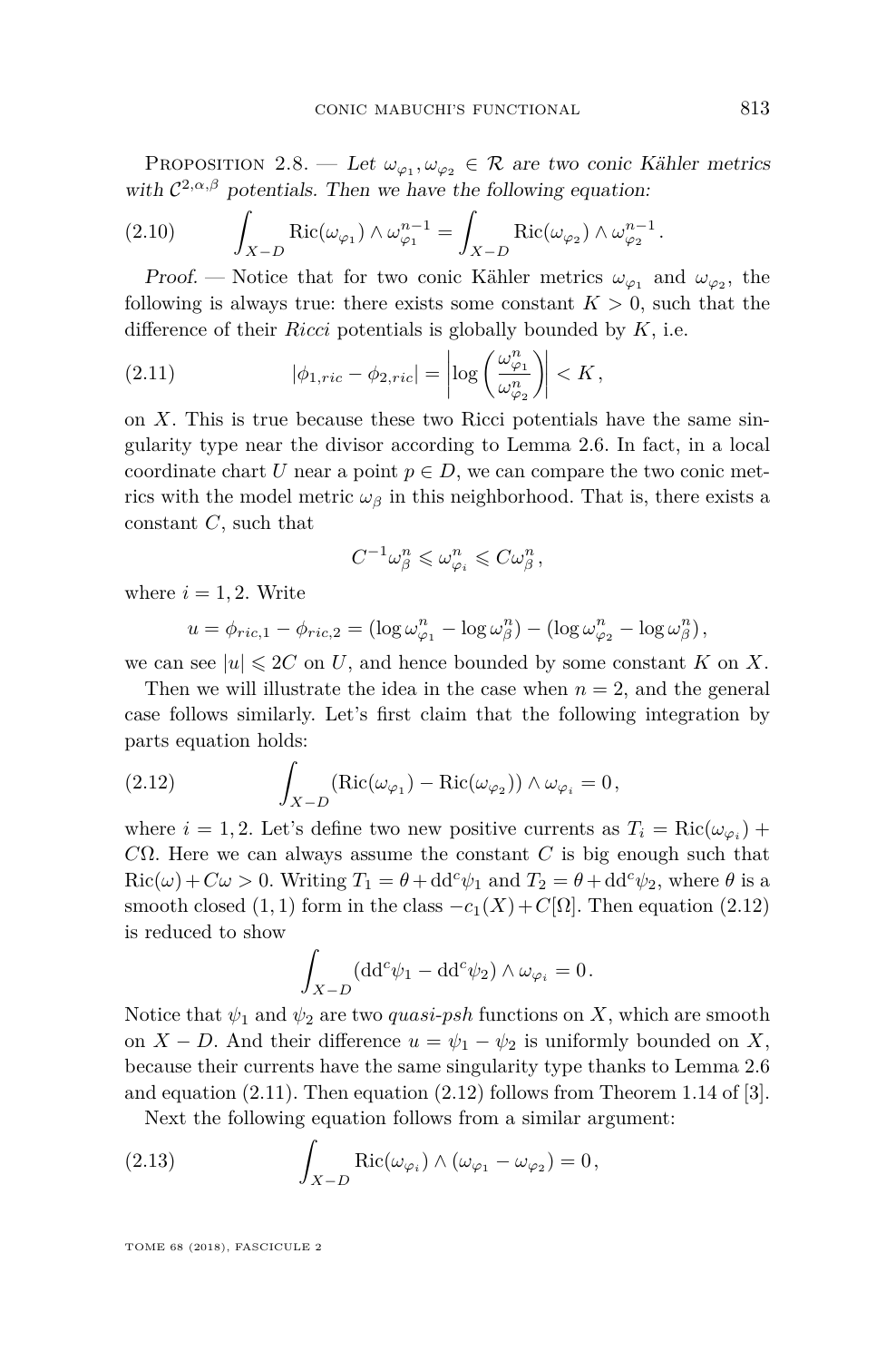for  $i = 1, 2$ . Combine equations  $(2.12)$  and  $(2.13)$  together, and we proved equation [\(2.10\)](#page-9-3) when  $n = 2$ .

Based on this integration by parts, we can introduce the following definition.

DEFINITION 2.9. — A conic cscK metric with cone angle  $\beta$  along the divisor *D* is a conic Kähler metric  $\omega_{\varphi}$  with  $C^{2,\alpha,\beta}$  potential, such that  $\omega_{\varphi} \in \mathcal{R}$ , and

$$
R_{\varphi}=c(\beta),
$$

on  $X - D$ .

COROLLARY 2.10. — The constant  $c(\beta)$  in the definition of conic cscK metrics is a topological invariant.

Proof. — Suppose  $\omega_{\varphi_1}$  and  $\omega_{\varphi_2}$  are two conic cscK metrics with cone angle  $\beta$  along *D*. They are both in the family  $\beta$ . Then it's enough to prove equation [\(2.10\)](#page-9-3) since the constant can be written as

$$
c_i(\beta) = \frac{\int_{X-D} \text{Ric}(\omega_{\varphi}) \wedge \omega_{\varphi}^{n-1}}{\int_{X-D} \omega_{\varphi}^n},
$$

for  $i = 1, 2$ . But this is true thanks to Proposition [2.8.](#page-9-4)

This definition is a kind of generalization of equation [\(2.2\)](#page-4-1) from smooth cscK metrics, but we can also generalize it from equation [\(2.3\)](#page-4-0).

Definition 2.11. — A strong conic cscK metric with cone angle *β* along the divisor *D* is a conic Kähler metric  $\omega_{\varphi}$  with  $C^{2,\alpha,\beta}$  potential, such that it satisfies the following family of equations in the sense of currents

(2.14) 
$$
\begin{cases} \text{Ric}(\omega_{\varphi}) = c(\beta)\omega_{\varphi} + \Theta + (1 - \beta)[D] \\ \Theta \wedge \omega_{\varphi}^{n-1} = 0, \end{cases}
$$

where  $\Theta$  is a closed  $(1, 1)$  current, such that

<span id="page-10-0"></span> $\Theta = \theta + \mathrm{d} \mathrm{d}^c u$ ,

where  $\theta$  is a smooth closed (1, 1) form on *X* in the same cohomology class, and  $u \in C^{2,\alpha,\beta}$ .

COROLLARY 2.12. — The constant  $c(\beta)$  in the definition of strong conic cscK metrics is a topological invariant.

Proof. — It's enough to prove that  $\omega_{\varphi_1}$  and  $\omega_{\varphi_2}$  are both in the family R. This is because we can estimate the lower bound of their Ricci currents as

$$
Ric(\omega_{\varphi_i}) \geqslant c_i(\beta)\omega_{\varphi_i} + \Theta_i \geqslant -C\Omega,
$$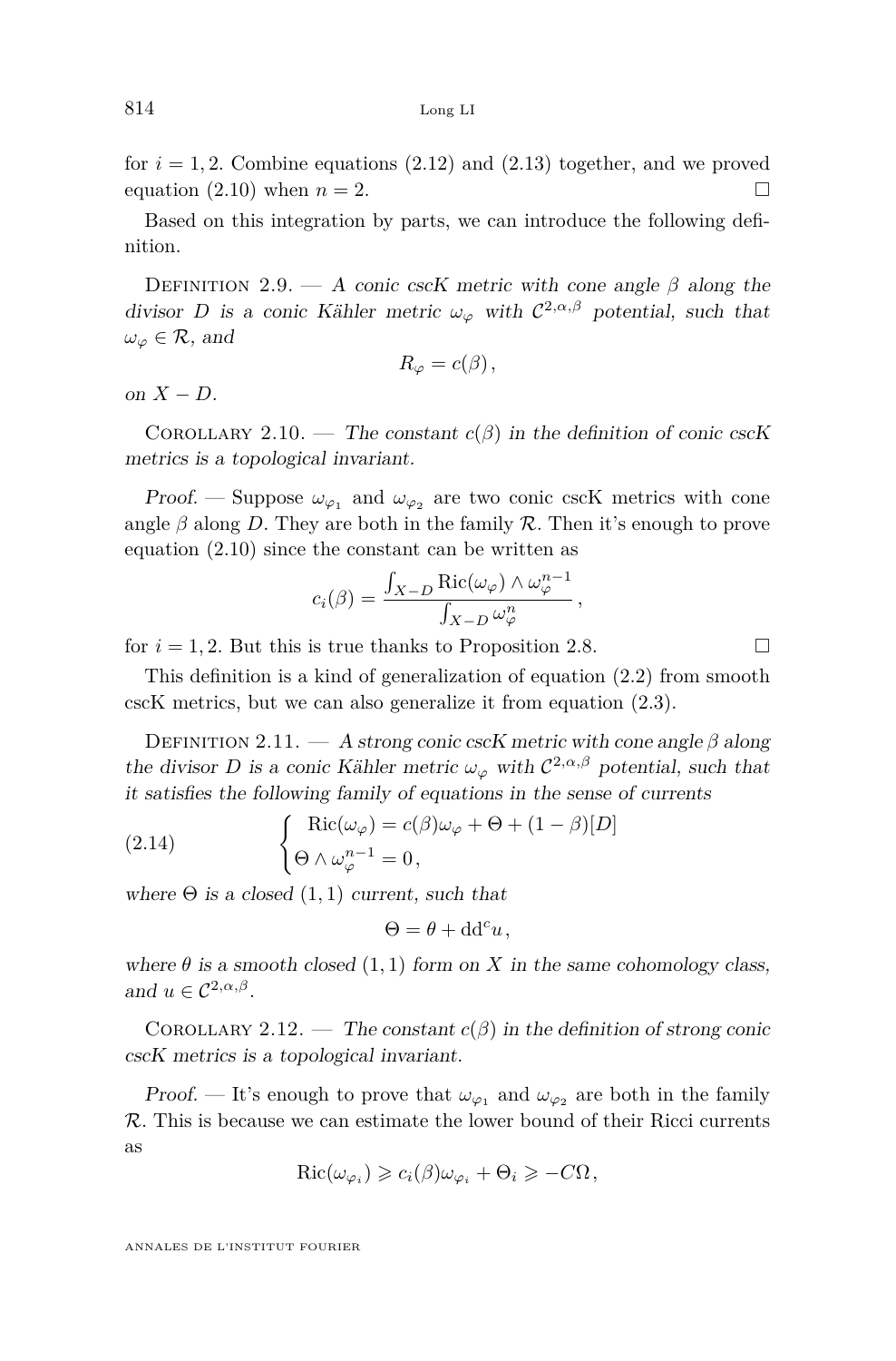where  $\Omega = (\omega_{\varphi_1} + \omega_{\varphi_2})/2$  is a conic Kähler metric with  $C^{2,\alpha,\beta}$  potential, and *C* is a large constant. This implies that  $\omega_{\varphi}$  belongs to the family R for each *i*. Then the result follows from Proposition [2.8](#page-9-4) again.

Notice that the first equation in [\(2.14\)](#page-10-0) is in fact a twisted conic Kähler– Einstein equation, so it is equivalent to the following Monge–Ampère equation:

(2.15) 
$$
(\omega + dd^c \varphi)^n = \frac{e^{h - c(\beta)\varphi} \omega^n}{(|s|^2 e^{-\psi})^{1 - \beta}},
$$

with normalization condition

$$
\int_X \frac{e^{h-c(\beta)\varphi}\omega^n}{(|s|^2e^{-\psi})^{1-\beta}}=1.
$$

Here  $\psi$  is a smooth *psh* metric for the line bundle  $L_D$ , and the function  $h = h_{\omega,\Theta} \in C^{2,\alpha,\beta}$  solves the following equation:

(2.16) 
$$
Ric(\omega) - c(\beta)\omega = (1 - \beta)dd^c \psi + \Theta + dd^c h_{\omega,\Theta}.
$$

Remark 2.13. — Strong conic cscK metrics are certainly conic cscK metrics. However, it is interesting to know if a conic cscK metric is strong conic cscK.

#### <span id="page-11-0"></span>**2.3. Distributional view**

Another attempt is motivated by the definition of conic Kähler–Einstein metrics. A conic Kähler–Einstein metric with cone angle *β* along the divisor *D* is a conic Kähler metric  $\omega_{\varphi_{\beta}}$  with  $C^{2,\alpha,\beta}$  potential, satisfying the following equation on *X* in the sense of currents:

(2.17) 
$$
Ric(\omega_{\varphi_{\beta}}) = c(\beta)\omega_{\varphi_{\beta}} + (1-\beta)[D],
$$

where  $[D]$  is the integration current of the divisor *D*, and the constant  $c(\beta)$ is determined by the correct cohomology condition. Now we can wedge a positive  $(n-1, n-1)$  form  $\omega_{\varphi_\beta}^{n-1}$  on both sides of equation [\(2.17\)](#page-11-0):

<span id="page-11-1"></span>(2.18) 
$$
\operatorname{Ric}(\omega_{\varphi_{\beta}}) \wedge \omega_{\varphi_{\beta}}^{n-1} = c(\beta)\omega_{\varphi_{\beta}}^{n} + (1-\beta)[D] \wedge \omega_{\varphi_{\beta}}^{n-1}.
$$

This equation is a natural generalization of conic Kähler–Einstein equation. However, it is not clear that the wedge product

$$
[D]\wedge\omega^{n-1}_\varphi
$$

is well defined a priori.

Recall that the non-pluripolar product for unbounded *psh* functions is defined in [\[3\]](#page-40-3). Generally speaking, we can take the trivial extension of the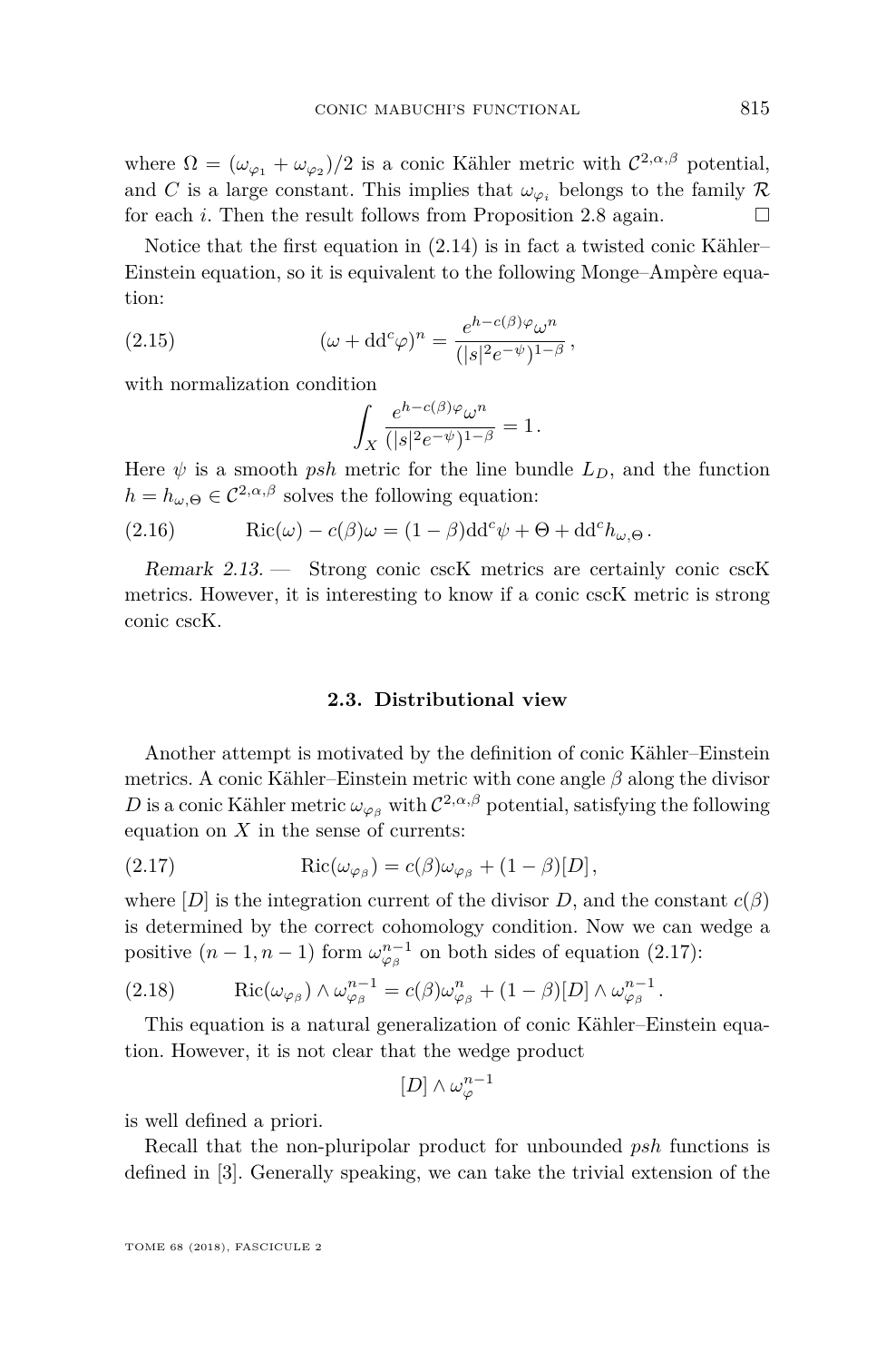usual wedge product across the pluripolar set, provided it always has local finite mass near the pluripolar set.

<span id="page-12-1"></span>LEMMA 2.14. — The non-pluripolar product  $\langle [D] \wedge \omega_{\varphi}^{n-1} \rangle$  is well defined for any conic Kähler metric  $\omega_{\varphi}$  with  $C^{2,\alpha,\beta}$  potential. In particular, the nonpluripolar product is a zero current on *X*.

Proof. — The divisor *D* is a (locally) complete pluripolar closed subset of *X*. According to [\[3\]](#page-40-3), the potential of the current [*D*] is a *quasi*-*psh* function with small unbounded locus. And  $\varphi \in C^{2,\alpha,\beta}$  is bounded on *X*. Then it's enough to prove the Bedford–Talyor product  $[D] \wedge \omega_{\varphi}^{n-1}$  defined on the open subset  $X - D$  has locally finite mass near each point of the divisor.

By *Poincaré-Lelong* formula, the integration current  $[D]$  is equal to  $dd^c \log |s|^2$ , where *s* is its defining section. In a local coordinate  $(z_1, \ldots, z_n)$ near a point  $p \in U$  on *D*, we can assume that the divisor *D* coincides with the set  $\{z_1 = 0\}$ , and the integration current can be written down as

$$
[D] = \mathrm{dd}^c \log |z_1|^2,
$$

in this local coordinate. Define  $v_{\varepsilon} = \log(|z_1|^2 + \varepsilon)$  in the open neighborhood *U*. Then  $\{v_{\varepsilon}\}\)$  forms a sequence of *psh* functions decreasing to  $\log |z_1|^2$ locally. And notice that

(2.19) 
$$
\partial \bar{\partial} v_{\varepsilon} = \frac{\varepsilon dz_1 \wedge d\bar{z}_1}{(|z_1|^2 + \varepsilon)^2}
$$

is a positive current on  $X - D$ . Hence we can compute the integral as

<span id="page-12-0"></span>(2.20) 
$$
\int_{U-D} dd^c v_{\varepsilon} \wedge \omega_{\varphi}^{n-1} = \int_{U-D} dd^c v_{\varepsilon} \wedge \Pi(\omega_{\varphi}^{n-1})
$$

$$
= \int_{U-D} dd^c v_{\varepsilon} \wedge (\Pi \omega_{\varphi})^{n-1},
$$

where the operator  $\Pi$  is to project any  $(p, p)$  form to parallel direction of the divisor (delete all forms involving  $dz_1$  or  $d\bar{z}_1$ ). This is because the  $(1, 1)$ form  $dd^c v_{\varepsilon}$  already occupies all the normal directions  $(dz_1 \text{ and } d\bar{z}_1)$  of the hypersurface *D* of *X*. Now notice that the  $(n-1, n-1)$  current  $(\Pi \omega_{\varphi})^{n-1}$ is uniformly bounded on *X*. Therefore, by Fubini's theorem, the integral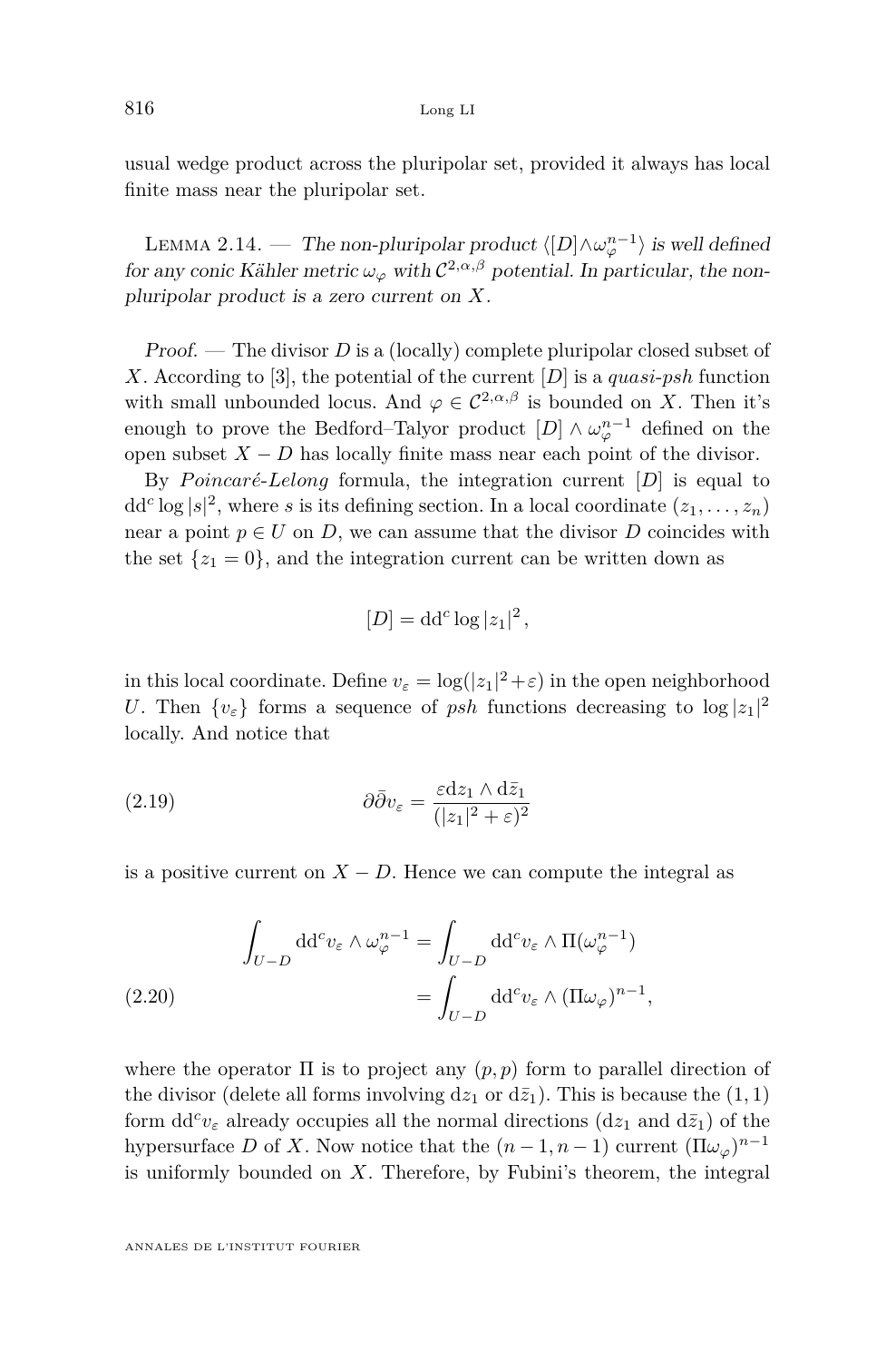in equation [\(2.20\)](#page-12-0) can be estimated as

$$
(2.21) \quad \left(2\pi\varepsilon \int_0^1 \frac{r \mathrm{d}r}{(r^2 + \varepsilon)^2} \right) \left( \int_{|z_2|^2 + \dots + |z_n|^2 \leqslant 1} \mathrm{d}z_2 \wedge \mathrm{d}\bar{z}_2 \dots \mathrm{d}z_n \wedge \mathrm{d}\bar{z}_n \right) \leqslant \frac{-\varepsilon C}{2(r^2 + \varepsilon)} \Big|_0^1 = \frac{C}{2(1 + \varepsilon)},
$$

where  $|z_1| = r$  and C is some uniform constant. Finally, our integral is bounded by Bedford–Talyor's approximation theorem:

$$
\int_{U-D} [D] \wedge \omega_{\varphi}^{n-1} = \lim_{\varepsilon} \int_{U-D} \mathrm{d} \mathrm{d}^c v_{\varepsilon} \wedge \omega_{\varphi}^{n-1} < +\infty \, .
$$

Finally, the non-pluripolar product  $\langle [D] \wedge \omega_{\varphi}^{n-1} \rangle$  charges zero mass on the divisor, since *D* is a pluripolar set in *X*. On the other hand, its support is in the divisor. In fact, it's the trivial extension of the zero current  $[D] \wedge \omega_{\varphi}^{n}|_{X-D}$ to  $X$ .

Remark 2.15. — There is another way to define this wedge product by Demailly's generalization of Bedford–Talyor product, but this product is no longer trivial on the divisor.

Now the non-pluripolar product  $\langle [D] \wedge \omega_{\varphi}^{n-1} \rangle$  is a closed positive  $(n, n)$ current on *X*. That is, its coefficient is a positive measure on the manifold. Then equation [\(2.18\)](#page-11-1) can hold in the sense of measures, and this naturally implies the wedge product between the Ricci curvature and  $\omega_{\varphi}^{n-1}$  is well defined.

PROPOSITION 2.16. — Suppose the conic Kähler metric  $\omega_{\varphi}$  is in the family R. Then the non-pluripolar product  $\text{Ric}(\omega_{\varphi}) \wedge \omega_{\varphi}^{n-1}$  is well defined.

Proof. — Write  $\text{Ric}(\omega_{\varphi}) = \Gamma + \text{dd}^c \Psi - C\Omega$ , and the Ricci potential  $\phi_{ric} =$  $\Psi - \psi$  as in Lemma [2.6.](#page-7-0) Then it's enough to prove the non-pluripolar product  $(\Gamma + dd^c \Psi) \wedge \omega_{\varphi}^{n-1}$  is well defined. In a local coordinate chart *U* near a point *p* on the divisor *D*, we can write  $dd^c \Psi = \Gamma + dd^c \Psi$  for some *psh* function  $\tilde{\Psi}$  in *U*. Notice that  $\tilde{\Psi}$  has the same singularity type with the local function  $(1 - \beta) \log |s|^2$ . Hence the new defined function  $\Phi = \tilde{\Psi} - (1 - \beta) \log |s|^2$  is uniformly bounded on *X*. Now let  $\chi \geqslant 0$  be a smooth function on *U* with compact support, and we can estimate their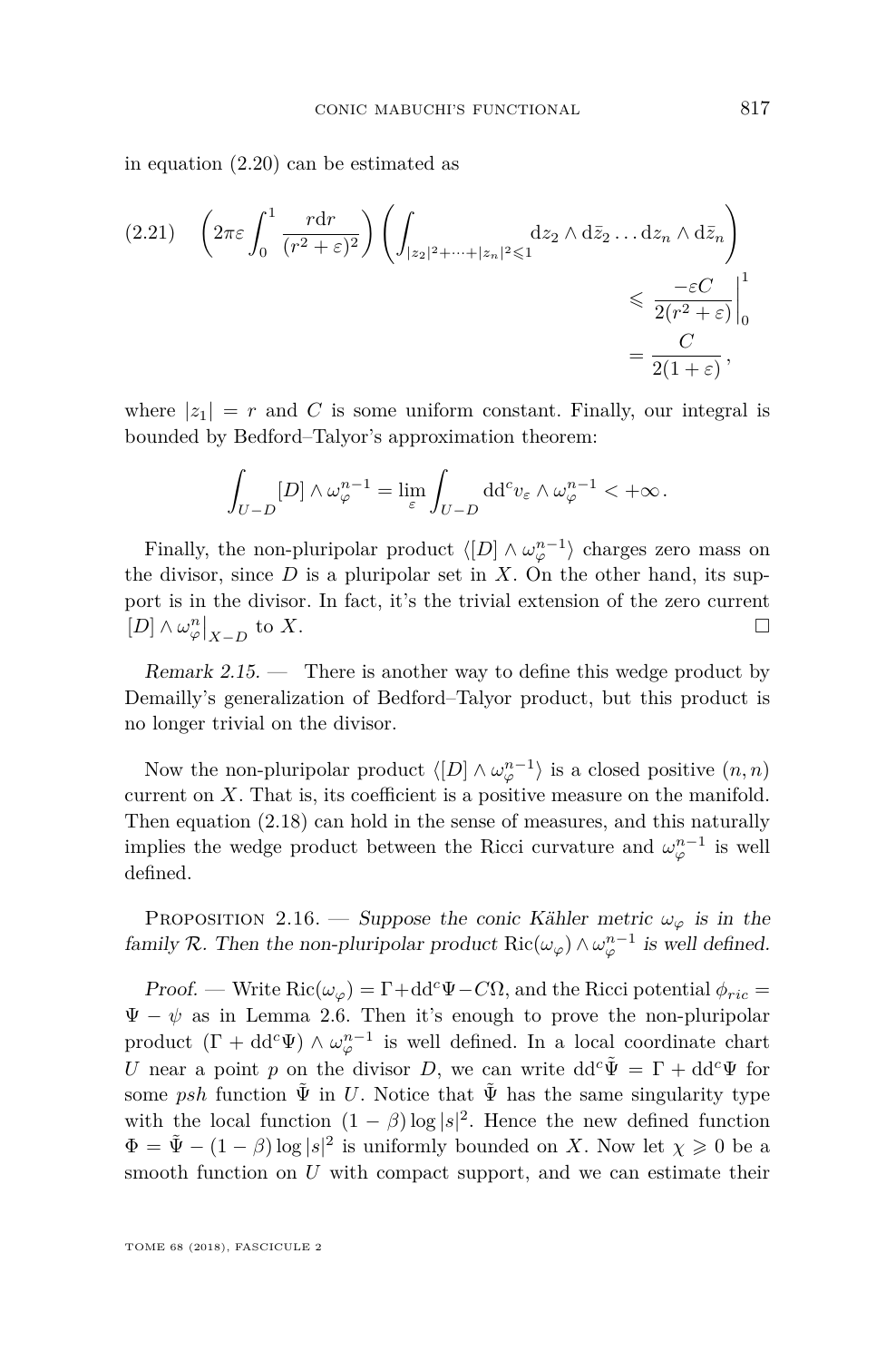local mass as

<span id="page-14-1"></span>
$$
(2.22) \quad \int_{U-D} \chi \mathrm{d} \mathrm{d}^c \tilde{\Psi} \wedge \omega_{\varphi}^{n-1} = \int_{U-D} \chi \mathrm{d} \mathrm{d}^c \Phi \wedge \omega_{\varphi}^{n-1} + (1-\beta) \int_{U-D} \chi[D] \wedge \omega_{\varphi}^{n-1}.
$$

Notice that the first term of the RHS of equation [\(2.22\)](#page-14-1) is bounded from integration by parts:

$$
\int_{U-D} \chi \mathrm{d} \mathrm{d}^c \Phi \wedge \omega_{\varphi}^{n-1} = \int_{U-D} \Phi \mathrm{d} \mathrm{d}^c \chi \wedge \omega_{\varphi}^{n-1}.
$$

This is true thanks to Theorem 1.14 of [\[3\]](#page-40-3) again. And the second term of the RHS of equation [\(2.22\)](#page-14-1) is also bounded because of Lemma [2.14.](#page-12-1) Then the result follows.

**3. Conic energies**

<span id="page-14-0"></span>In the space of smooth Kähler potentials (metrics)  $H$ , we can define the following energy functionals for any  $\varphi \in \mathcal{H}$ :

(3.1) 
$$
\mathcal{E}(\varphi) := \frac{1}{n+1} \int_X \sum_{j=0}^n \varphi \omega_{\varphi}^{n-j} \wedge \omega^j,
$$

and

(3.2) 
$$
\mathcal{E}^{\alpha}(\varphi) := \int_{X} \sum_{j=0}^{n-1} \varphi \omega_{\varphi}^{n-1-j} \wedge \omega^{j} \wedge \alpha,
$$

where  $\alpha$  is any closed smooth (1, 1) form on *X*. Let  $\varphi_t$  be a curve in the space  $H$ , we can take the first variation of the two energies as

<span id="page-14-2"></span>(3.3) 
$$
\frac{\mathrm{d}}{\mathrm{d}t} \mathcal{E}(\varphi_t) = \int_X \varphi_t' \omega_{\varphi_t}^n; \quad \frac{\mathrm{d}}{\mathrm{d}t} \mathcal{E}^{\alpha}(\varphi_t) = n \int_X \varphi_t' \omega_{\varphi}^{n-1} \wedge \alpha.
$$

And on the product space  $X \times \Sigma$ , we can compute their complex Hessians as

<span id="page-14-3"></span>(3.4)  
\n
$$
d_{\tau}d_{\tau}^{c}\mathcal{E}(\varphi_{\tau}) = \int_{X} (\pi^{*}\omega + dd^{c}\Phi)^{n+1};
$$
\n
$$
d_{\tau}d_{\tau}^{c}\mathcal{E}^{\alpha}(\varphi_{\tau}) = \int_{X} (\pi^{*}\omega + dd^{c}\Phi)^{n} \wedge \pi^{*}\alpha.
$$

In general, the first energy  $\mathcal E$  is an affine function along geodesics, and both energies  $\mathcal E$  and  $\mathcal E^{\alpha}$  are continuous with respect to weak topology. Now, the so called Mabuchi's functional is defined as

$$
\mathcal{M} := E + H,
$$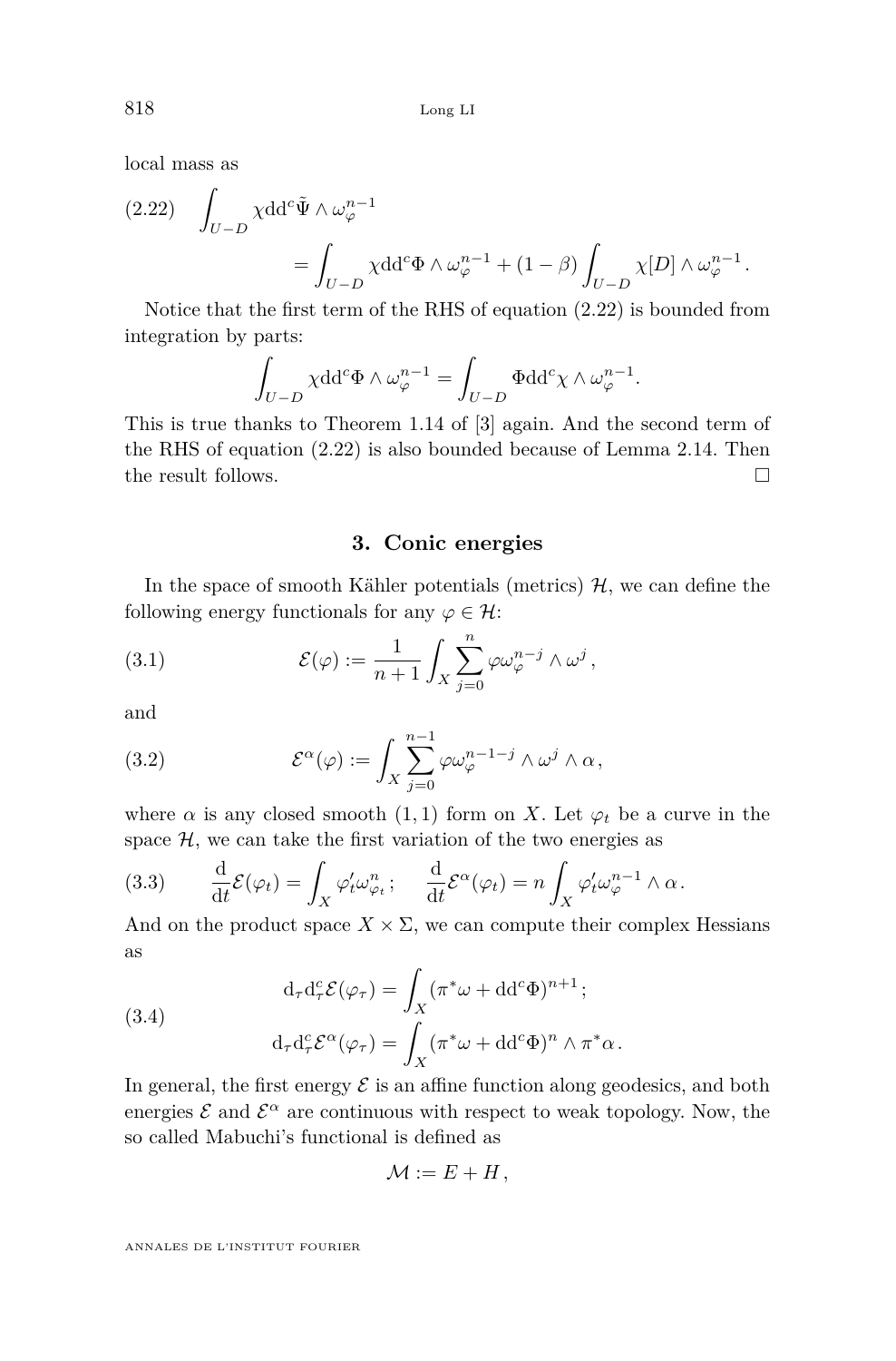where  $E = R\mathcal{E} - \mathcal{E}^{\text{Ric}\,\omega}$  is called the energy part of  $\mathcal{M}$ , and  $H$  is the entropy part, which is defined as

(3.5) 
$$
H(\varphi) := \int_X \log \frac{\omega_{\varphi}^n}{\omega^n} \omega_{\varphi}^n.
$$

Moreover, the first variation of Mabuchi functional can be computed as

(3.6) 
$$
\frac{\mathrm{d}}{\mathrm{d}t} \mathcal{M}(\varphi_t) = n \int_X \varphi'_t(\underline{R}\omega_{\varphi} - \text{Ric}\,\omega_{\varphi}) \wedge \omega_{\varphi}^{n-1}.
$$

Our next goal is to generalize these energy functionals to conic setting. But before doing that, let's discuss a bit about conic geodesics in the space of conic Kähler metrics.

#### <span id="page-15-0"></span>**3.1. Conic geodesics**

Donaldson [\[9\]](#page-40-8) defines a global model metric with cone angle *β* as

(3.7) 
$$
\tilde{\omega}_{\beta} := \omega + dd^c \varphi_{\beta} > 0,
$$

where  $\varphi_{\beta} = C^{-1} \text{d} \text{d}^c |s|_{\psi}^{2\beta}$  with a large constant *C*. This global model metric is equivalent to conic Kähler metrics up to quasi-isometry.

DEFINITION 3.1. — Let  $\omega_{\varphi}$  be a possibly degenerate Kähler current. Then we say its potential  $\varphi$  has bounded conic Laplacian if  $\Delta_{\tilde{\omega}_{\beta}}\varphi$  is an  $L^{\infty}$ function on *X*. And we can write  $\varphi \in \mathcal{H}_{\Delta,\beta}$ .

Thanks to the  $L^p$  estimates and embedding theorems established for conic Kähler metrics [\[7\]](#page-40-9), the potential  $\varphi \in \mathcal{H}_{\Delta,\beta}$  is a  $C^{1,\alpha}$  function in *w*-coordinate.

Now given two conic Kähler metrics (potentials)  $\varphi_0$  and  $\varphi_1$ , we can consider a curve  $\varphi_t$  connecting them. Instead of the real variable *t*, it's better to introduce another irrelevant real variable to make it as a complex variable

$$
\tau := e^{t+is}.
$$

Hence our domain under consideration becomes a product manifold  $X \times \Sigma$ , where  $\Sigma$  is an annulus in  $\mathbb{C}$ .

On the product manifold  $X \times \Sigma$ , we call a metric  $\mathcal{G}$  to be conic  $\mathcal{C}^{1,\bar{1}}_{\beta}$  if

$$
0\leqslant \mathcal{G}\leqslant C\mathcal{G}_{\beta}\,,
$$

where *C* is a fixed constant, and  $\mathcal{G}_{\beta} := \pi^* \tilde{\omega}_{\beta} + \sqrt{-1} dt \wedge d\bar{t}$ . Hence  $\mathcal{G}|_{X \times \{t\}} \in$  $\mathcal{H}_{\Delta,\beta}$  for each  $t \in \Sigma$ .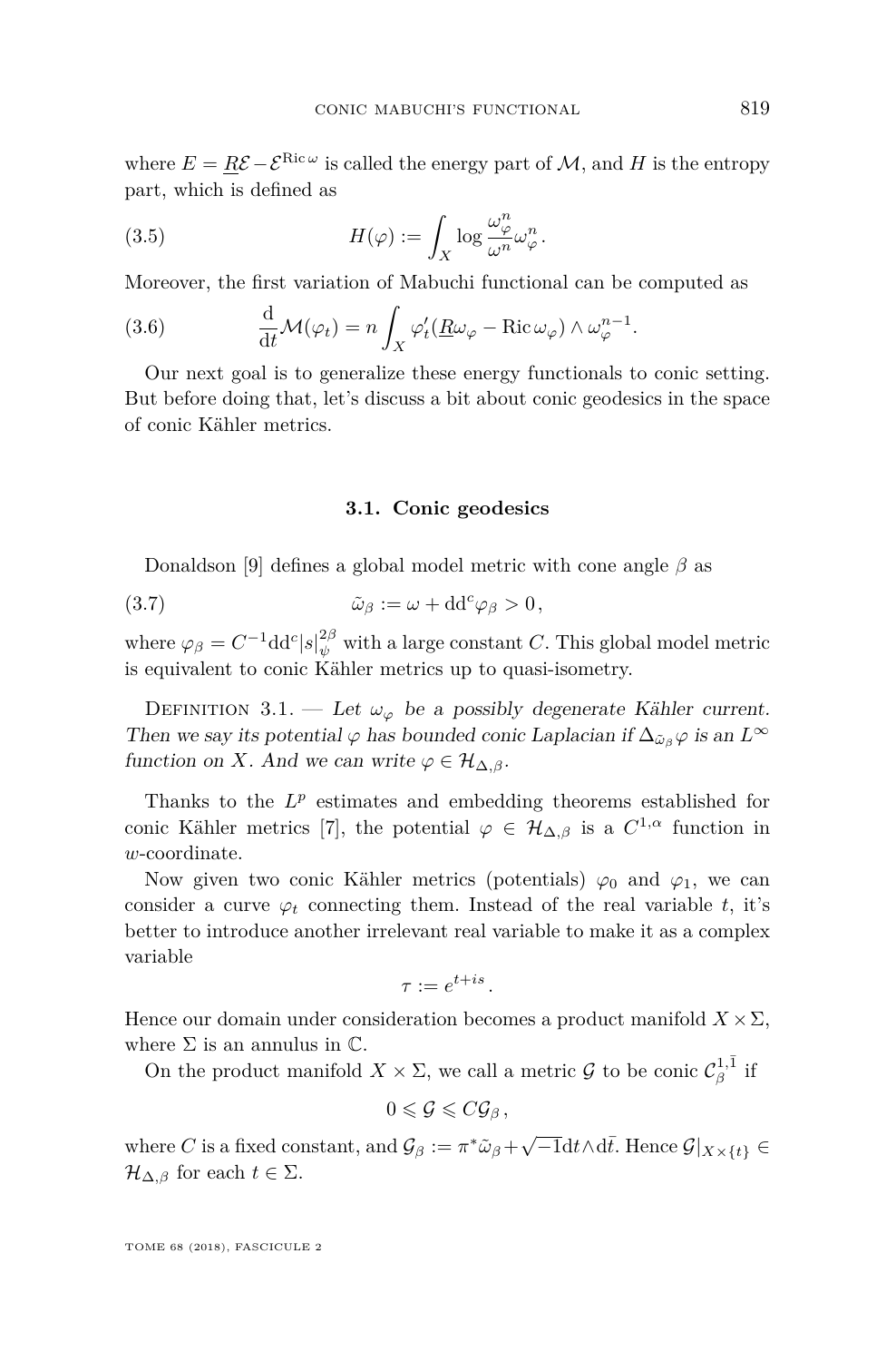DEFINITION 3.2. — A conic  $\mathcal{C}_\beta^{1,\bar{1}}$  geodesic  $\mathcal G$  (under Mabuchi's  $L^2$  norm metric) connecting  $\varphi_0$  and  $\varphi_1$  is a closed positive  $(1,1)$  current on  $X \times \Sigma$ with  $C_{\beta}^{1,\bar{1}}$  regularity, satisfying the following conditions:

(3.8) 
$$
\mathcal{G}|_{X \times \{0\},\{1\}} = \omega_{\varphi_{0,1}}.
$$

In order to establish conic geodesics, we need to introduce more regularities on the boundary of  $X \times \Sigma$ . According to [\[4\]](#page-40-7), we denote  $\mathcal{H}_C$  by the space of all Kähler potentials  $\varphi \in C^{3,\beta}$  such that  $\omega \in \mathcal{R}$ , for  $\beta \in (0, \frac{1}{2})$ . Then we have the following existence theorem for conic geodesics.

THEOREM 3.3 (Calamai–Zheng). — Assume two Kähler potentials  $\varphi_0, \varphi_1$  are in the space  $\mathcal{H}_C$ . Then there exists a conic  $\mathcal{C}^{1,\bar{1}}_\beta$  geodesic  $\mathcal{G}$ connecting them.

When the angle  $\beta \geq 1/2$ , the unboundedness of curvature causes troubles in the proof of such existence theorem. However, it is still conjectured that such conic geodesic exists for every angle  $\beta \in (0,1)$ , and for all points in the space of  $C^{2,\alpha,\beta}$  conic Kähler potentials.

#### **3.2. Conic Mabuchi's functional**

Now we can try to generalize our energy functionals to the space of conic metrics with  $C^{2,\alpha,\beta}$  potentials. The goal is to find the Euler–Lagrange equation for conic cscK metrics.

First notice that for  $\mathcal{C}^{2,\alpha,\beta}$  potentials, the energies  $\mathcal E$  and  $\mathcal E^{\alpha}$  are well defined thanks to the Bedford–Taylor product. And we can compute their first variation formula as follows.

<span id="page-16-1"></span>LEMMA 3.4. — Suppose  $\varphi_t$  is a  $\mathcal{C}^1$  curve in the space of conic Kähler potentials with  $C^{2,\alpha,\beta}$  Hölder norm. Then equation [\(3.3\)](#page-14-2) holds.

Proof. — First note that the Bedford–Talyor product  $\omega_{\varphi}^{n-j} \wedge \omega^j$  doesn't charge mass on any pluripolar set, and  $\varphi$  is a continuous function on X. Hence we can write the energy integration as

$$
\int_X \varphi \omega_{\varphi}^{n-j} \wedge \omega^j = \int_{X-D} \varphi \omega_{\varphi}^{n-j} \wedge \omega^j.
$$

<span id="page-16-0"></span>Now it's enough to prove the following claim:

(3.9) 
$$
\int_{X-D} \varphi dd^c \varphi' \wedge \omega_{\varphi}^{n-j-1} \wedge \omega^j = \int_{X-D} \varphi' dd^c \varphi \wedge \omega_{\varphi}^{n-j-1} \wedge \omega^j.
$$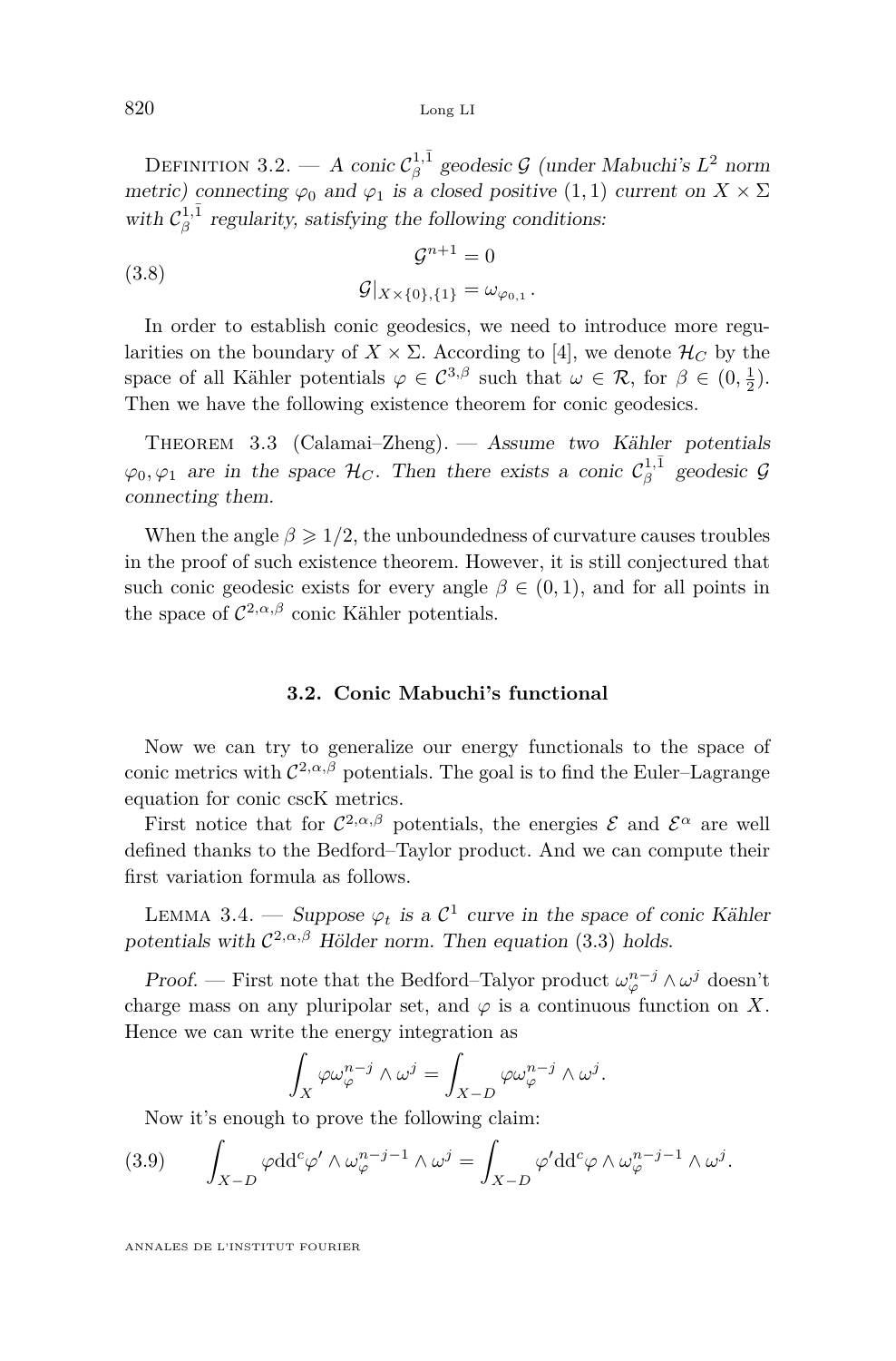The time derivative  $\varphi' \in C^{2,\alpha,\beta}$  is in the tangent space of all  $C^{2,\alpha,\beta}$  conic Kähler potentials, and it satisfies the following convergence condition:

<span id="page-17-0"></span>(3.10) 
$$
\left|\frac{1}{t}(\varphi_t-\varphi-t\varphi')\right|_{\mathcal{C}^{2,\alpha,\beta}}\to 0.
$$

Then by dominated convergence theorem, we can write the RHS of equation  $(3.9)$  as

(3.11) 
$$
\int_{X-D} \varphi' dd^c \varphi \wedge \omega_{\varphi}^{n-j-1} \wedge \omega^j = \lim_{t \to 0} \frac{1}{t} \int_{X-D} (\varphi_t - \varphi) dd^c \varphi \wedge \omega_{\varphi}^{n-j-1} \wedge \omega^j.
$$

Next, we can normalize our potential  $\varphi \geqslant 0$ , since it is a continuous function *X*. By equation [\(3.10\)](#page-17-0), there exists a sequence of real numbers  $\varepsilon(t_i) > 0$ converging to zero as  $t_i \rightarrow 0$ , such that

$$
-\varepsilon(t_i)\tilde{\omega}_{\beta} \leq \mathrm{dd}^c \left\{ \frac{1}{t_i} (\varphi_{t_i} - \varphi) - \varphi' \right\} \leq \varepsilon(t_i)\tilde{\omega}_{\beta},
$$

and the LHS of equation [\(3.9\)](#page-16-0) can be estimated as

$$
(3.12) \quad \left| \int_{X-D} \varphi \mathrm{d} \mathrm{d}^c \left\{ \frac{1}{t} (\varphi_t - \varphi) - \varphi' \right\} \wedge \omega_{\varphi}^{n-j-1} \wedge \omega^j \right|
$$
  

$$
\leq \varepsilon(t) \int_{X-D} |\varphi| \tilde{\omega}_{\beta} \wedge \omega_{\varphi}^{n-j-1} \wedge \omega^j
$$
  

$$
\leq \varepsilon(t) C,
$$

for some uniform constant *C*. Finally we can do integration by parts as

(3.13) 
$$
\int_{X-D} (\varphi_t - \varphi) dd^c \varphi \wedge \omega_{\varphi}^{n-j-1} \wedge \omega^j = \int_{X-D} \varphi dd^c (\varphi_t - \varphi) \wedge \omega_{\varphi}^{n-j-1} \wedge \omega^j,
$$

by Theorem 1.14 of [\[3\]](#page-40-3) again, and the claim follows.  $\square$ 

Remark 3.5.  $\qquad$  If  $\alpha$  is a fixed conic closed (1, 1) current in the definition of  $\mathcal{E}^{\alpha}$ , then Lemma [3.4](#page-16-1) still holds. This is because we can always write  $\alpha$  as the difference of two conic Kähler metrics (maybe in different cohomology class) with  $\mathcal{C}^{2,\alpha,\beta}$  potentials.

Next, let's consider how to define the conic entropy functional, and here we will use a slightly different formula: for a conic Kähler potential  $\varphi \in$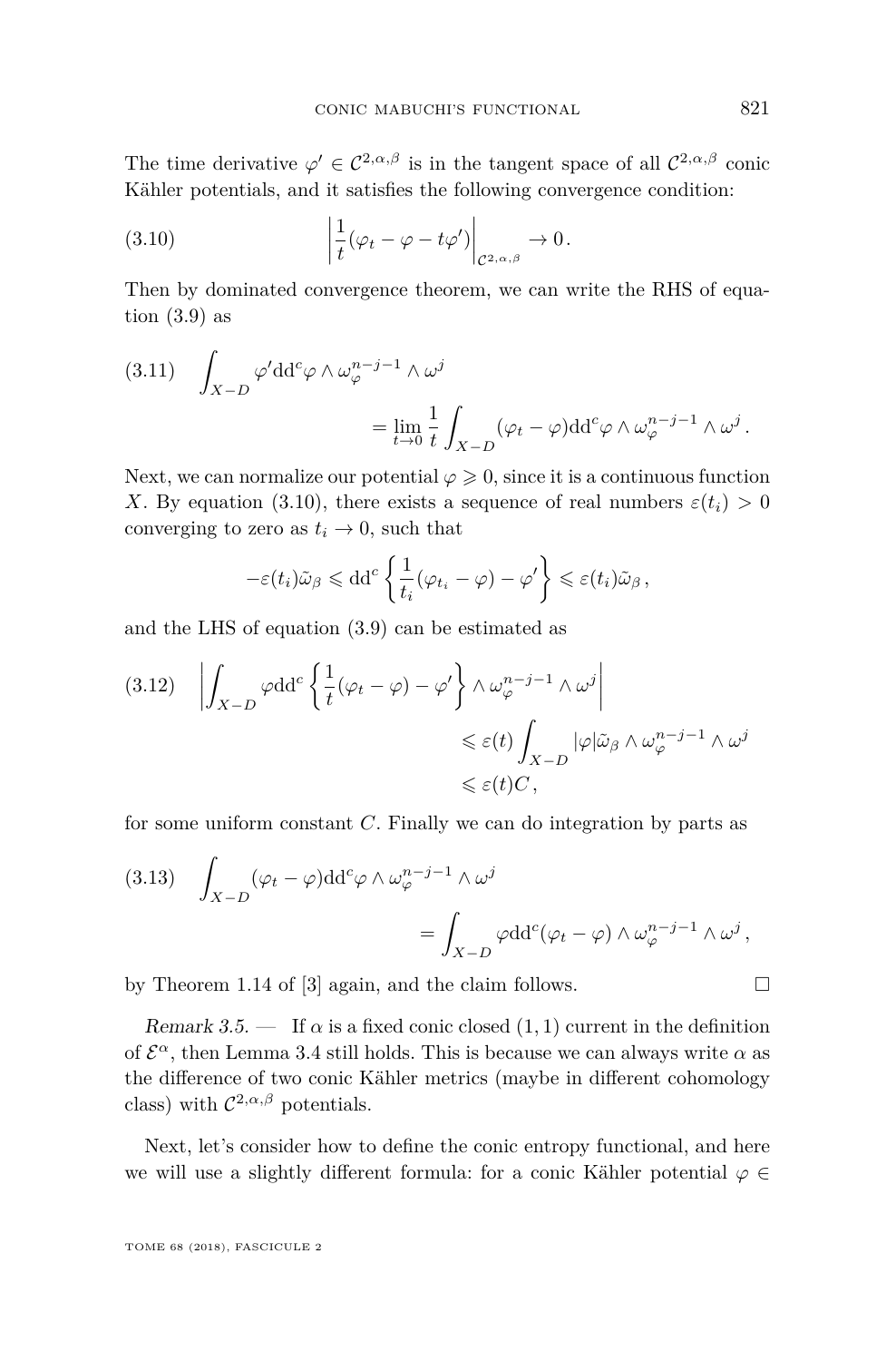822 Long LI

C <sup>2</sup>*,α,β*, put (3.14)  $H_c(\varphi) := \int_X$  $\log \frac{\omega_{\varphi}^n}{\omega_{\varphi}^n}$  $\omega^n/|s|_\psi^{2-2\beta}$  $\omega_\varphi^n$  ,

where  $\psi$  is a smooth *psh* metric on the line bundle  $L<sub>D</sub>$ . Note that the function  $\frac{\omega_{\varphi}^n |s|_{\psi}^{2-2\beta}}{\omega^n}$  is uniformly bounded on *X* by the local isometric property of conic metrics. Therefore, the functional  $H_c$  is well defined. When the curve  $\omega_{\varphi_t}$  is in the family  $\mathcal{R}$ , we can compute its first variation:

<span id="page-18-0"></span>
$$
(3.15) \frac{d}{dt} H_c(\varphi_t)
$$
  
=  $\int_{X-D} \Delta_{\varphi} \varphi' \omega_{\varphi}^n + \int_{X-D} \log \frac{\omega_{\varphi}^n}{e^{-(1-\beta)\log|s|_{\psi}^2 \omega^n}} \Delta_{\varphi} \varphi' \omega_{\varphi}^n$   
=  $n \int_{X-D} dd^c \varphi' \wedge \omega_{\varphi}^{n-1} + n \int_{X-D} \log \frac{\omega_{\varphi}^n}{\omega^n/|s|_{\psi}^2} d d^c \varphi' \wedge \omega_{\varphi}^{n-1}$   
=  $n \int_{X-D} \varphi' dd^c \log \frac{\omega_{\varphi}^n |s|_{\psi}^{2-2\beta}}{\omega^n} \wedge \omega_{\varphi}^{n-1}$   
=  $n \int_{X-D} \varphi' (\text{Ric } \omega - \text{Ric } \omega_{\varphi} + (1-\beta)[D] - dd^c \psi) \wedge \omega_{\varphi}^{n-1}$   
=  $n \int_{X-D} \varphi' (\text{Ric } \omega - \text{Ric } \omega_{\varphi}) \wedge \omega_{\varphi}^{n-1} - n \int_{X-D} \varphi' dd^c \psi \wedge \omega_{\varphi}^{n-1}.$ 

Here we need to justify the equality from the second line to the third line in equation [\(3.15\)](#page-18-0). The integration by parts formula can be applied to the first term  $\int_{X-D} dd^c \varphi' \wedge \omega_{\varphi}^{n-1}$  for the same reason as in equation [\(3.9\)](#page-16-0). For the second term of line two, the bounded function in the integrant can be written as

$$
\log \frac{\omega_{\varphi}^n |s|_{\psi}^{2-2\beta}}{\omega^n} = (1-\beta) \log |s|_{\psi}^2 - \phi_{ric},
$$

where  $(1 - \beta) \log |s|_{\psi}^2$  is a *quasi-psh* function on *X*, and the Ricci potential can be decomposed into  $\phi_{ric} = \Psi - \chi$  as in Lemma [2.6.](#page-7-0) Then the term in line three follows from Theorem 1.14 of [\[3\]](#page-40-3).

Finally we can define the conic Mabuchi functional as follows:

DEFINITION 3.6. — The conic Mabuchi functional  $\mathcal{M}_c$  acting on the space of all  $\mathcal{C}^{2,\alpha,\beta}$  conic Kähler potentials is defined as

(3.16) 
$$
\mathcal{M}_c := c(\beta)\mathcal{E} - \mathcal{E}^{\text{Ric}\,\omega - dd^c\tilde{\psi}} + H_c,
$$

where  $\tilde{\psi} := (1 - \beta)\psi$  is a metric on the R-line bundle  $(1 - \beta)L_D$ .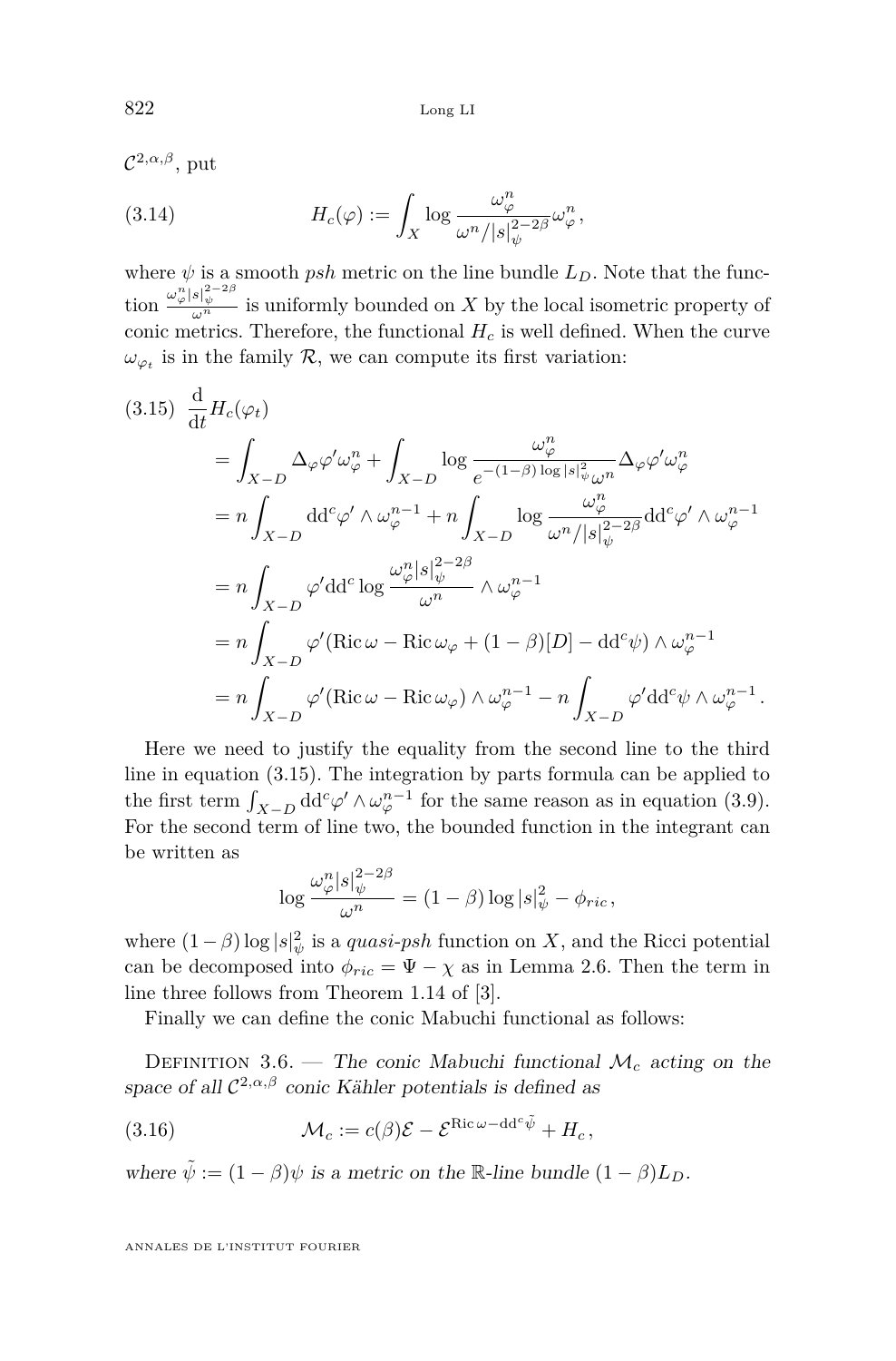COROLLARY 3.7. — Suppose  $\varphi_t$  is a  $\mathcal{C}^1$  curve in the space of  $\mathcal{C}^{2,\alpha,\beta}$ conic Kähler potentials, and assume  $\omega_{\varphi} \in \mathcal{R}$ . Then the first variation of the conic Mabuchi functional can be computed as follows:

(3.17) 
$$
\frac{\mathrm{d}}{\mathrm{d}t} \mathcal{M}_c(\varphi_t) = n \int_{X-D} \varphi'_t(c(\beta)\omega_{\varphi} - \text{Ric}\,\omega_{\varphi}) \wedge \omega_{\varphi}^{n-1}.
$$

Hence conic cscK metrics are critical points of M*c*.

Proof. — Combine Lemma [3.4](#page-16-1) and equation [\(3.15\)](#page-18-0), and the result fol- $\Box$ 

Notice that we can extend the domain of our conic entropy functional to the space  $\mathcal{H}_{\Delta,\beta}$ . Consider the function  $x = \log \frac{\omega_{\varphi}^n |s|_{\psi}^{2-2\beta}}{\omega^n}$ . Then  $x \log x$ is bounded from above and below on *X* for any  $\varphi \in \mathcal{H}_{\Delta,\beta}$ . And the conic entropy can be written as

$$
H_c(\varphi) = \int_X (x \log x) \, \mathrm{d}\mu_0,
$$

where the measure  $d\mu_0 = \omega^n/|s|_{\psi}^{2-2\beta}$  has finite mass on *X*. Hence it is well defined. Finally, we can also extend the domain of conic Mabuchi's functional to this larger space, since the energy part is always well defined once the potential is a bounded *quasi*-*psh* function thanks to the Bedford– Talyor product. Therefore, we infer the following.

COROLLARY 3.8. — For any  $\varphi \in \mathcal{H}_{\Delta,\beta}$ , the conic Mabuchi functional  $\mathcal{M}_c(\varphi)$  is well defined. In particular, we can restrict  $\mathcal{M}_c$  to any  $\mathcal{C}^{1,\bar{1}}_\beta$ geodesic G.

#### **3.3. Complex Hessian of conic energies**

In order to prove the convexity (subharmonicity) of the conic Mabuchi functional, we will investigate its second order derivative in this section. First, we claim that the energy part still behaves very well on the conic geodesics.

LEMMA 3.9. — Let  $\varphi_{\tau} = \Phi(\tau, \cdot)$  be the Kähler potentials of a geodesic connecting two conic Kähler metric. Then the complex Hessian of the energy functionals can be computed as

(3.18)  
\n
$$
d_{\tau}d_{\tau}^{c}\mathcal{E}(\varphi_{\tau}) = \int_{X} (\pi^{*}\omega + dd^{c}\Phi)^{n+1};
$$
\n
$$
d_{\tau}d_{\tau}^{c}\mathcal{E}^{\alpha}(\varphi_{\tau}) = \int_{X} (\pi^{*}\omega + dd^{c}\Phi)^{n} \wedge \pi^{*}\alpha.
$$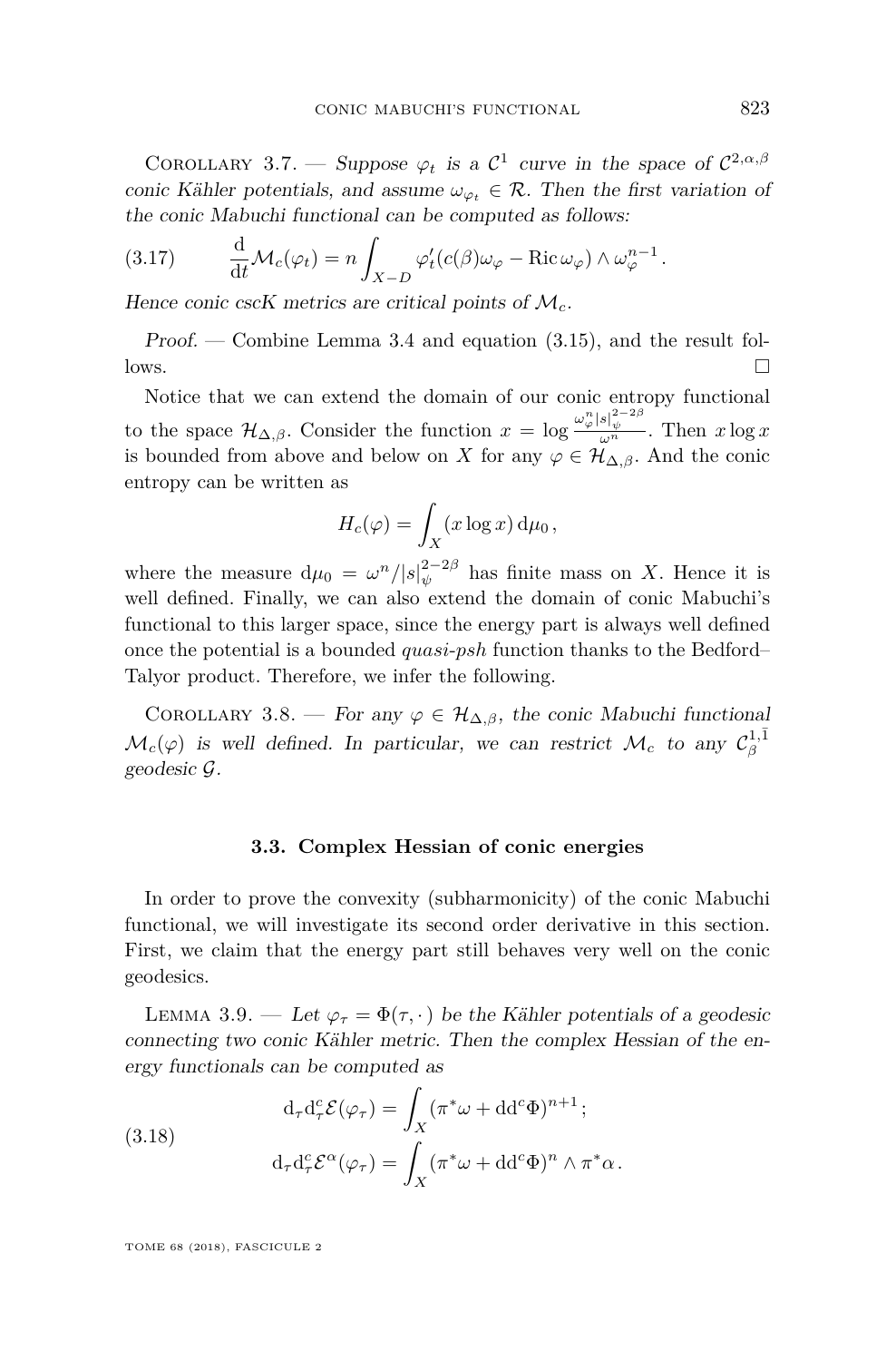Proof. — Notice that  $\Phi|_{X\times {\{\tau\}}} \in {\mathcal{H}}_{{\Delta},\beta}$ , for each  $\tau \in \Sigma$ , and then  ${\mathcal{E}}(\varphi_{\tau})$ and  $\mathcal{E}^{\alpha}(\varphi_{\tau})$  are well defined as discussed before. Since  $\varphi$  are Hölder continuous functions on  $X \times \Sigma$ , there exists a smooth approximation sequence  $\varphi$ <sub>*ε*</sub> decreasing to  $\varphi$  uniformly on any open domain of  $X \times \Sigma$  [\[2\]](#page-40-6).

Let  $\chi(\tau)$  be a smooth compactly supported testing function on  $\Sigma$ , and by equation [\(3.4\)](#page-14-3) we have

$$
\int_{\Sigma} (\mathrm{d}_{\tau} \mathrm{d}_{\tau}^c \chi) \mathcal{E}(\varphi_{\varepsilon}) = \int_{X \times \Sigma} \chi(\pi^* \omega + \mathrm{d} \mathrm{d}^c \Phi_{\varepsilon})^{n+1}.
$$

Thanks to the Bedford–Talyor approximation theorem, we can pass to limits on the RHS side

$$
\int_{X \times \Sigma} \chi(\pi^* \omega + dd^c \Phi_{\varepsilon})^{n+1} \to \int_{X \times \Sigma} \chi(\pi^* \omega + dd^c \Phi)^{n+1}.
$$

Moreover, we have

$$
\int_{\Sigma} (\mathrm{d}_{\tau} \mathrm{d}_{\tau}^c \chi) \mathcal{E}(\varphi_{\varepsilon}) = \int_{\Sigma} \mathcal{E}(\varphi_{\varepsilon}) \mathrm{d} \mathrm{d}^c \chi \to \int_{\Sigma} \mathcal{E}(\varphi) \mathrm{d} \mathrm{d}^c \chi,
$$

by dominated convergence theorem, and our result follows.  $\Box$ 

Now on the conic geodesic  $\mathcal{G}$ , let's try to take the complex Hessian of the conic Mabuchi functional in the current sense as follows.

(3.19) 
$$
\int_{\Sigma} \chi d_{\tau} d_{\tau}^{c} \mathcal{M}_{c}(\varphi_{\tau}) = - \int_{X \times \Sigma} \chi(\mathrm{Ric} \,\omega - \mathrm{d} \mathrm{d}_{X}^{c} \tilde{\psi}) \wedge \mathcal{G}^{n} + \int_{X \times \Sigma} \chi \mathrm{d} \mathrm{d}_{t,X}^{c} \log \frac{\omega_{\varphi}^{n}}{\omega^{n} / |s|_{\psi}^{2 - 2\beta}} \wedge \mathcal{G}^{n},
$$

where  $\omega_{\varphi} = \mathcal{G}|_{X \times \{t\}},$  and the operator  $d_{t,X}$  means taking derivatives on both fiber and time directions. In order to prove convexity, it is enough to show the following inequality among currents:

(3.20) 
$$
\mathrm{dd}_{t,X}^c \log \frac{\omega_{\varphi}^n}{\omega^n/|s|_{\psi}^{2-2\beta}} \wedge \mathcal{G}^n \geq (\mathrm{Ric} \,\omega - \mathrm{dd}_X^c \tilde{\psi}) \wedge \mathcal{G}^n.
$$

#### **4. Convexity of conic Mabuchi's functional**

<span id="page-20-0"></span>In this section, we will generalize our previous work [\[6\]](#page-40-2) to the conic setting. The basic idea is to construct a new approximation of the volume element of the geodesic  $\mathcal{G}$ , by means of solving a family of Monge–Ampère equations. And readers are encouraged to read our previous work, because the idea used here is very similar to [\[6\]](#page-40-2).

Let's explain some notations for the use of later calculation.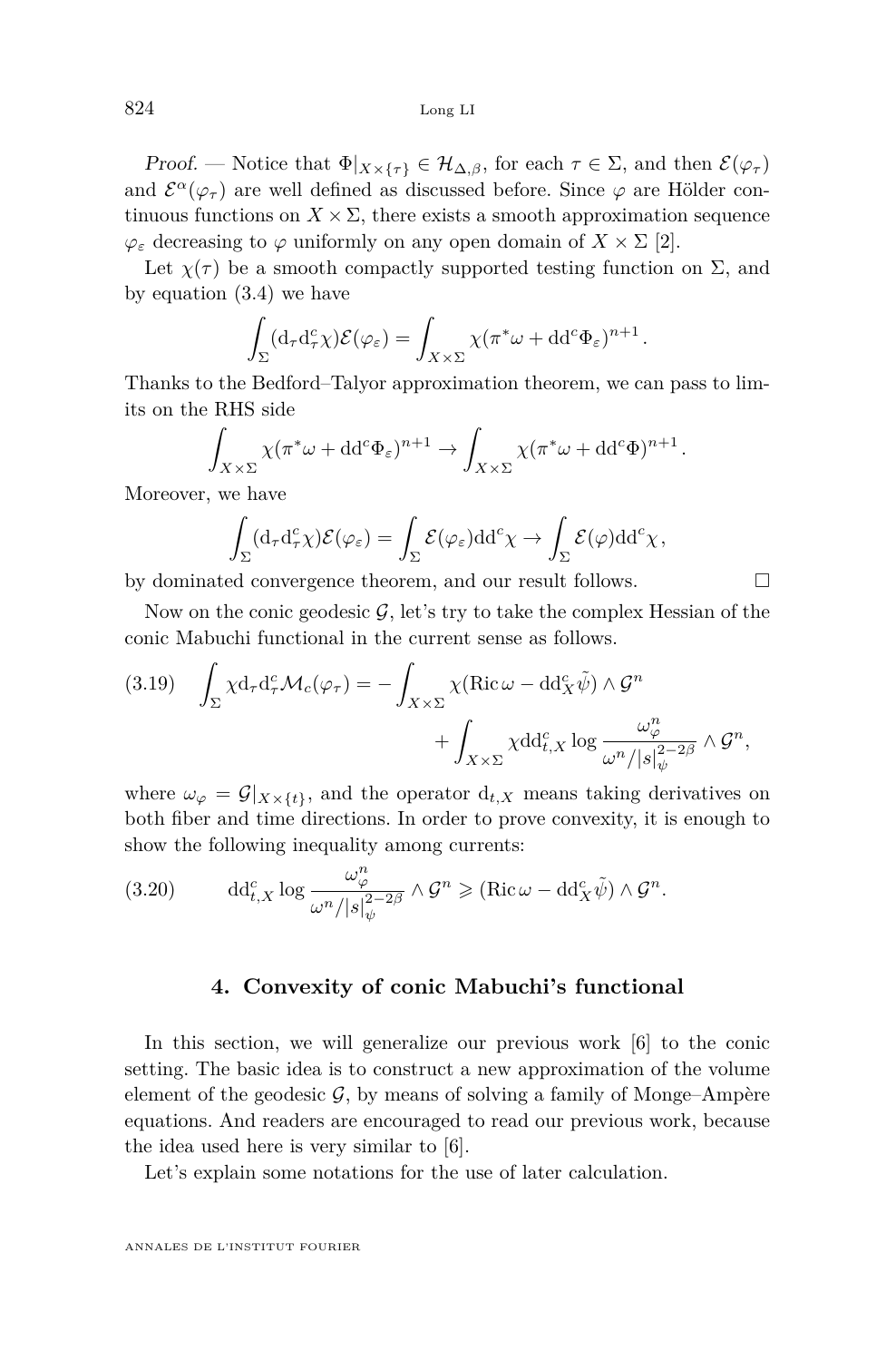- (1) we will abuse the notation  $\omega_{\beta}$  for local model conic metric and the global one  $\tilde{\omega}_{\beta}$  (equation [\(3.7\)](#page-15-0)). So we have  $\omega_{\beta} = \omega + dd^c \varphi_{\beta}$ .
- (2) since all energies only depend on the real part of the complex variable  $\tau \in \Sigma$ , it is reasonable to abuse  $\tau$  and its real part *t*.
- (3) we write  $d_X$  or  $\partial_X$  as for taking derivatives on the fiber  $X \times \{t\}$  for some *t*, and  $d_{t,X}$  or  $\partial_{t,X}$  as for taking derivatives on the product manifold  $X \times \Sigma$ . If there is no confusion, then we just use *d* or  $\partial$ .
- $(4)$  the constant *C*, *C'*... might be different from line to line, and we hope its self-explanation is clear enough.
- (5) we will use  $\Theta(L)$  to denote the curvature form of the line bundle *L* associated to a metric  $\psi$ . When the line bundle and its metric is clear, we will briefly write  $\Theta$ .

#### **4.1. Regularization**

Let  $\omega_{\varphi_i}, i = 1, 2$  be two conic Kähler metrics, with  $\varphi_i \in C^{2,\alpha,\beta}$ . Suppose there exists a conic  $\mathcal{C}_{\beta}^{1,\bar{1}}$  geodesic  $\mathcal G$  connecting these two points. First, it can be approximated by taking the convolution with respect to mollifiers. Take  $\Sigma'$  to be a relatively compact open subset of the annulus  $\Sigma$ .

<span id="page-21-1"></span>LEMMA 4.1. — On a slight smaller open domain  $X \times \Sigma'$  in the product manifold  $X \times \Sigma$ , there exists a sequence  $\mathcal{G}_{\delta}$  to approximate the geodesic  $\mathcal{G}$ satisfying:

(1) the (1, 1) form  $\mathcal{G}_{\delta}$  are non-singular, and there is a uniform constant *C*, such that we have:

$$
\mathcal{G}_{\delta} \geqslant -2C\delta(\omega + \sqrt{-1} dt \wedge d\bar{t}),
$$

on  $X \times \Sigma'$ .

<span id="page-21-0"></span>(2) the coefficients  $(g_{\delta,\alpha\bar{\beta}}, g_{\delta,\alpha\bar{t}}, g_{\delta,t\bar{\beta}}, g_{\delta,t\bar{t}})$  of  $\mathcal{G}_{\delta}$  are uniformly bounded in the sense of conic Kähler metrics. That is, in a local coordinate  $(z_1, \ldots, z_n)$  near a point p on the divisor, we have

(4.1) 
$$
\sum_{\alpha,\beta>1} |g_{\delta,\alpha\bar{\beta}}| + |g_{\delta,t\bar{t}}| + 2|z_1|^{1-\beta} (|g_{\delta,1\bar{t}}| + \sum_{\beta>1} |g_{\delta,1\bar{\beta}}|) + |z_1|^{2-2\beta} |g_{\delta,1\bar{1}}| + 2 \sum_{\beta>1} |g_{\delta,t\bar{\beta}}| < C,
$$

where the uniform constant *C* doesn't depend on the point *p*, or the index *δ*.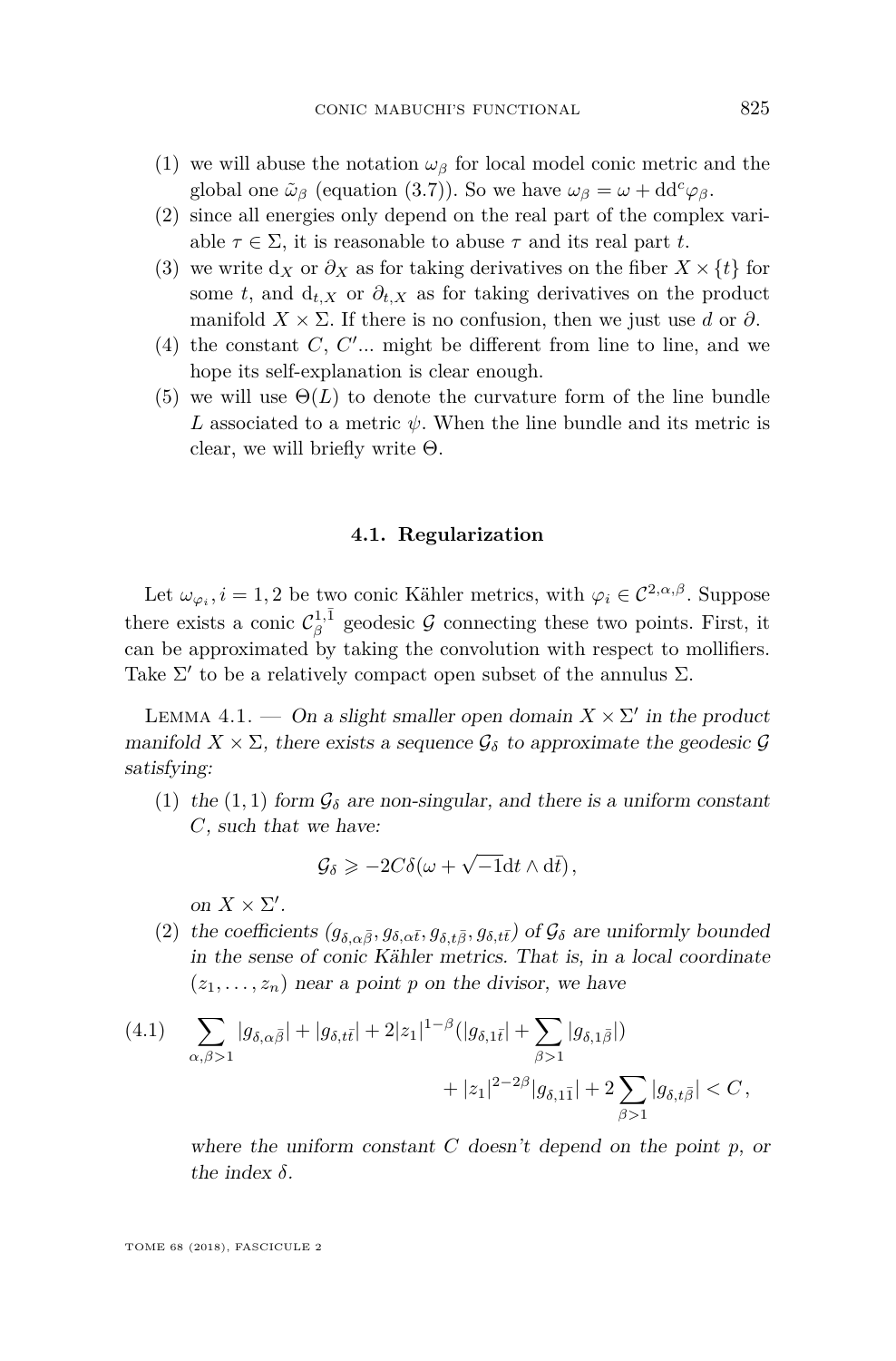- <span id="page-22-0"></span>(3) the coefficients satisfy the following convergence property on each fiber  $X \times \{t\}$ :  $g_{\delta,\alpha\bar{\beta}} \to g_{\alpha\bar{\beta}}$  for  $\alpha, \beta > 1$ , in  $L^p$  for any  $p > 1$ ;  $g_{\delta,1\bar{1}} \to g_{1\bar{1}}$  in  $L^p$  for  $1 < p < \frac{1}{1-\beta}$ ;  $g_{\delta,1\bar{\beta}} \to g_{1\bar{\beta}}$  for  $\beta > 1$ , and  $g_{\delta,1\bar{t}} \to g_{1\bar{t}}$  in  $L^p$  for  $1 < p < \frac{2}{1-\beta}$ ;  $g_{\delta,t\bar{t}} \to g_{t\bar{t}}$  and  $g_{\delta,t\bar{\beta}} \to g_{t\bar{\beta}}$  for  $\beta > 1$  in  $L^p$  for any  $p > 1$ . And all the convergences are uniform with respect to  $t \in \Sigma'$ .
- <span id="page-22-1"></span>(4) for potentials, we have

$$
\sup_{t\in\Sigma'}||\varphi_{\delta}-\varphi||_{\mathcal{C}^{1,\alpha,\beta}(X\times\{t\})}\to 0,
$$

as  $\delta \to 0$ .

Proof. — The geodesic can be written as  $\mathcal{G} = \omega + dd_{t,X}^c \varphi$ , for a conic  $\mathcal{C}^{1,\bar{1}}_\beta$ potential  $\varphi$ . Then we can construct a smooth approximation sequence  $\mathcal{G}_{\delta}$  as in Theorem 2 of [\[2\]](#page-40-6). On each coordinate chart  $U_{\alpha}$ , we can take convolution of  $\varphi$  with respect to a local smoothing kernel  $\rho_{\delta}$  [\[2\]](#page-40-6). And then glue each piece together to get  $\varphi_{\delta}$ , by using regularized-maximum function (see Section [5\)](#page-35-0). If we take

$$
\mathcal{G}_{\delta} := \omega + \mathrm{dd}^{c}_{t,X} \varphi_{\delta},
$$

then from the basic properties of convolution and the fact  $0 \leq \mathcal{G} \leq \mathcal{G}_{\beta}$ , we have √

$$
\mathcal{G}_{\delta} \geqslant -C\delta(\omega + \sqrt{-1} dt \wedge d\bar{t}),
$$

Point [\(2\)](#page-21-0) follows from the property of convolution on *psh* functions (Proposition [5.2\)](#page-38-0), and then [\(3\)](#page-22-0) and [\(4\)](#page-22-1) follow from [\(2\)](#page-21-0) and the conic em-bedding theorem in [\[7\]](#page-40-9).  $\Box$ 

In fact, we can take a closer look at the convolution process, and have a better growth control for the coefficients of the smoothing geodesics as follows.

<span id="page-22-2"></span>Lemma 4.2. — In a fixed small neighborhood *U* of the divisor *D*, the coefficients of  $\mathcal{G}_{\delta}|_{X\times\{t\}}$  grow as:

(1) for points  $x \in U$  such that  $dist(x, D) < 3\delta$ , we have

$$
0\leqslant g_{\delta,1\bar{1}}\leqslant C\delta^{2\beta-2},\quad |g_{\delta,1\bar{\beta}}|\leqslant C\delta^{\beta-1}\,,
$$

<span id="page-22-3"></span>where *C* is a uniform constant independent of  $\delta$  and  $t \in \Sigma'$ . (2) for points  $x \in U$  such that  $dist(x, D) \geq 3\delta$ , we have

$$
0\leqslant g_{\delta,1\bar{1}}\leqslant \frac{C}{(|s|^2+\delta^2)^{1-\beta}};\quad |g_{\delta,1\bar{\beta}}|^2\leqslant \frac{C}{(|s|^2+\delta^2)^{1-\beta}}\,,
$$

for some uniform constant *C*.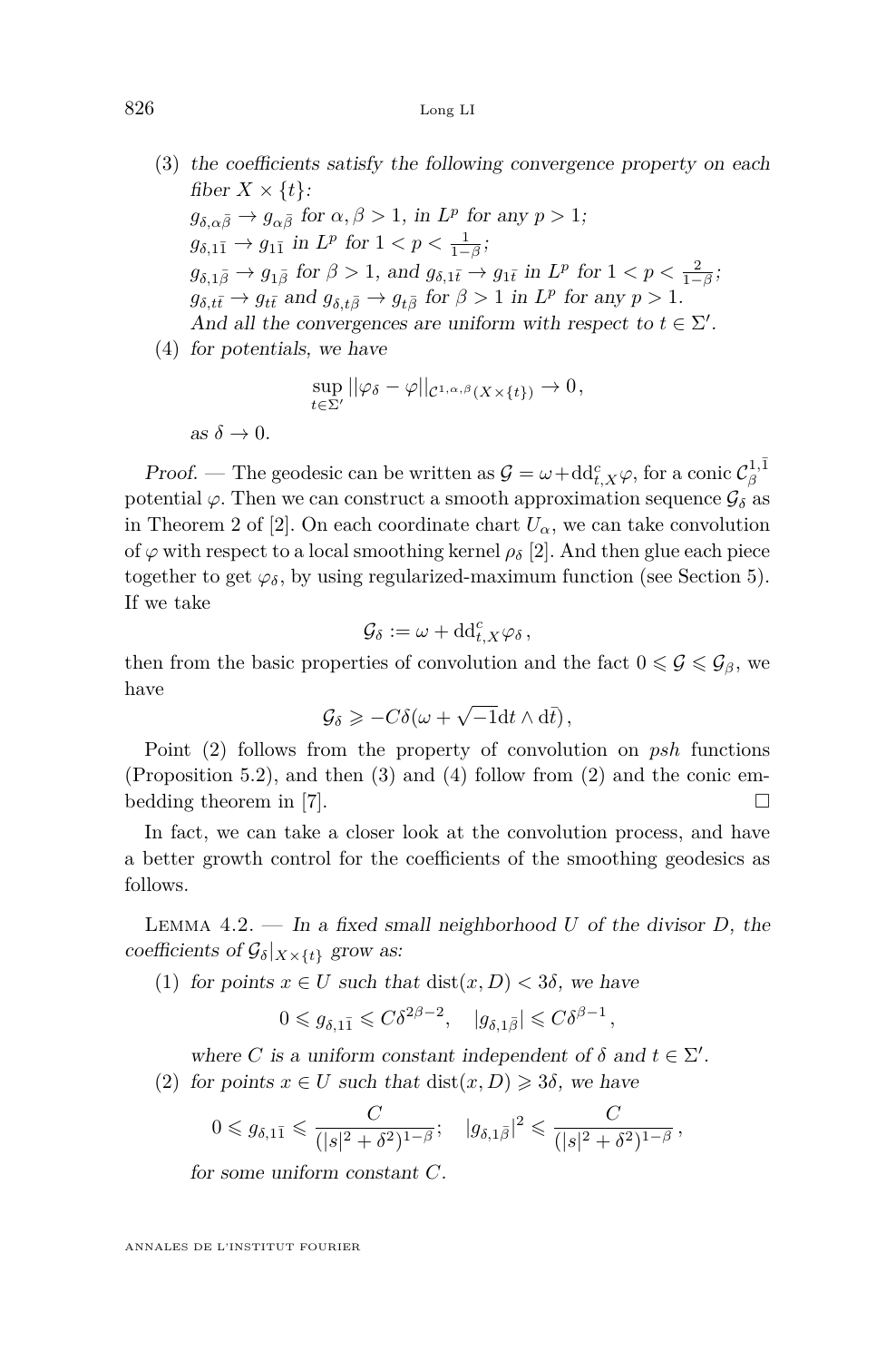Proof. — As before, let  $p$  be a point on the divisor  $D$ , and  $B_R$  is a coordinate ball centered at  $p$  with radius  $R$ , such that locally  $D$  is given by  $\{z_1 = 0\}$ . And we will prove the growths control of the coefficients of  $\mathcal{G}_{\delta}$  uniformly in this ball  $B_R$ .

First notice that it's enough to prove  $0 \leq g_{\delta,1\bar{1}} \leq C\delta^{2\beta-2}$ , and then the growth of  $|g_{\delta,1\bar{\beta}}|$  is given by the positivity of  $\mathcal{G}_{\delta}$  as

$$
g_{\delta,1\bar{1}}g_{\delta,\beta\bar{\beta}} \geqslant |g_{\delta,1\bar{\beta}}|^2.
$$

Now only normal direction to the divisor is under consideration, and we can restrict our attention to this one dimensional disk by Fubini's theorem. Writing  $u = g_{1\bar{1}} \geqslant 0$ , we have by convolution

$$
g_{\delta,1\bar{1}} = u_{\delta} = \int u(z - \delta w) \rho(w) dV(w),
$$

for  $\delta < R/10$ , and  $\rho(w)$  is standard mollifier with support on the unit ball. Then there are three cases to discuss:

$$
(1) z = 0;
$$

- <span id="page-23-2"></span> $(2)$   $|z| \geqslant 3\delta;$
- <span id="page-23-0"></span>(3)  $0 < |z| < 3\delta$ .

For (1), we can compute as

<span id="page-23-1"></span>(4.2)  

$$
u_{\delta}(0) = \int u(-\delta w)\rho(w) dw \wedge d\bar{w}
$$

$$
\leq \frac{C}{\delta^{2-2\beta}} \int_{|w|<1} \frac{1}{|w|^{2-2\beta}} dw \wedge d\bar{w}
$$

$$
\leq C\delta^{2\beta-2}.
$$

For [\(3\)](#page-23-0), notice that the ball  $B_\delta(z)$  is contained in  $B_{4\delta}(0)$  for all  $|z| < 3\delta$ . After enlarging the integration domain, we have  $u_{\delta} \leq C(4\delta)^{2\beta-2}$  by the same computation as in equation [\(4.2\)](#page-23-1).

For [\(2\)](#page-23-2), notice that  $|z - \delta w|^2 > |z/3|^2 + (\delta/3)^2$  for all  $|z| \geq 3\delta$ . Therefore, we have

(4.3) 
$$
\int u(z - \delta w) \rho(w) dw \wedge d\bar{w} \leq \frac{3^{2\beta - 2}C}{(|z_1|^2 + \delta^2)^{1 - \beta}} \int \rho(w) dw \wedge d\bar{w}
$$

$$
\leq \frac{C'}{(|s|^2 + \delta^2)^{1 - \beta}}.
$$

Next we claim that the first derivative in the normal direction of  $\varphi_{\delta}$  is controlled as  $|\partial \varphi_{\delta}/\partial z_1|^2(x) \leq C\delta^{2\beta-2}$ , for dist $(x, D) < 3\delta$ ; and

$$
\left|\partial\varphi_{\delta}/\partial z_{1}\right|^{2}(x) \leqslant \frac{C}{\left(|s|^{2}+\delta^{2}\right)^{1-\beta}},
$$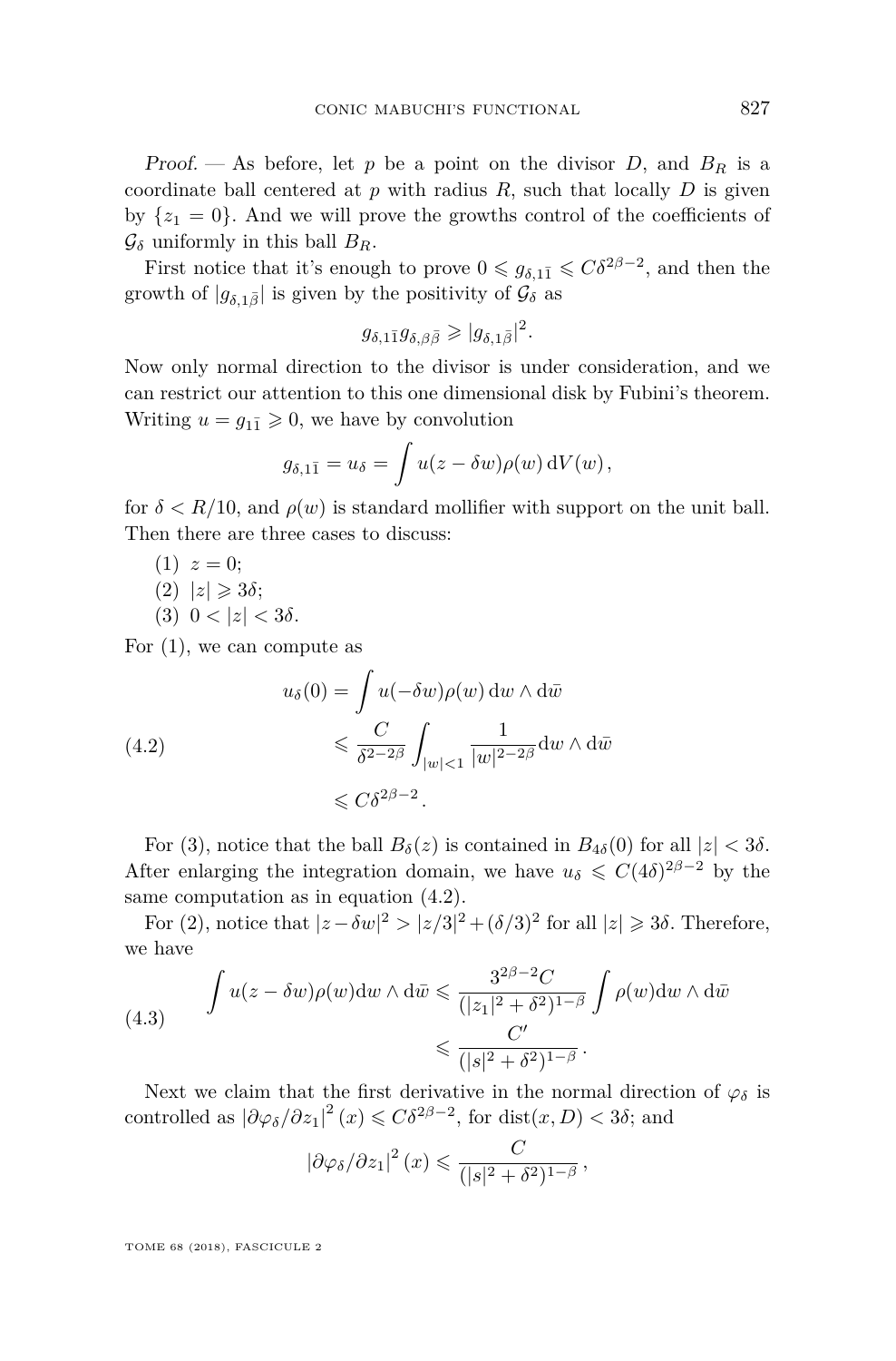for dist $(x, D) \ge 3\delta$ . This is because the geodesic potential  $\varphi$  belongs to the Hölder space  $C^{1,\alpha}$  in *w*-coordinates, due to the  $\mathcal{C}^{1,\bar{1}}_\beta$  regularity. Hence we have the growth control  $|\partial \varphi / \partial z_1|^2 < C |z_1|^{2\beta - 2}$  near the divisor, and the claim follows from a similar argument as above.

Finally, we need to take regularized maximum for different coordinate charts. For simplicity, let's consider a point *x* contained only in two charts *U*<sup>*α*</sup> and *U*<sup>β</sup>. Assume  $\varphi$ <sup>*α*</sup> and  $\varphi$ <sup>β</sup> are local trivializations of  $\varphi$  on  $U$ <sup>*α*</sup> and *U*<sup>β</sup> near *x*. Take convolutions as  $\varphi_{\delta,\alpha} = \varphi_{\alpha} * \rho_{\delta}$  and  $\varphi_{\delta,\beta} = \varphi_{\beta} * \rho_{\delta}$ . Put  $M_X$  to be the regularized maximum operator for two variables. Notice that the value, the first and second order derivatives of  $M_X$  only depend on the geometry of *X* (see Section [5,](#page-35-0) Proposition [5.3\)](#page-39-0). Therefore, we have the same growth rates on its derivatives with the previous estimates of local  $\Box$ convolutions

In order to find a better approximation, we will introduce a triple of index  $\eta := (\varepsilon, \delta, \varepsilon')$ , for small positive real numbers  $\varepsilon$ ,  $\delta$  and  $\varepsilon'$ , and a priori, they are independent of each other. Define a semi-positive (1*,* 1) form as

$$
\mathcal{G}'_{\delta} := \mathcal{G}_{\delta} + 2C\delta(\omega + \sqrt{-1}dt \wedge d\bar{t}) > 0.
$$

Put

$$
\Delta_\eta:=\mathcal{G}'_\delta/\varepsilon\,,
$$

and then the class  $c_1(X) + {\{\Delta_n\}}|_{X\times\{t\}}$  is Kähler on each fiber for all  $\varepsilon$ small enough (independent of  $\delta$  and  $\varepsilon'$ ). Then we can solve the following family of Monge–Ampère equations by the famous result of Yau [\[17\]](#page-41-3) as

<span id="page-24-1"></span><span id="page-24-0"></span>(4.4) 
$$
(\dagger_{\eta}) : (\Theta_{\omega}(K_X + \tilde{D}) + \Delta_{\eta} + dd^c \phi_{t,\eta})^n = \varepsilon^{-n} e^{\phi_{t,\eta}} \frac{\omega^n}{(|s|^2_{\psi} + \varepsilon')^{1-\beta}},
$$

on each fiber  $X \times \{t\}$ , and  $\overline{D} := (1 - \beta)D$  is the corresponding R-line bundle. Then the solution  $\phi_{t,\eta}$  satisfies the positivity condition:

<span id="page-24-2"></span>
$$
\left(\Theta_\omega(K_X+\tilde{D})+\Delta_\eta+\mathrm{d}{\mathrm{d}}^c\phi_{t,\eta}\right)\big|_{X\times\{t\}}>0\,.
$$

According to Theorem 4.1 of [\[6\]](#page-40-2), we infer that

(4.5) 
$$
\Xi := \Theta_{\omega}(K_X + \tilde{D}) + \Delta_{\eta} + dd^c \phi_{t, \eta} > 0,
$$

as a smooth closed positive  $(1,1)$  form on the product manifold  $X \times \Sigma'$ . Notice that the Ricci curvature of the Kähler form  $\Xi|_{X_t}$  is bounded below by −1 for each fixed *t*. And the claim follows from the same argument as in [\[16\]](#page-41-2) with the following calculation

(4.6) 
$$
\mathrm{d} \mathrm{d}^c \log(|s|^2 + \varepsilon' e^{\psi}) \geqslant 0,
$$

for any positively curved smooth metric  $\psi$  on the line bundle  $D$ .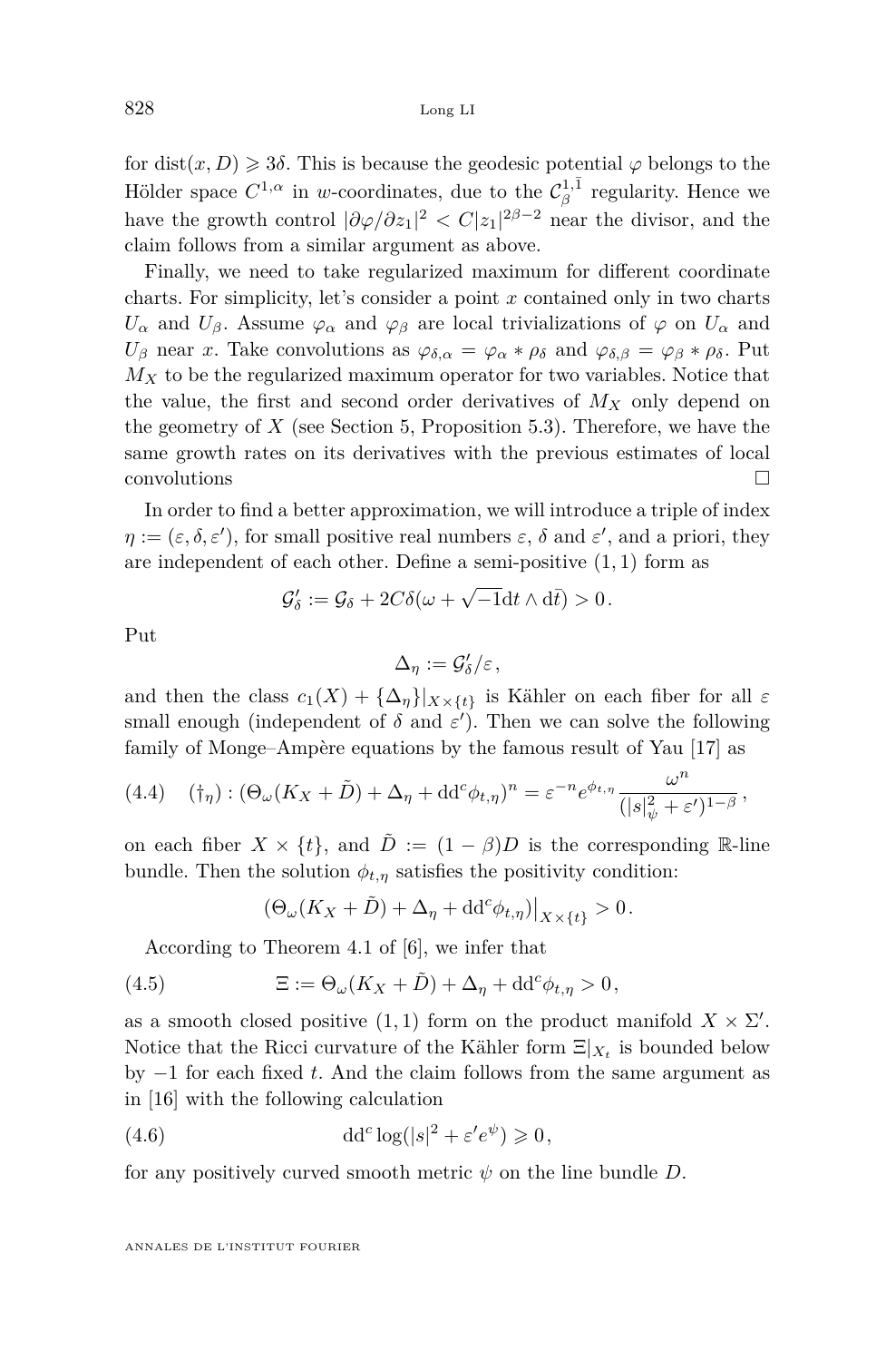#### **4.2.** *C* <sup>0</sup> **estimate and equicontinuity**

We will prove the  $C^0$  estimate for the family of equations  $(\dagger_{\eta})$ . And the claim is as follows.

<span id="page-25-0"></span>LEMMA 4.3. — Let  $\phi_{t,\eta}$  be the solution of equation  $(\dagger_{\eta})$ . Then there exits a proper choice of  $\varepsilon' = \varepsilon'(\delta)$ , where  $\varepsilon' \to 0$  if  $\delta \to 0$ , such that on each fiber  $X \times \{t\}$  we have:

$$
\sup_X \phi_{\varepsilon,\delta,\varepsilon'} \leqslant C\,,\quad -\varepsilon\inf_X \phi_{\varepsilon,\delta,\varepsilon'} \leqslant C\,,
$$

for a uniform constant *C* independent of  $\eta$  and  $t \in \Sigma'$ .

Proof. — We are going to apply maximum principle on the fiber  $X \times \{t\}$ . Rewrite the Monge–Ampère equation as

(4.7) 
$$
(\varepsilon \Theta + \mathcal{G}'_{\delta} + \varepsilon \mathrm{d} \mathrm{d}^c \phi_{t,\eta})^n = \frac{e^{\phi_{t,\eta}} \omega^n}{(|s|^2_{\psi} + \varepsilon')^{1-\beta}}.
$$

Let the point  $p \in X$  be as  $\phi_{t,\eta}(p) = \max_{X} \phi_{t,\eta}$ , and then  $\mathrm{d} \mathrm{d}^c \phi_{t,\eta}(p) \leq 0$ by maximum principle. This implies  $(\varepsilon \Theta + \mathcal{G}'_{\delta})(p) > 0$ , and we have

$$
\phi_{t,\eta} \leqslant \phi_{t,\eta}(p) \leqslant \log \frac{(\varepsilon \Theta + \mathcal{G}'_{\delta})^n}{\mathrm{d} \mu_{\beta,\varepsilon'}}(p),
$$

where  $d\mu_{\beta,\varepsilon'} = \omega^n / (|s|^2_{\psi} + \varepsilon')^{1-\beta}$ . Now consider the following function

$$
f(\delta,\varepsilon') := \frac{(I+\mathcal{G}_{\delta}')^n (|s|_{\psi}^2 + \varepsilon')^{1-\beta}}{\omega^n}(p),
$$

where *I* is the identity matrix, and we can always assume  $\varepsilon \Theta \leqslant I$ .

The sequence of volume forms  $(I + \mathcal{G}'_b)^n$  is a smooth approximation of the singular volume form  $(I + \mathcal{G})^n$ , which is uniformly bounded by a constant *C*<sup>'</sup> times  $\omega^n/|s|_{\psi}^{2-2\beta}$ . Thanks to Lemma [4.2,](#page-22-2) we can find  $\varepsilon'(\delta)$  as function of  $\delta$  decreasing fast enough such that

$$
(I+\mathcal{G}'_{\delta})^n\leqslant \frac{C'k(\delta)}{(|s|^2_{\psi}+\varepsilon'(\delta))^{1-\beta}}\omega^n\,,
$$

where  $\varepsilon'(\delta) \to 0$  and  $k(\delta) \to 1$  as  $\delta \to 0$ . In fact, put  $\varepsilon' = \delta^2$ , and then Lemma  $4.2(2)$  $4.2(2)$  implies that

$$
(I + \mathcal{G}'_{\delta})^n (|s|^2 + \delta^2)^{1-\beta} / \omega^n \leq 10^{2-2\beta} C,
$$

for points  $x \in U$  such that  $dist(x, D) < 3\delta$ . And also Lemma [4.2](#page-22-2)[\(2\)](#page-22-3) directly implies

$$
(I + \mathcal{G}'_{\delta})^n (|s|^2 + \delta^2)^{1-\beta}/\omega^n \leq C,
$$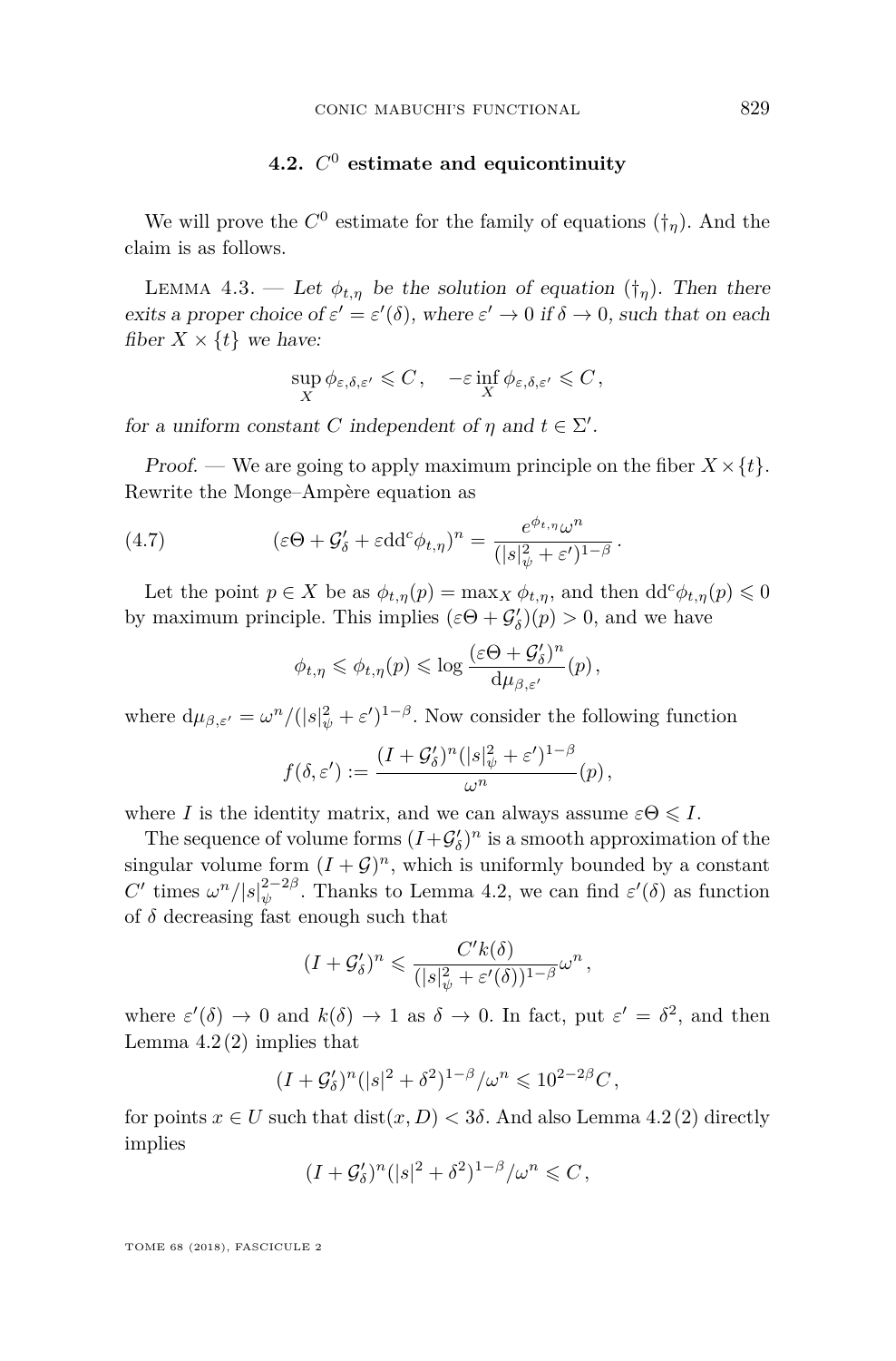for points  $x \in U$ , such that  $dist(x, D) \geq 3\delta$ . Hence we conclude that  $f(\delta, \varepsilon'(\delta)) \leq 2C'$  for all  $\delta$  small enough, and the upper bound follows since  $\phi_{t,\eta} \leqslant f(\delta).$ 

In order to find the lower bound, we need to rewrite equation [\(4.4\)](#page-24-1) again. First let  $\varphi_{\beta,\varepsilon}$  be the solution of the following Monge–Ampère equation

(4.8) 
$$
(\omega + dd^c \varphi_{\beta,\varepsilon'})^n = d\mu_{\beta,\varepsilon'}.
$$

The solution exists because of Yau's result [\[17\]](#page-41-3) again, and by Kolodziej [\[12\]](#page-40-10), the Hölder norm  $|\varphi_{\beta,\varepsilon'}|_{\mathcal{C}^{\alpha}}$  is uniformly bounded independent of  $\varepsilon'$ . Now put

$$
\Omega_{\beta,\varepsilon'}:=\omega+2C\delta(\omega+\sqrt{-1}\mathrm{d} t\wedge\mathrm{d} \bar{t})+\frac{1}{2}\mathrm{d} \mathrm{d}^c\varphi_{\beta,\varepsilon'}\,,
$$

and

$$
\tau_{\eta} := \varepsilon \phi_{t,\eta} + \varphi_{\delta} - \frac{1}{2} \varphi_{\beta,\varepsilon'}.
$$

Then equation [\(4.4\)](#page-24-1) can be rewritten as

(4.9) 
$$
(\varepsilon \Theta + \Omega_{\beta, \varepsilon'} + dd^c \tau_\eta)^n = \exp \left\{ \frac{1}{\varepsilon} \left( \tau_\eta - \varphi_\delta + \frac{1}{2} \varphi_{\beta, \varepsilon'} \right) \right\} d\mu_{\beta, \varepsilon'}.
$$

By the minimum principle, on the point  $q \in X$  where  $\tau_n(q) = \min_X \tau$ , we have

$$
\tau_\eta \geqslant \tau_\eta(q) \geqslant \varepsilon \log \dfrac{(\varepsilon \Theta + \Omega_{\beta,\varepsilon'})^n}{\mathrm{d} \mu_{\beta,\varepsilon'}}(q) + \varphi_\delta(q) - \frac{1}{2} \varphi_{\beta,\varepsilon'}(q)\,,
$$

where  $\varepsilon$  is small enough such that  $\varepsilon \Theta + \omega/2 > 0$ . Therefore, we have

$$
(\varepsilon \Theta + \Omega_{\beta, \varepsilon'})^n \geqslant 2^{-n} (\omega_{\beta, \varepsilon'})^n \geqslant 2^{-n} d\mu_{\beta, \varepsilon'},
$$

and the lower bound of  $\varepsilon \phi_{t,\eta}$  follows since  $\varphi_{\delta}$  and  $\varphi_{\beta,\varepsilon'}$  are all uniformly bounded.  $\Box$ 

<span id="page-26-0"></span>LEMMA 4.4. — For each  $\varepsilon$ , the family  $\phi_{t,\eta}$  obtained by piecing together fiber-wise solutions is equicontinuous.

Proof. — The proof is very similar to what we did before in Theorem 4.2 of [\[6\]](#page-40-2), and we recall it here for the convenience of readers. For fixed  $\varepsilon$ , put  $\Psi_{t,\eta} := \varepsilon \Xi|_{X\times\{t\}}$ , and then we can compare equation [\(4.4\)](#page-24-1) at  $t_0$  and  $t_1$  for the same index  $\delta$  and  $\varepsilon'$ :

(4.10) 
$$
(\Psi_{t_0, \eta} + dd^c(\xi_{\eta}(t_1) - \xi_{\eta}(t_0)))^n
$$
  
=  $\exp \left\{ \frac{1}{\varepsilon} (\xi_{\eta}(t_1) - \xi_{\eta}(t_0) - \varphi_{\delta}(t_1) + \varphi_{\delta}(t_0)) \right\} (\Psi_{t_0, \eta})^n,$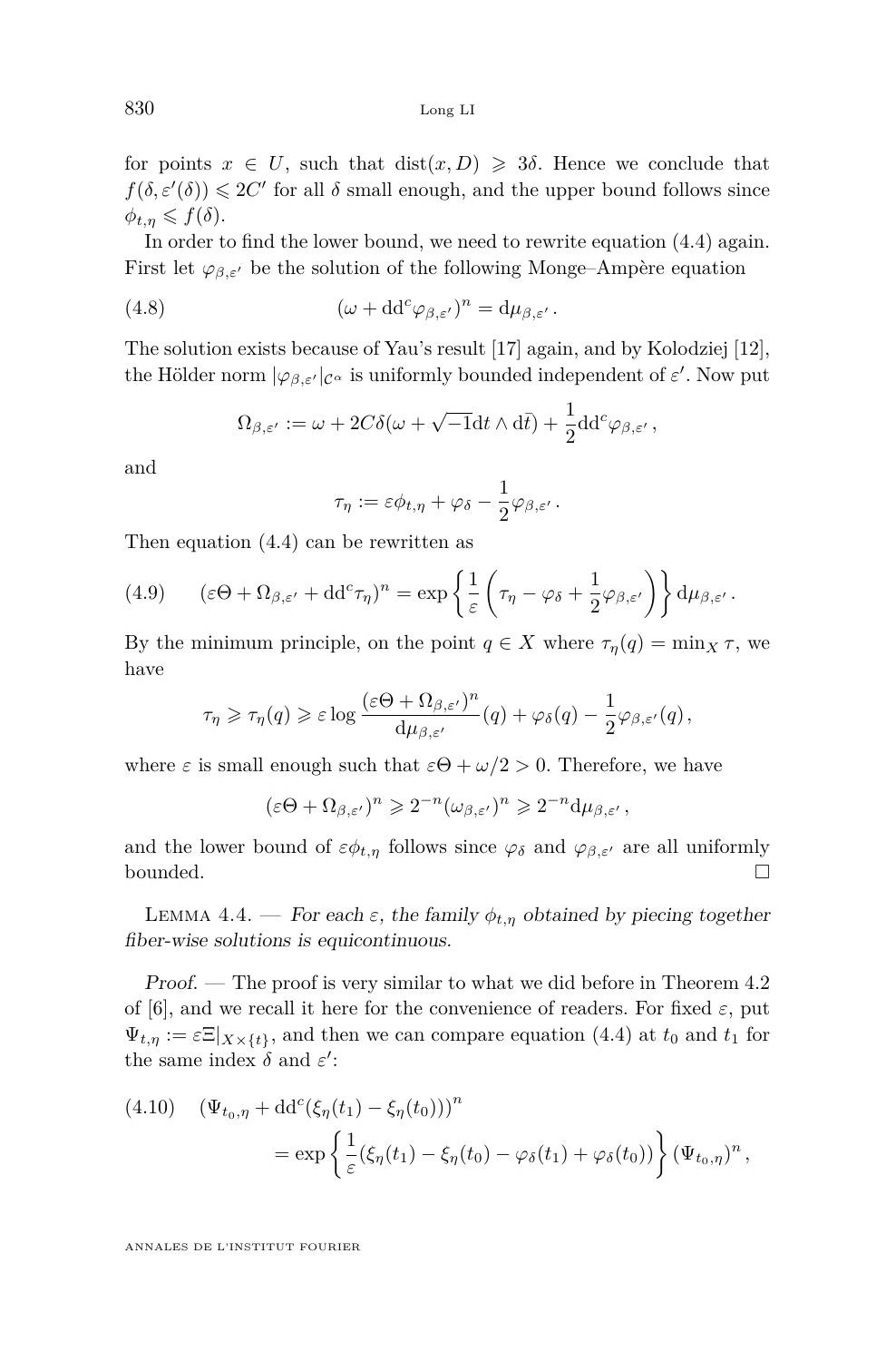where  $\xi_{\eta}(t) = \varepsilon \phi_{t,\eta} + \varphi_{\delta}$ . By maximum principle and property (iv) of Lemma [4.1,](#page-21-1) we claim that the difference of  $\varepsilon \phi_{t,\eta}$  can be estimated as

$$
\sup_{X} |\phi_{t_0, \eta}(x) - \phi_{t_1, \eta}(x)| \leq \varepsilon^{-1} C |t_0 - t_1|.
$$

This is because for fixed *x*, we have  $\left|\frac{\partial}{\partial t}\varphi(t,x)\right| < C$  for some uniform constant *C* independent of *x* and *t*. Therefore, we infer the following estimate:

$$
|\varphi_\delta(t_0,x)-\varphi_\delta(t_1,x)|\leqslant C|t_0-t_1|,
$$

for some uniform constant on  $X \times \Sigma'$ , and proved the claim.

Then apply maximum principle on the fiber  $X \times \{t\}$  in a similar manner, and we have

$$
|\phi_{t_0,\eta}(x_0) - \phi_{t_1,\eta}(x_1)| \leq \varepsilon^{-1} C(|t_0 - t_1| + d(x_0, x_1)^{\alpha'}),
$$

where *C* is a uniform constant independent of  $\eta$ , and  $d(x_0, x_1)$  is the distance between the two points measured by the model cone metric.

#### **4.3.** *C* <sup>2</sup> **estimate**

Guenancia and Păun generalized a priori *C* 2 estimate for Kähler–Einstein equation to conic case in their work [\[11\]](#page-40-5). Here we will invoke this method again.

<span id="page-27-1"></span>PROPOSITION 4.5 (Guenancia, Păun). — Let  $\omega_{\varphi} = \omega + \mathrm{dd}^c \varphi$  be a Kähler metric satisfying

<span id="page-27-2"></span>(4.11) 
$$
(\omega + dd^c \varphi)^n = e^{\psi_+ - \psi_-} \omega^n,
$$

for some smooth function  $\psi_{\pm}$ . Suppose there exists a uniform constant  $C > 0$ , and a smooth function  $\Psi$  such that

<span id="page-27-3"></span>
$$
(4.12) \tC\omega + dd^c\Psi \geqslant 0,
$$

and

<span id="page-27-4"></span>(4.13) 
$$
i\Theta_{\omega}(T_X) \geqslant -(C\omega + dd^c\Psi) \otimes \text{Id}.
$$

Then we have

<span id="page-27-0"></span>
$$
(4.14)\quad \Delta_{\omega_{\varphi}}(\log tr_{\omega}\omega_{\varphi} + \Psi - A\varphi) \geq \frac{\Delta_{\omega}f}{tr_{\omega}\omega_{\varphi}} - Ctr_{\omega_{\varphi}}\omega - nA + A(tr_{\omega_{\varphi}}\omega),
$$

where  $f = \psi_+ - \psi_-.$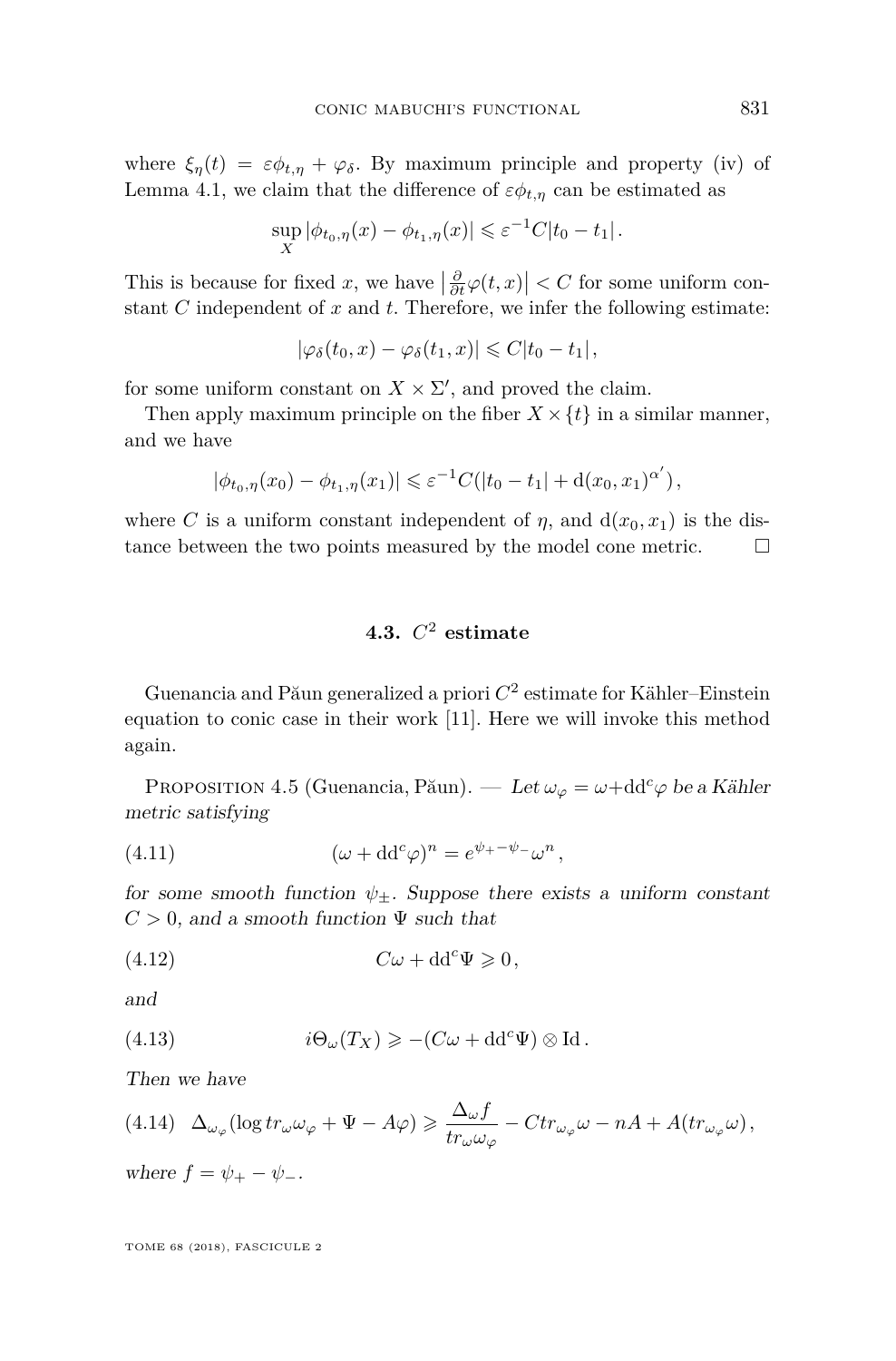832 Long LI

Although equation [\(4.14\)](#page-27-0) is in a global form, it is in fact computed in a local normal coordinate near a point  $p \in X$ . So Proposition [4.5](#page-27-1) applies even if the Monge–Ampère equation [\(4.11\)](#page-27-2) holds locally. In order to apply this inequality, we prefer to write our family of Monge–Ampère equations in the form

$$
(\omega_{\varepsilon'} + dd^c \varphi_{\varepsilon'})^n = e^{\mu \varphi_{\varepsilon'} + F_{\varepsilon'}} \omega_{\varepsilon'}^n,
$$

with

$$
F_{\varepsilon'} := -\log \frac{(|s|^2 + \varepsilon')^{1-\beta} \omega_{\varepsilon'}}{\mathrm{d}V}.
$$

Here  $\omega_{\varepsilon}$  :=  $\omega + dd^c \varphi_{\varepsilon}$  is constructed in the paper of Guenancia and Păun [\[11\]](#page-40-5). It is uniformly quasi-isometric to the metric

$$
\omega + \mathrm{dd}^c (|s|_\psi^2 + \varepsilon')^\beta.
$$

But the growth rates of curvatures of  $\omega_{\varepsilon}$  have better controls. Now, we have some extra terms in the Monge–Ampère operator in equation ([†](#page-24-0)*η*) like  $\varepsilon \Theta_{\omega}(K_X + D)$  and so on. Hence our goal is prove these perturbations won't really affect the estimate. First, put

$$
\tau'_\eta := \varepsilon \phi_\eta + \varphi_\delta - \varphi_{\varepsilon'}
$$

and define locally

$$
\zeta_{\eta} := \tau_{\eta}' + \varepsilon \psi_{\theta} ,
$$

where  $\psi_{\theta}$  is the local potential of the (1,1) form  $\Theta_{\omega}(K_X + \tilde{D})$ . Then we can re-write equation [\(4.4\)](#page-24-1) locally as

<span id="page-28-0"></span>(4.15) 
$$
(\omega_{\varepsilon'} + dd^c \zeta_\eta)^n = \exp \left( \frac{1}{\varepsilon} (\zeta_\eta - \varphi_\delta + \varphi_{\varepsilon'} - \varepsilon \psi_\theta) + F_{\varepsilon'} \right) \omega_{\varepsilon'}^n.
$$

Here we forgot about the positive  $(1,1)$  form  $2C\delta(\omega + \sqrt{-1}dt \wedge d\bar{t})|_{X\times\{t\}},$ since the metric  $\omega_{\varepsilon'} + 2C\delta(\omega + \sqrt{-1}dt \wedge d\bar{t})$  is a small smooth perturbation (only depends on the index  $\delta$ !) of the non-degenerate metric  $\omega_{\varepsilon}$ . In fact, the growth of the curvature of the perturbed metric is completely determined by  $\omega_{\varepsilon}$  itself near the divisor.

Take  $\omega_{\zeta_{\eta}} = \omega_{\varepsilon'} + dd^c \zeta_{\eta}$  and  $f = \frac{1}{\varepsilon} u_{\eta} + F_{\varepsilon'}$ , where

$$
u_{\eta} := \zeta_{\eta} - \varphi_{\delta} + \varphi_{\varepsilon'} = \varepsilon (\phi_{\eta} + \psi_{\theta}).
$$

Although  $u_{\eta}$  is not globally defined,  $\Delta_{\omega} u_{\eta}$  is globally well define with respect to any Kähler form  $\omega$ . Hence  $\Delta_{\omega} f$  is also globally defined. Applying Proposition [4.5](#page-27-1) to equation [\(4.15\)](#page-28-0) under the curvature assumption [\(4.12\)](#page-27-3)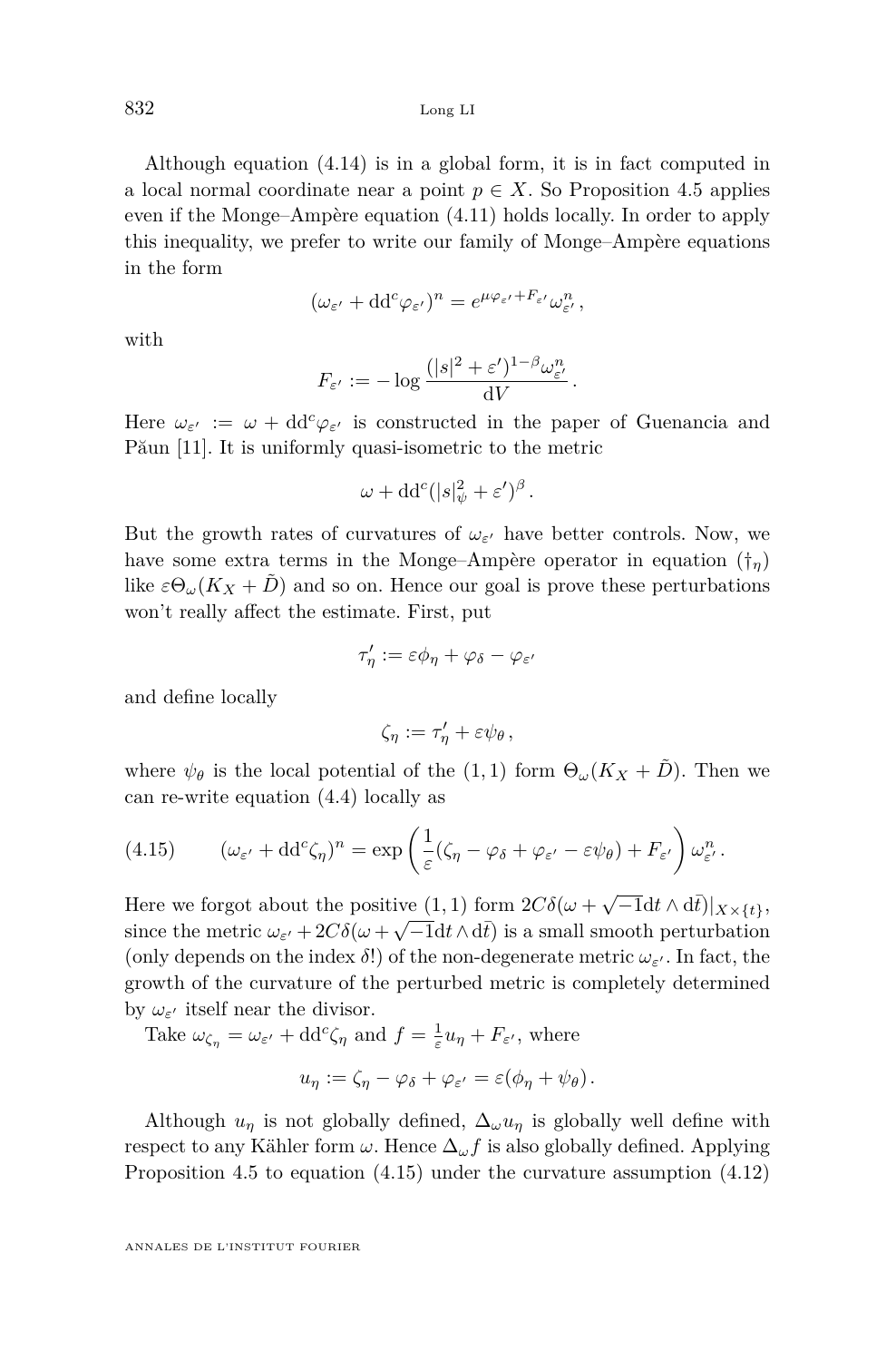and [\(4.13\)](#page-27-4), we get

<span id="page-29-0"></span>
$$
(4.16) \quad \Delta_{\omega_{\zeta}}(\log tr_{\omega_{\varepsilon}}, \omega_{\zeta} + \Psi_{\varepsilon'} - A\tau_{\eta}')
$$
\n
$$
\geq A\varepsilon \Delta_{\omega_{\zeta}} \psi_{\theta} - \frac{\Delta_{\omega_{\varepsilon}}, \psi_{\theta}}{tr_{\omega_{\varepsilon}}, \omega_{\zeta}} + \frac{\Delta_{\omega_{\varepsilon}}, f}{tr_{\omega_{\varepsilon}}, \omega_{\zeta}} + (A - C)tr_{\omega_{\zeta}} \omega_{\varepsilon'} - nA
$$
\n
$$
\geq (\varepsilon A - 1) \frac{\Delta_{\omega_{\varepsilon}}, \psi_{\theta}}{tr_{\omega_{\varepsilon}}, \omega_{\zeta}} + \frac{\Delta_{\omega_{\varepsilon}}, f}{tr_{\omega_{\varepsilon}}, \omega_{\zeta}} + (A - C)tr_{\omega_{\zeta}} \omega_{\varepsilon'} - nA
$$
\n
$$
\geq \frac{\Delta_{\omega_{\varepsilon}}, f}{tr_{\omega_{\varepsilon}}, \omega_{\zeta}} + (A - C - C'|\varepsilon A - 1|)tr_{\omega_{\zeta}} \omega_{\varepsilon'} - nA,
$$

for  $\varepsilon A < 1$ , and *C* and *C'* are some uniform constants. For the second inequality in equation [\(4.16\)](#page-29-0), we assumed  $\Theta = dd^c \psi_{\theta} \geq 0$ , since on the point where  $dd^c \psi_\theta < 0$ , we have an even better lower bound.

Now the two sides of inequality [\(4.16\)](#page-29-0) become globally defined, and we can apply maximum principle to it as in [\[11\]](#page-40-5).

<span id="page-29-3"></span>LEMMA 4.6. — Let  $\phi_{t,\eta}$  be the solution of equation  $(\dagger_{\eta})$ . Then there exits a proper choice of  $\varepsilon' = \varepsilon'(\delta)$ , where  $\varepsilon' \to 0$  if  $\delta \to 0$ , such that we have:

$$
-C\omega_{\varepsilon'}\leqslant \varepsilon dd^c\phi_{\varepsilon,\delta,\varepsilon'}\leqslant C\omega_{\varepsilon'}
$$

for a uniform constant *C* independent of *η*.

Proof. — According to Section 4 of [\[11\]](#page-40-5), a very useful auxiliary function  $\Psi$  is constructed as

$$
\Psi_{\varepsilon',\rho} := C \chi_{\rho}(|s|^2_{\psi} + \varepsilon'),
$$

where  $\chi_{\rho}$  is a kind of cut-off function defined on  $[\varepsilon', +\infty[$  to R such that

$$
i\partial\bar{\partial}\Psi_{\varepsilon',\rho}\geqslant C(|s|^2_\psi+\varepsilon')^{\rho-1}\sqrt{-1}\langle\partial^\psi s,\partial^\psi s\rangle-C\omega_{\varepsilon'}.
$$

In particular, this implies

<span id="page-29-2"></span><span id="page-29-1"></span>
$$
C\omega_{\varepsilon'} + dd^c \Psi_{\varepsilon'} \geqslant 0.
$$

As also proved in [\[11\]](#page-40-5), for any fixed  $0 < \rho < \min{\{\beta, 1 - \beta\}}$ , the function  $\Psi_{\varepsilon'} = \Psi_{\varepsilon',\rho}$  is uniformly bounded, and we have the following two important inequalities:

(4.17) 
$$
i\Theta_{\omega_{\varepsilon'}}(T_X) \geqslant -(C\omega_{\varepsilon'} + dd^c \Psi_{\varepsilon'}) \otimes \mathrm{Id};
$$

and

(4.18) 
$$
\mathrm{d} \mathrm{d}^c F_{\varepsilon'} \geqslant -(C\omega_{\varepsilon'} + \mathrm{d} \mathrm{d}^c \Psi_{\varepsilon'})
$$

where *C* is a constant independent of  $\varepsilon'$ .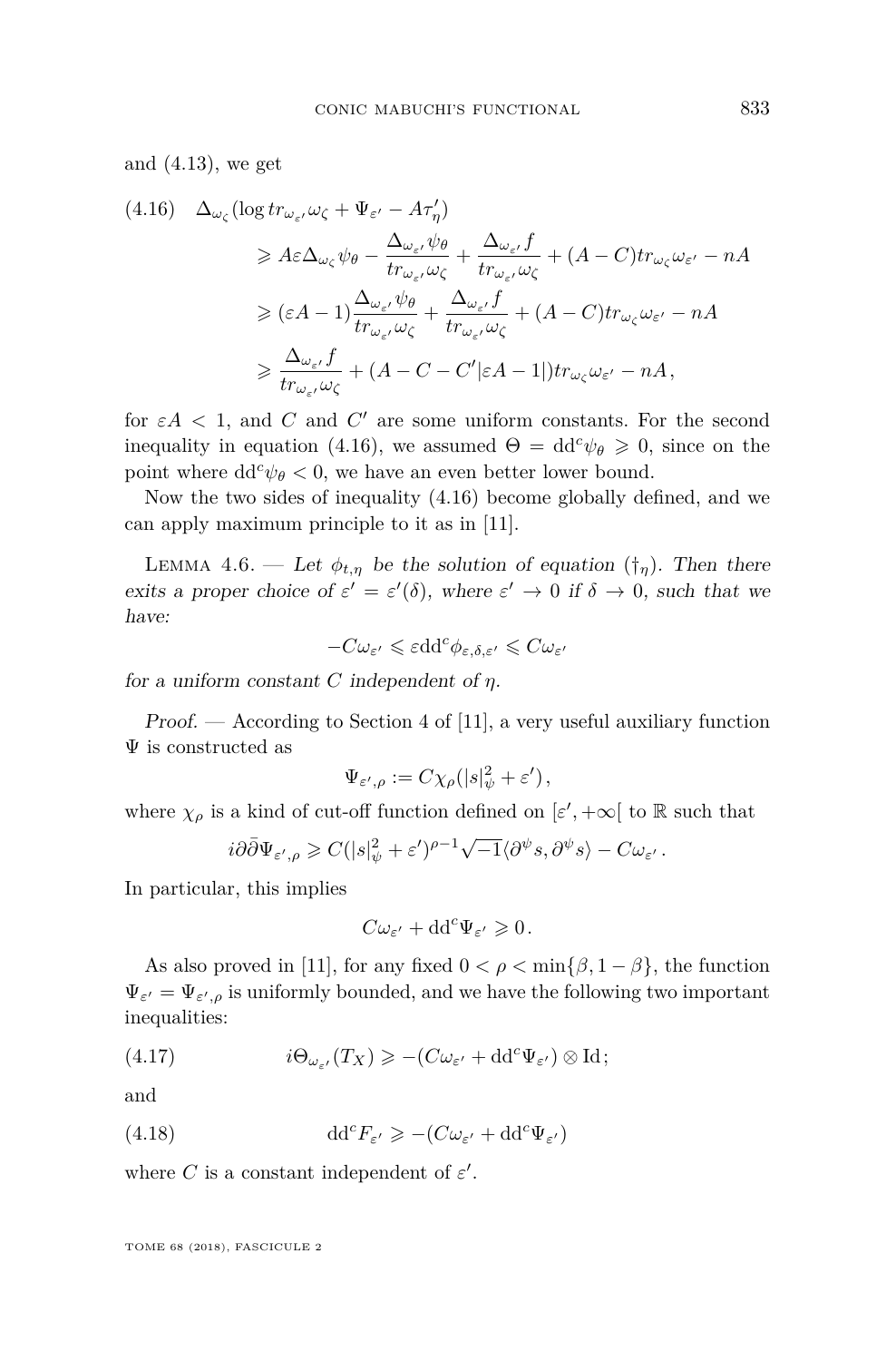Now equation [\(4.17\)](#page-29-1) allows us to use Proposition [4.5,](#page-27-1) and we infer from equation [\(4.18\)](#page-29-2) as

$$
\Delta_{\omega_{\varepsilon'}} F_{\varepsilon'} \geqslant -nC-\Delta_{\omega_{\varepsilon'}} \Psi_{\varepsilon'}\,,
$$

and then by equation [\(4.16\)](#page-29-0) we have

$$
\Delta_{\omega_{\zeta}} \Psi_{\varepsilon'} \geqslant -\frac{\Delta_{\omega_{\varepsilon'}} F_{\varepsilon'}}{tr_{\omega_{\varepsilon'}} \omega_{\zeta}} - C tr_{\omega_{\zeta}} \omega_{\varepsilon'}.
$$

Hence we can re-write equation [\(4.12\)](#page-27-3) as

$$
(4.19) \quad \Delta_{\omega_{\zeta}}(\log tr_{\omega_{\varepsilon}}, \omega_{\zeta} + 2\Psi_{\varepsilon'} - A\tau_{\eta}')
$$
\n
$$
\geq \frac{\Delta_{\omega_{\varepsilon'}}(\frac{1}{\varepsilon}u_{\eta})}{tr_{\omega_{\varepsilon'}}\omega_{\zeta}} + (A - 2C - C'|\varepsilon A - 1|)tr_{\omega_{\zeta}}\omega_{\varepsilon'} - nA
$$
\n
$$
\geq \frac{\Delta_{\omega_{\varepsilon'}}(\frac{1}{\varepsilon}u_{\eta})}{tr_{\omega_{\varepsilon'}}\omega_{\zeta}} + (A - 2C - C')tr_{\omega_{\zeta}}\omega_{\varepsilon'} - nA
$$
\n
$$
\geq \frac{\Delta_{\omega_{\varepsilon'}}(\frac{1}{\varepsilon}u_{\eta})}{tr_{\omega_{\varepsilon'}}\omega_{\zeta}} - nA.
$$

The second line works for  $\varepsilon$  small enough such that  $\varepsilon(2C + C' + 1) < 1$ , under the assumption  $A < 2C + C' + 1$ . And in the third line, we just take  $A = 2C + C'$ . Observe that  $dd^c u_\eta = \omega_\zeta - \mathcal{G}'_\delta$ , and then at the maximum point *p*, we have

$$
(1-\varepsilon n A)(tr_{\omega_{\varepsilon'}}\omega_\zeta)(p)\leqslant tr_{\omega_{\varepsilon'}}\mathcal{G}'_\delta(p)\,.
$$

Finally, as we did in the proof of the upper bound of  $C^0$  estimate, take  $\varepsilon'(\delta)$  decreasing fast enough such that

$$
\mathcal{G}'_{\delta} \leqslant C \omega_{\varepsilon'(\delta)},
$$

for some uniform constant *C*, when  $\delta \to 0$ . This is possible thanks to Lemma [4.2.](#page-22-2) Then for  $\varepsilon$  small enough, we have

$$
tr_{\omega_{\varepsilon'}}\omega_{\zeta}(p) \leqslant \frac{C}{1-\varepsilon nA},
$$

and the  $C^2$  estimate follows.

#### **4.4. Approximation of the conic geodesic**

Based on our previous  $C^0$  and  $C^2$  estimate (Lemma [4.3](#page-25-0) and [4.6\)](#page-29-3), we conclude as follows.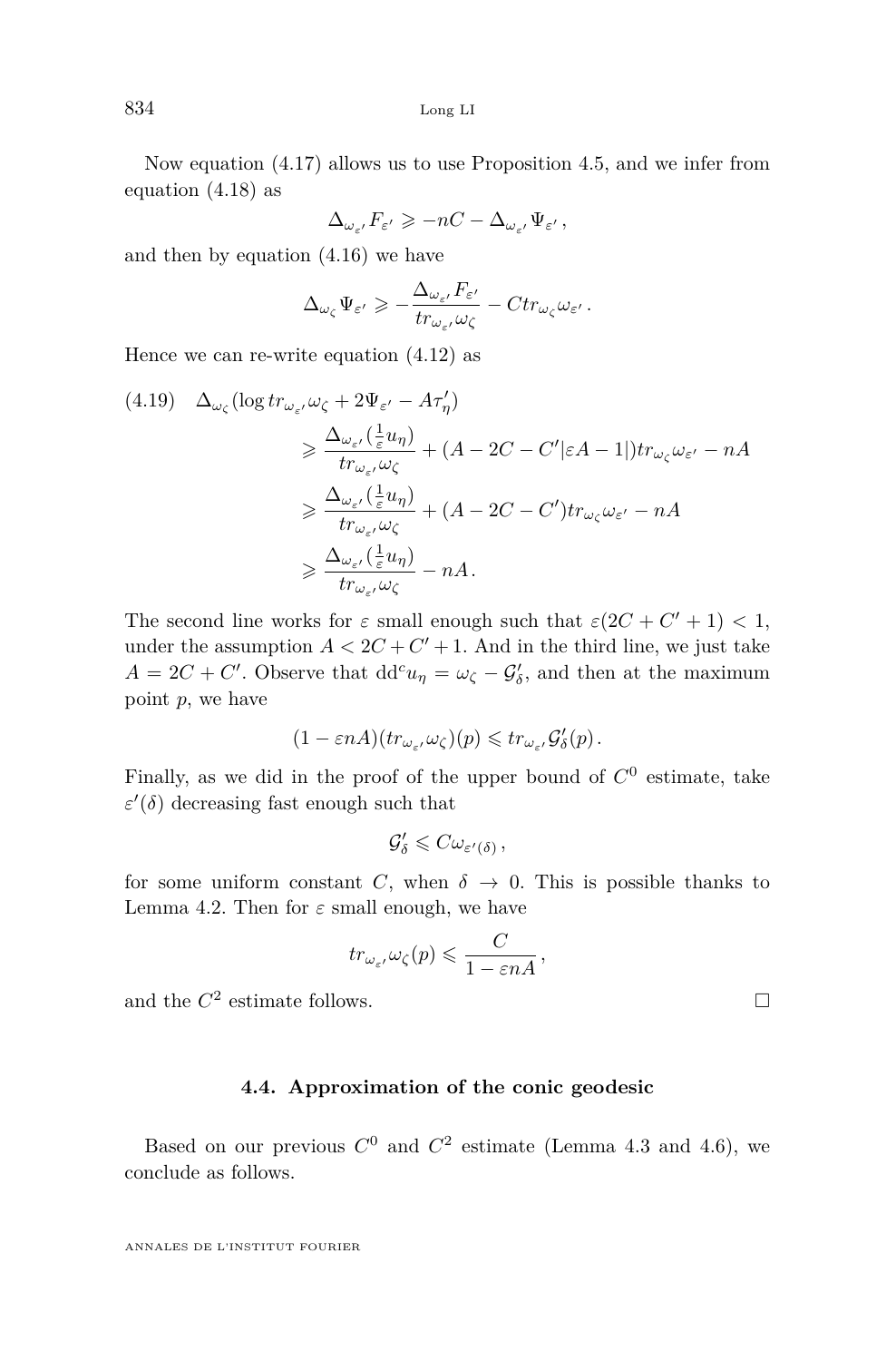<span id="page-31-3"></span>LEMMA 4.7. — For each fixed  $\varepsilon > 0$ , we can extract a limit

$$
\lim_{\delta \to 0} \phi_{\varepsilon,\delta,\varepsilon'(\delta)} = \phi_{\varepsilon},
$$

strongly in  $C^0$ . And the restriction of  $\phi_{\varepsilon}$  to the fiber  $X \times \{t\}$  is the unique  $\mathcal{C}^{1,\bar{1}}_\beta$  solution of the degenerate Monge–Ampère equation

(4.20) 
$$
(\Theta_{\omega}(K_X+\tilde{D})+\varepsilon^{-1}\mathcal{G}+\mathrm{d} \mathrm{d}^c \phi_{t,\varepsilon})^n=\varepsilon^{-n}e^{\phi_{t,\varepsilon}}\frac{\omega^n}{|s|_{\psi}^{2-2\beta}}.
$$

Moreover we have

<span id="page-31-0"></span>
$$
\Theta_{\omega}(K_X+\tilde{D})+\varepsilon^{-1}\mathcal{G}+\mathrm{d} \mathrm{d}^c\phi_{\varepsilon}\geqslant 0,
$$

as a current in the product manifold  $X \times \Sigma'$ .

Proof. — The last statement is because of the equi-continuity proved in Lemma [4.4.](#page-26-0) In fact, the limit  $\phi_{\varepsilon} := \lim_{\delta \to 0} \phi_{\varepsilon,\delta,\varepsilon'(\delta)}$  is continuous in the interior of  $X \times \Sigma$ , and the global positivity from equation [\(4.5\)](#page-24-2) passes down to

$$
\Theta_{\omega}(K_X + \tilde{D}) + \varepsilon^{-1} \mathcal{G} + \mathrm{d} \mathrm{d}^c \phi_{\varepsilon} \geq 0. \qquad \Box
$$

Next, we need a lemma to investigate the behavior of the solution  $\phi_{\varepsilon}$ when  $\varepsilon \to 0$ . The method is used in Theorem 4.3 of [\[6\]](#page-40-2) before, and we recall it here.

<span id="page-31-2"></span>LEMMA  $4.8.$  — The sequence of measures

$$
e^{\phi_{t,\varepsilon}}\omega^n/|s|_\psi^{2-2\beta}
$$

converges to  $\mathcal{G}^n|_{X\times\{t\}}$  weakly in  $L^p$ , for any  $1 < p < \frac{1}{1-\beta}$ .

<span id="page-31-1"></span>Proof. — First we re-write equation  $(4.20)$  as

(4.21) 
$$
(\omega + \varepsilon \Theta_{\omega} (K_X + \tilde{D}) + \mathrm{d} \mathrm{d}^c \tau_{\varepsilon})^n = e^{\frac{1}{\varepsilon} (\tau_{\varepsilon} - \varphi)} \frac{\omega^n}{|s|_{\psi}^{2-2\beta}},
$$

where  $\tau_{\varepsilon} := \varepsilon \phi_{t,\varepsilon} + \varphi$ . Now thanks to the  $C^0$  and  $C^2$  estimates, there exists some conic  $\mathcal{C}^{1,\bar{1}}$  function  $\rho \leq 0$  such that

$$
\varepsilon\phi_{\varepsilon}\to\rho\,,
$$

in  $\mathcal{C}^{1,\alpha,\beta}$ , when  $\varepsilon \to 0$ . Hence the limit  $\tau = \rho + \varphi$  is smaller than  $\varphi$ .

In the same time, we have the following convergence for Monge–Ampère masses thanks to Lemma  $4.1(3)$  $4.1(3)$ :

$$
(\omega + \varepsilon \Theta + dd^c \tau_{\varepsilon})^n \to (\omega + dd^c \tau)^n,
$$

in sense of weak  $L^p$  for any  $1 < p < 1/(1 - \beta)$ .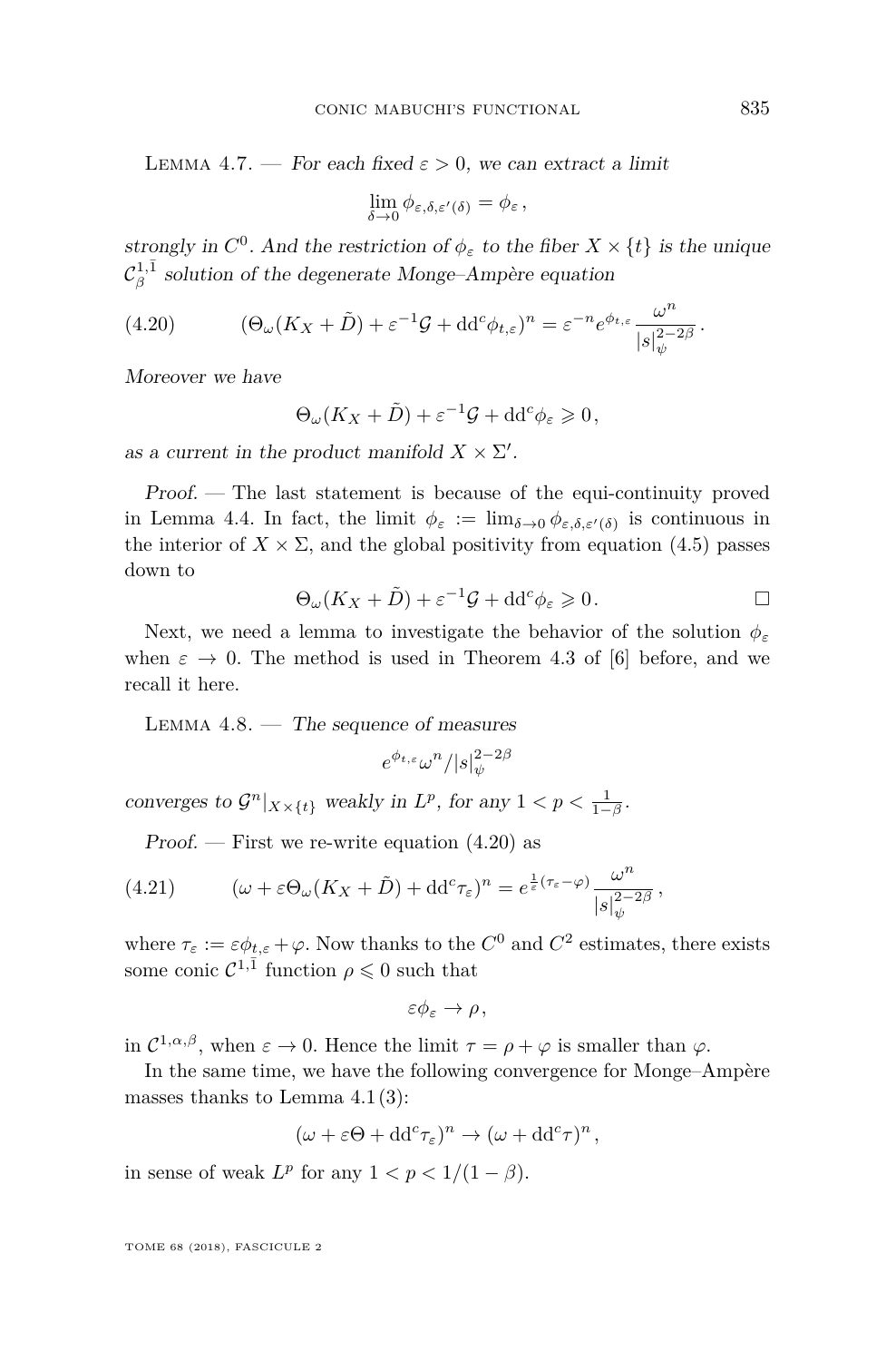Put  $U_{\delta} := \{ \tau < \varphi - \delta \}$  (an open set of *X*). By comparison principle [\[13\]](#page-41-4), [\[10\]](#page-40-11), we have

$$
\int_{U_{\delta}} \mathcal{G}^n \leqslant \int_{U_{\delta}} (\omega + dd^c \tau)^n.
$$

However, on the set  $U_{\delta}$ , the inequality  $\tau_{\epsilon} - \varphi < -\delta/2$  holds for  $\varepsilon$  small enough. Hence by equation [\(4.21\)](#page-31-1), we infer

$$
\int_{U_{\delta}} (\omega + dd^c \tau)^n = 0.
$$

Next, we claim that  $\mathcal{G}^n|_{\overline{U}} = 0$ , where  $\overline{U}$  is the closure of the open set  ${\tau < \varphi}$ . This is because the set  $\overline{U} - U$  has measure zero, and the density  $\omega^{n}/|s|_{\psi}^{2-2\beta}$  is in  $L^{1}$ . Hence we have  $\mathcal{G}^{n} = (\omega + dd^{c}\tau)$  as currents on *X*. Finally we invoke the uniqueness result in [\[13\]](#page-41-4) to prove  $\rho = 0$ , and our lemma follows.

#### **4.5. Interior convexity**

In order to enhance the weak convergence to strong convergence, we invoke the Banach–Saks theorem here as in [\[6\]](#page-40-2). Choose  $t_i \in (0,1)$  with  $i = 0, 1, 2$  be three arbitrary points, and then we fix them. By Lemma [4.8](#page-31-2) and the Banach–Saks, one can find a sequence  $\varepsilon_k$  as  $k \to +\infty$  such that

$$
\frac{1}{k}\sum_{j=1}^k \exp(\phi_{t_i,\varepsilon_j}) \frac{\omega^n}{|s|_{\psi}^{2-2\beta}} \to \mathcal{G}^n|_{X\times\{t_i\}},
$$

strongly in  $L^p$  with some  $p > 1$ , for  $i = 0, 1, 2$ . A priori, the sequence  $\varepsilon_k$ does depend on *t<sup>i</sup>* , but it becomes harmless by the following lemma.

<span id="page-32-0"></span>LEMMA 4.9. — Let  $f_i \in L^p$  converges weakly to a function *h* in  $L^p$ , and  $g_i \in L^p$  converges weakly to a function *k* in  $L^p$ . Then there is a convex combination  $F$ , consisting of composition with picking up subsequence and taking average, such that

$$
\mathcal{F}(\lbrace f_i \rbrace) \to h, \qquad \mathcal{F}(\lbrace g_i \rbrace) \to k,
$$

simultaneously in strong  $L^p$  sense.

*Proof.* — For the sequence  $\{f_1, f_2, \ldots\}$ , we can pick up a subsequence  ${f_j}$  such that the first convex combination

$$
\mathcal{F}_1(\lbrace f_i \rbrace) = \frac{1}{k} \sum_{j=1}^k f_j \to h
$$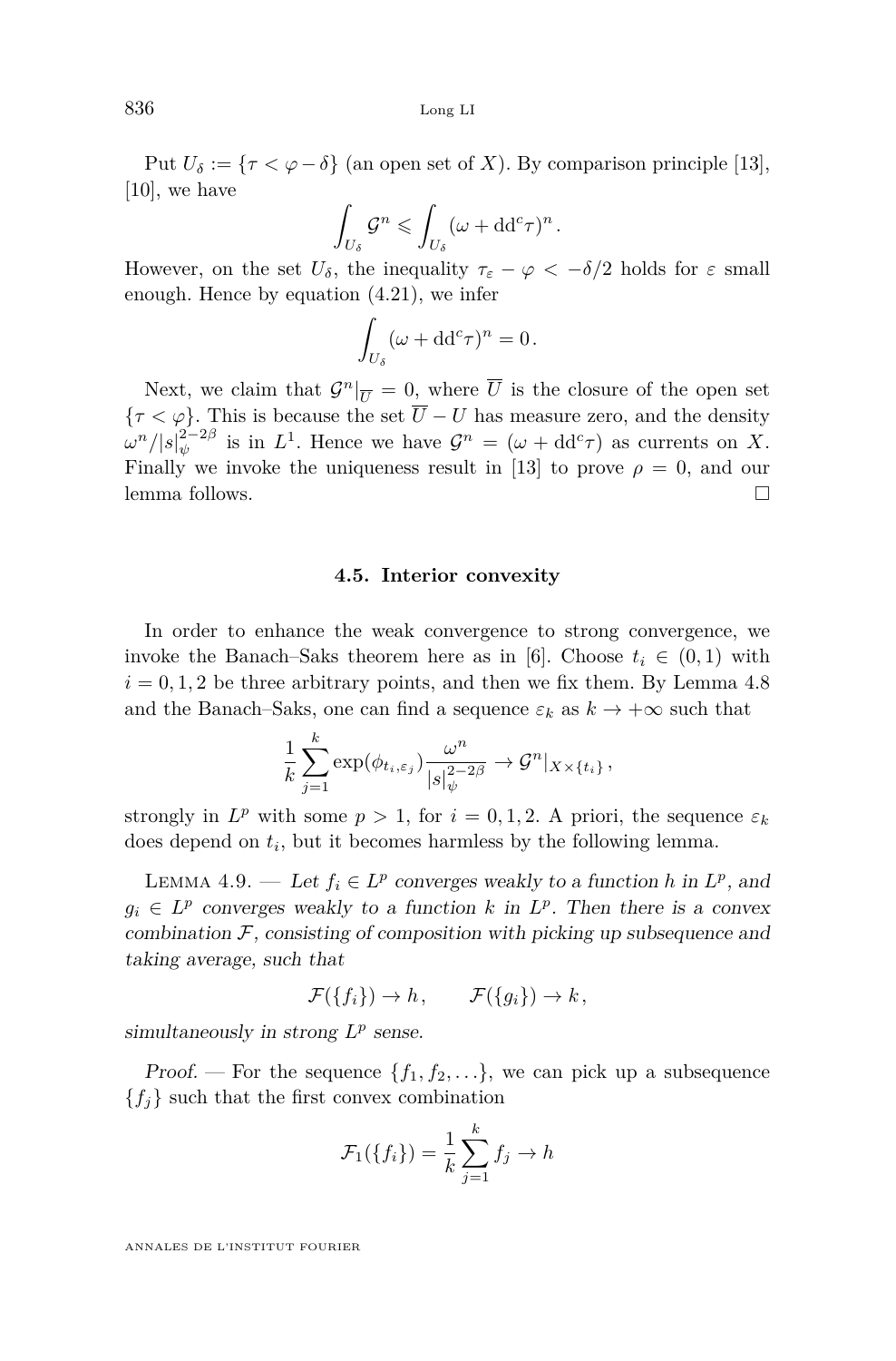strongly thanks to Banach–Saks. If apply this convex combination to another sequence, then it still converges weakly as

$$
\mathcal{F}_1(\{g_i\}) \dashrightarrow k.
$$

Now use Banach–Saks again on the new sequence  $\mathcal{F}_1({q_i})$ , and we have another convex combination  $\mathcal{F}_2$  such that

$$
\mathcal{F}_2 \circ \mathcal{F}_1(\{g_i\}) \to k,
$$

strongly in  $L^p$ . Notice that  $\mathcal{F}_2$  acting on a strongly converging sequence is still strongly converging. Therefore, put  $\mathcal{F} := \mathcal{F}_2 \circ \mathcal{F}_1$ , and we have  $\mathcal{F}(\{f_i\}) \to h$  strongly in the same time.

By repeating Lemma [4.9,](#page-32-0) we can find a convex combination  $\mathcal{F}_{\phi_{\varepsilon}}$  such that

$$
\mathcal{F}_{0,1,2}\left(\left\{\exp(\phi_{t_i,\varepsilon})\omega^n/|s|_{\psi}^{2-2\beta}\right\}\right) \to \mathcal{G}^n|_{X\times\{t_i\}}
$$

strongly in  $L^p$ , for  $i = 0, 1, 2$  simultaneously. Hence we can define the following volume element as

$$
\omega_{t,k}^n := \mathcal{F}_{0,1,2}^{(k)} \left( \left\{ \exp(\phi_{t,\varepsilon}) \omega^n / |s|_{\psi}^{2-2\beta} \right\} \right)
$$

where  $\mathcal{F}^{(k)}$  means the *k*<sup>th</sup> term in the convex combination as a sequence.

Let  $\mathcal{M}_k$  be the conic Mabuchi functional evaluated on the conic geodesic G, with the entropy modified by the volume element  $\omega_{t,k}^n$  as

$$
(4.22)\quad \mathcal{M}_k(t) := c(\beta)\mathcal{E}(\varphi_t) - \mathcal{E}^{\text{Ric}\,\omega - dd^c\tilde{\psi}}(\varphi_t) + \int_X \log \frac{\omega_{t,k}^n}{\omega^n/|s|_\psi^{2-2\beta}} \mathcal{G}^n.
$$

The new sequence  $\mathcal{M}_k$  is an approximation to  $\mathcal{M}_c$  at least at these three points  $t_0$ ,  $t_1$  and  $t_2$ . And we claim that it is a convex function along the conic geodesic.

LEMMA 4.10. – For each  $k \geq 1$ , the functional  $\mathcal{M}_k$  is a continuous convex function on [0*,* 1].

Proof. — The functional  $\mathcal{M}_k(t)$  is continuous, thanks to the regularity we got from  $C^0$  and  $C^2$  estimates for each  $\phi_{t,\varepsilon}$ . Then it is enough to show that  $\mathcal{M}_k$  is convex in the weak sense. And this boils down to the inequality

$$
\mathrm{d} \mathrm{d}^c \log \frac{\omega_{t,k}^n}{\omega^n/|s|_{\psi}^{2-2\beta}} \wedge \mathcal{G}^n \geqslant (\mathrm{Ric} \,\omega - \mathrm{d} \mathrm{d}^c \tilde{\psi}) \wedge \mathcal{G}^n \,.
$$

For each *k*, writing the convex combination as

$$
\omega_{t,k}^n = \sum_{j=1}^k \lambda_j^k \exp(\phi_{t,\varepsilon_j}) \omega^n / |s|_{\psi}^{2-2\beta},
$$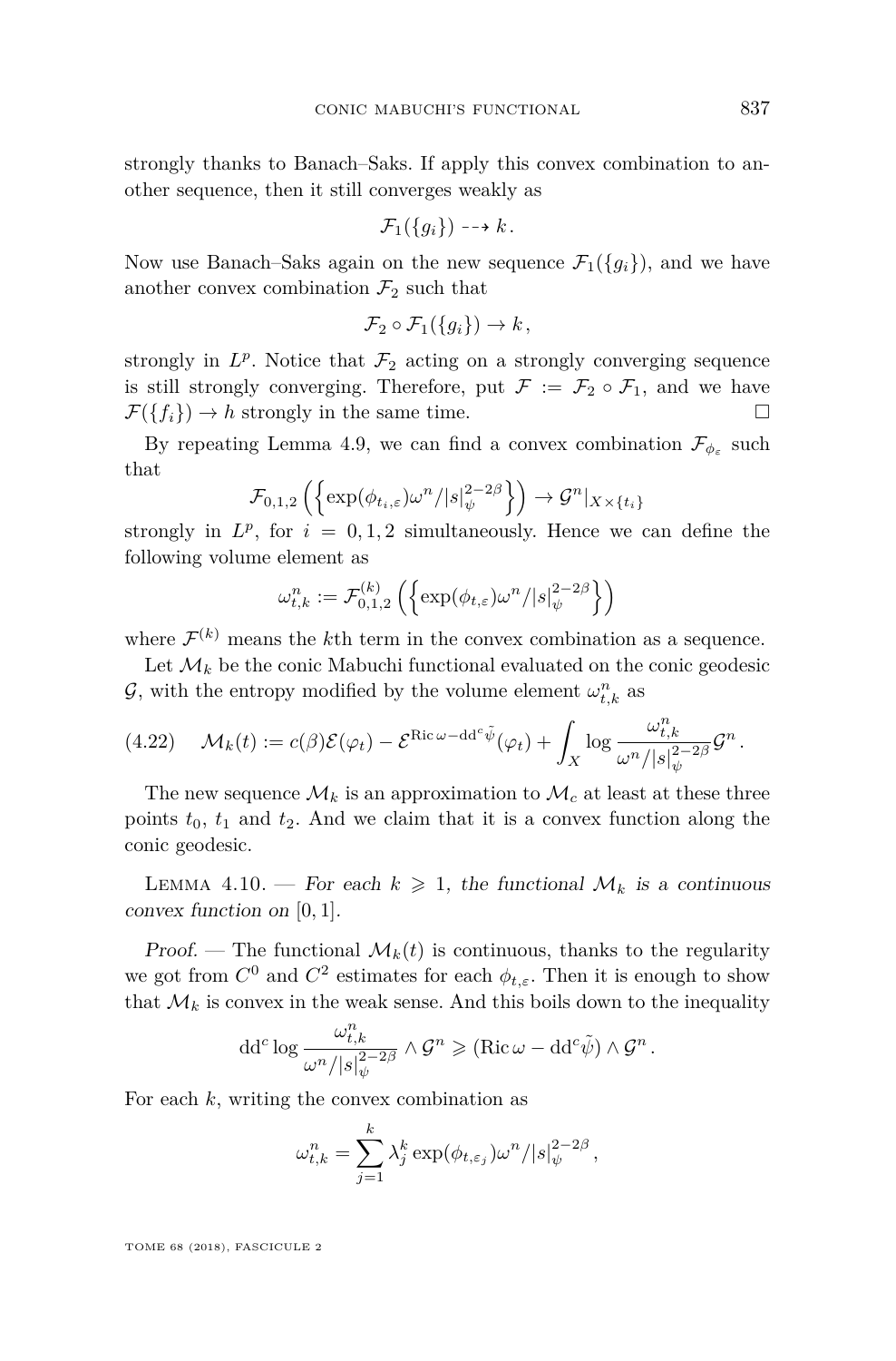where  $\sum_{j=1}^{k} \lambda_j^k = 1$ . Then we have

$$
\mathrm{d} \mathrm{d}^c \log \left( \sum_{j=1}^k \lambda_j^k \exp(\phi_{\varepsilon_j}) \right) \geqslant \sum_{j=1}^k \frac{\lambda_j^k \exp(\phi_{\varepsilon_j})}{\sum_{l=1}^k \lambda_l^k \exp(\phi_{\varepsilon_l})} \mathrm{d} \mathrm{d}^c \phi_{\varepsilon_j},
$$

by direct computation. Based on the positivity in Lemma [4.7,](#page-31-3) we have

$$
-\operatorname{Ric}(\omega) + \mathrm{d} \mathrm{d}^c \tilde{\psi} + \varepsilon_j^{-1} \mathcal{G} + \mathrm{d} \mathrm{d}^c \phi_{\varepsilon_j} \geqslant 0.
$$

Finally, we obtain

$$
\mathrm{d} \mathrm{d}^c \log \left( \sum_{j=1}^k \lambda_j^k \exp(\phi_{\varepsilon_j}) \right) \wedge \mathcal{G}^n \geqslant \sum_{j=1}^k \frac{\lambda_j^k \exp(\phi_{\varepsilon_j})}{\sum_{l=1}^k \lambda_l^k \exp(\phi_{\varepsilon_l})} (\mathrm{Ric} \,\omega - \mathrm{d} \mathrm{d}^c \tilde{\psi}) \wedge \mathcal{G}^n,
$$

which proves the lemma.  $\Box$ 

COROLLARY 4.11. — The conic Mabuchi functional  $\mathcal{M}_c(t)$  on the conic geodesic is a convex function on the interval (0*,* 1).

#### **4.6. Continuity at the boundary**

The entropy function  $H_c(t)$  evaluated on the conic geodesic is lower semicontinuous up to the boundary. In fact, we invoke the following lemma from our previous paper [\[6\]](#page-40-2).

Lemma 4.12 (Chen–Li–Păun). — Suppose *f, f<sup>i</sup>* are uniformly bounded non-negative functions, such that  $f_i \to f$  weakly in  $L^1$ , and assume  $\mu$  is a positive locally finite measure. Then

$$
\lim_{i} \int_X (f_i \log f_i - f \log f) \, \mathrm{d}\mu \geq 0.
$$

Base on this semi-continuity lemma, we conclude our theorem as follows.

<span id="page-34-0"></span>THEOREM 4.13. — Suppose two conic Kähler potential  $\varphi_0$  and  $\varphi_1$  can be connected by a conic  $C_{\beta}^{1,\bar{1}}$  geodesic  $\mathcal{G}$ . Then the conic Mabuchi functional  $\mathcal{M}_c(t)$  restricted to  $\mathcal G$  is a convex continuous function on the closed interval [0*,* 1].

Invoking the existence theorem in [\[4\]](#page-40-7), we immediately get the following convexity theorem.

COROLLARY 4.14. — If two conic Kähler potentials  $\varphi_0, \varphi_1$  are in the space  $\mathcal{H}_C$ , then the conic Mabuchi functional  $\mathcal{M}_c(t)$  restricted to  $\mathcal G$  is a convex continuous function on the closed interval [0*,* 1].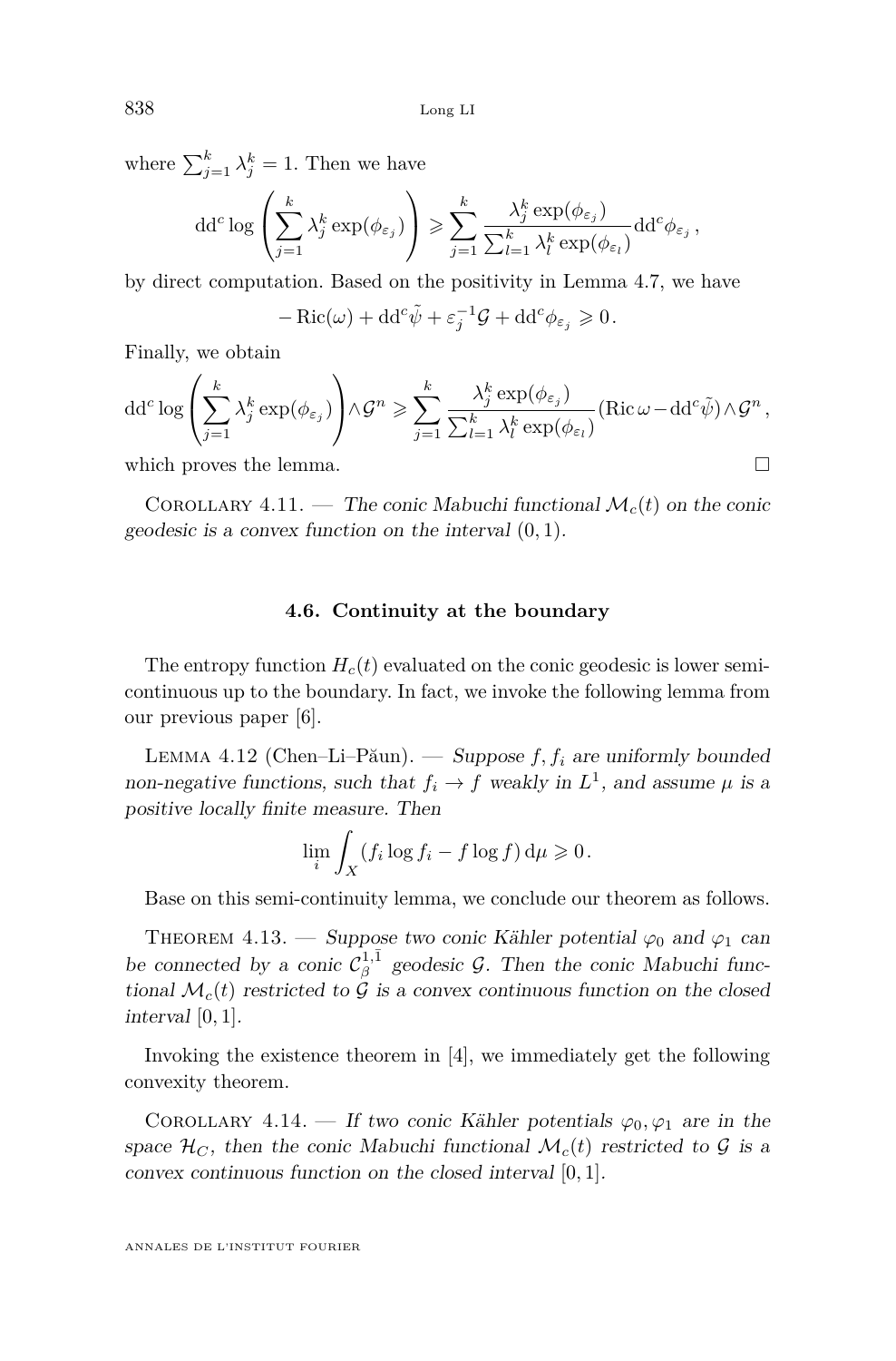#### <span id="page-35-0"></span>**5. A new regularization of (conic) geodesics**

#### **5.1. Blocki–Kolodziej regularization**

Let  $\varphi$  be a  $\omega$ -*psh* functions on a complex Kähler manifold *X*, and  $\omega$  is its Kähler form. Suppose the Lelong number  $\nu(\varphi)$  of  $\varphi$  is everywhere zero on *X*. Then Blocki–Kolodziej [\[2\]](#page-40-6) constructed a sequence of smooth  $(1 + \varepsilon_i)\omega$ *psh* functions  $\varphi_j$  on an open subset  $M \subset X$ , decreasing to  $\varphi$  at every point when  $\varepsilon_j \searrow 0$ . And we will recall the last step of their proof here.

Take  $\rho(z)$  to be the standard mollifier on  $\mathbb{C}^n$ , and put  $\rho_{\delta} = \delta^{-2n} \rho(z/\delta)$ for  $\delta > 0$ . Then we denote by  $\varphi_{\delta}$  the convolution of *u* by  $\rho_{\delta}$ 

$$
u_{\delta}(z) := u * \rho_{\delta}(z) = \int_{\mathbb{C}^n} u(z - \delta w) \rho(w) d\lambda(w).
$$

Let  ${V_\alpha}$ *,*  $\alpha \in \mathcal{A}$  *be a finite number of coordinate charts covering M, and*  $V_{\alpha} \subset U_{\alpha}$ . Suppose  $f_{\alpha}$  is the local potential of the Kähler form  $\omega$  on the chart  $U_{\alpha}$ , i.e.

$$
\mathrm{d} \mathrm{d}^c f_\alpha := \omega|_{U_\alpha}.
$$

Then  $u_{\alpha} := \varphi + f_{\alpha}$  has the local regularization  $u_{\alpha,\delta}$  in the chart  $U_{\alpha}$ . Then they can prove

$$
(5.1) \t\t u_{\alpha,\delta} - u_{\beta,\delta} \to f_{\alpha} - f_{\beta}
$$

locally uniformly in  $U_\alpha \cap U_\beta$ . Let  $\eta_\alpha + 1$  be a smooth compactly supported function in  $U_{\alpha}$  such that  $\eta_{\alpha} = 0$  on  $V_{\alpha}$ . Then there exists a uniform constant *C* such that  $dd^c \eta_\alpha > -C\omega$ , and we can take

$$
\varphi_{\delta} := \max_{\alpha} \{ \phi_{\alpha, \delta} \},
$$

where

$$
\phi_{\alpha,\delta} := u_{\alpha,\delta} - f_{\alpha} + \varepsilon \eta_{\alpha}/C.
$$

Notice that the constant *C* does not depend on  $\varepsilon$  in our case, since the background metric  $\omega$  is a smooth Kähler form here.

Moreover, near the boundary of  $U_{\alpha}$ , the local function  $\phi_{\alpha,\delta}$  does not contribute to the maximum since  $\eta_{\alpha} = -1$  there. Hence we can take the so called regularized Maximum operator  $M_{\tau}$  instead of taking maximum. Here  $\tau := (\tau_\alpha)$  is a collection of real positive numbers  $\{\tau_\alpha\}$  (depending on *ε*) for each  $\alpha \in \mathcal{A}$ . Therefore, we have a family of smooth  $(1 + \varepsilon)\omega$ -*psh* functions

$$
\Phi_{\tau,\delta} := M_\tau \{ \phi_{\alpha,\delta} \}
$$

such that  $\Phi_{\tau,\delta}$  decreases to  $\varphi$  by a diagonal argument of  $\delta$  and  $\varepsilon$ .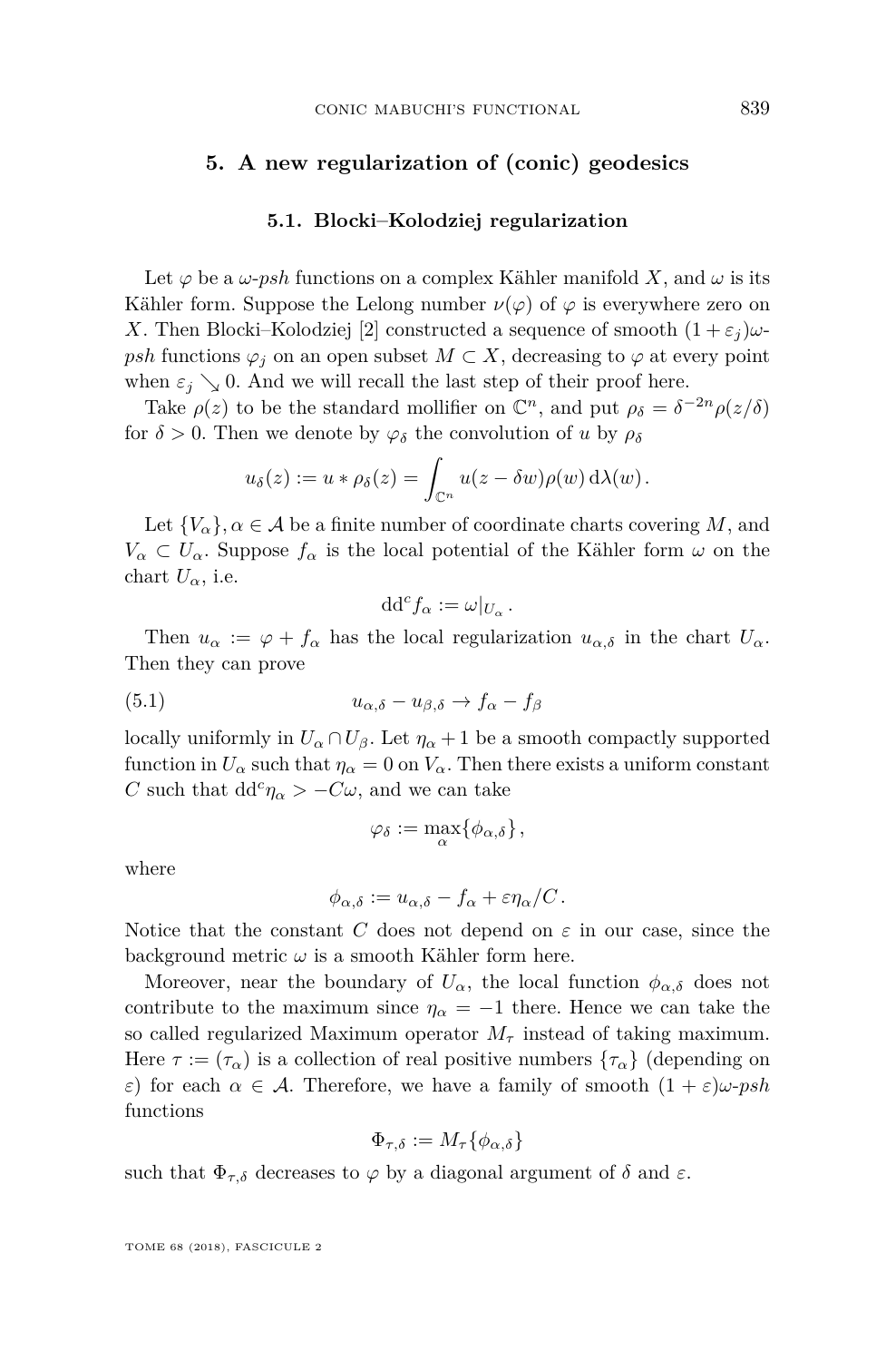#### **5.2. Derivatives of regularized maximum**

Recall the definition of the regularized maximum operator first. Let  $\theta \in C^{\infty}(\mathbb{R}, \mathbb{R})$  be a non-negative function supported on  $(-1, 1)$ , such that  $\int_{\mathbb{R}} \theta(h) dh = 1$  and  $\int_{\mathbb{R}} h\theta(h) dh = 0$ . For arbitrary  $\tau = (\tau_1, \ldots, \tau_p) \in$  $(0, +\infty)^p$ , we denote by  $M_\tau$  the regularized maximum operator

<span id="page-36-0"></span>(5.2) 
$$
M_{\tau}(t_1,\ldots,t_p) := \frac{1}{\prod_{1 \leq j \leq p} \tau_j} \int_{\mathbb{R}^p} \max\{t_1 + h_1,\ldots,t_p + h_p\} \times \prod_{1 \leq j \leq p} \theta\left(\frac{h_j}{\tau_j}\right) dh_1 \ldots dh_p.
$$

Note that  $M_{\tau}$  is non-decreasing for each variable  $t_j, 1 \leq j \leq p$ , and it is a smooth and convex function on  $\mathbb{R}^p$  [\[8\]](#page-40-4).

Next, we want to investigate the behaviors of derivatives of this operator. For simplicity, we take  $p = 2$ , and  $(x, y) \in \mathbb{R}^2$  is the Euclidean coordinate. Now make the following change of variables

(5.3) 
$$
z := (x + y)/2, \quad w := (x - y)/2,
$$

<span id="page-36-3"></span><span id="page-36-2"></span><span id="page-36-1"></span>LEMMA 5.1. — Assume  $\tau = \tau_1 = \tau_2$ , and then we have

(5.4) 
$$
|\partial_z M_\tau| + |\partial_w M_\tau| + |\partial_z \partial_z M_\tau| + |\partial_z \partial_w M_\tau| < C,
$$

Moreover,

$$
(5.5) \t\t\t |\partial_w \partial_w M_\tau| \leqslant C\tau^{-1},
$$

for some uniform constant *C*, not depending on  $\tau$  and  $(x, y) \in \mathbb{R}^2$ .

Proof. — There exists another smooth approximation of maximum operator

$$
\max\{x,y\} = \lim_{r \to +\infty} f_r(x,y),
$$

where

$$
f_r(x,y) := \frac{1}{r} \log(e^{rx} + e^{ry}).
$$

Take derivatives inside of the integral  $(\max(x, y)$  is continuous) in equation [\(5.2\)](#page-36-0), and we have

$$
\partial_z f_r = 1
$$
,  $\partial_w f_r = \frac{e^{rx} - e^{ry}}{e^{rx} + e^{ry}}$ ,  $\partial_z \partial_z f_r = 0$ ,  $\partial_w \partial_z f_r = 0$ .

Then equation [\(5.4\)](#page-36-1) follows by taking  $r \to +\infty$ . On the other hand, observe that it is enough to estimate  $\partial_w \partial_w M_\tau$  on the diagonal  $\{(x, x) \in \mathbb{R}^2\}$  since  $M_{\tau}$  is a convex function. But we have

$$
\partial_w \partial_w \max \{ z + w, z - w \} = \delta_{\{w = 0\}}
$$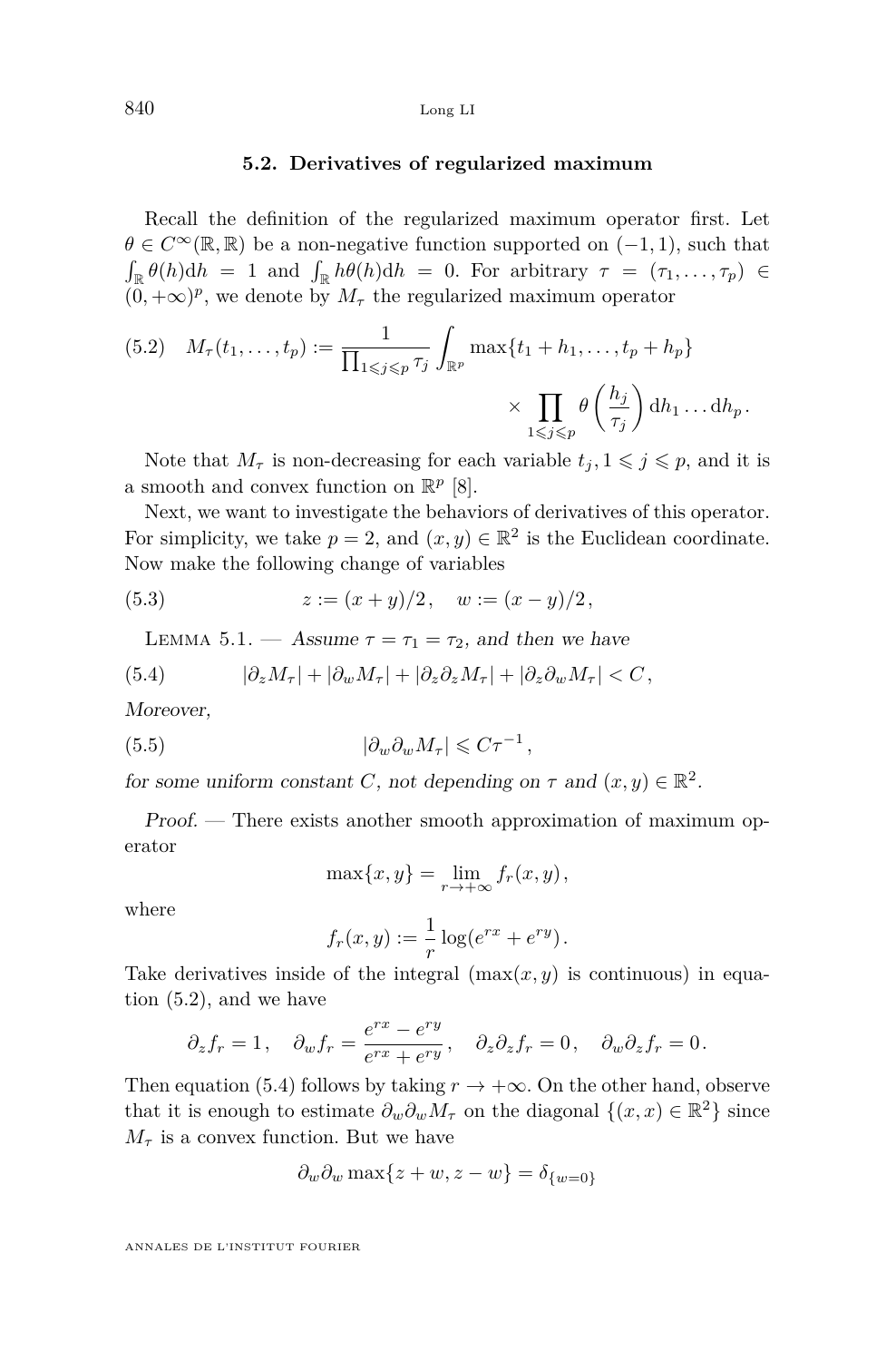in the distributional sense, where  $\delta_{\{w=0\}}$  represents the delta function at  $\{w = 0\}.$ 

Now if we put

$$
\theta(x/\tau)\theta(y/\tau) = \rho(z, w, \tau),
$$

then  $\rho(z, w, \tau)$  is a smooth bounded function supported in the unit rectangle.

$$
\partial_w \partial_w M_\tau(z,0) = \frac{1}{\tau^2} \int_{-\infty}^{+\infty} dz \int_{-\infty}^{+\infty} \delta_{\{w=0\}} \rho(z,w,\tau) dw
$$
  
(5.6)  

$$
= \frac{1}{\tau^2} \int_{-\infty}^{+\infty} \rho(z,0,\tau) dz
$$
  

$$
\leq C\tau^{-1}.
$$

The last line follows from the fact that the function

$$
\rho(z,0,\tau) = \theta(x/\tau)^2 = \tilde{\rho}(z/\tau)
$$

is another mollifier on *z* coordinate.

### **5.3.** Regularization of  $\mathcal{C}^{1,\bar{1}}(\mathcal{C}^{1,\bar{1}}_\beta)$  metrics

let  $G$  denote by a  $C^{1,\bar{1}}$  metric on X. That is to say,  $G$  is a positive closed (1*,* 1) current such that

$$
0\leqslant \mathcal{G}\leqslant C\omega\,.
$$

Writing  $\mathcal{G} := \omega + \mathrm{d} \mathrm{d}^c \varphi$ , the  $\omega$ -*psh* function  $\varphi$  has bounded Laplacian on *X*. Hence the  $C^{1,\alpha}$  Hölder norm of  $\varphi$  is uniformly bounded.

Now suppose  $V_\alpha \subset U_\alpha$  forms a finite cover of an open subset  $M \subset X$ , and locally we have

$$
\mathcal{G}|_{U_{\alpha}} = dd^c u_{\alpha},
$$

for a family of *psh* function  $u_{\alpha}$  on each  $U_{\alpha}$ . Put  $u_{\alpha,\delta}$  as the local regularization of  $u_{\alpha}$  by the standard mollifier on  $\mathbb{C}^n$ . For each small  $\varepsilon > 0$ , we also take

$$
\phi_{\alpha,\delta} := u_{\alpha,\delta} - f_{\alpha} + \varepsilon \eta_{\alpha},
$$

as we did in Blocki–Kolodziej regularization (here we assume that the constant *C* is 1).

Now the observation is that for each  $\varepsilon$  fixed, the gap between the boundary value  $\phi_{\alpha,\delta}(z), z \in \partial U_{\alpha}$  and interior values  $\phi_{\beta,\delta}(z)$  for all  $\beta$  such that  $z \in V_\beta$  is larger than  $\varepsilon/2$  for all  $\delta$  small enough. That is to say, for each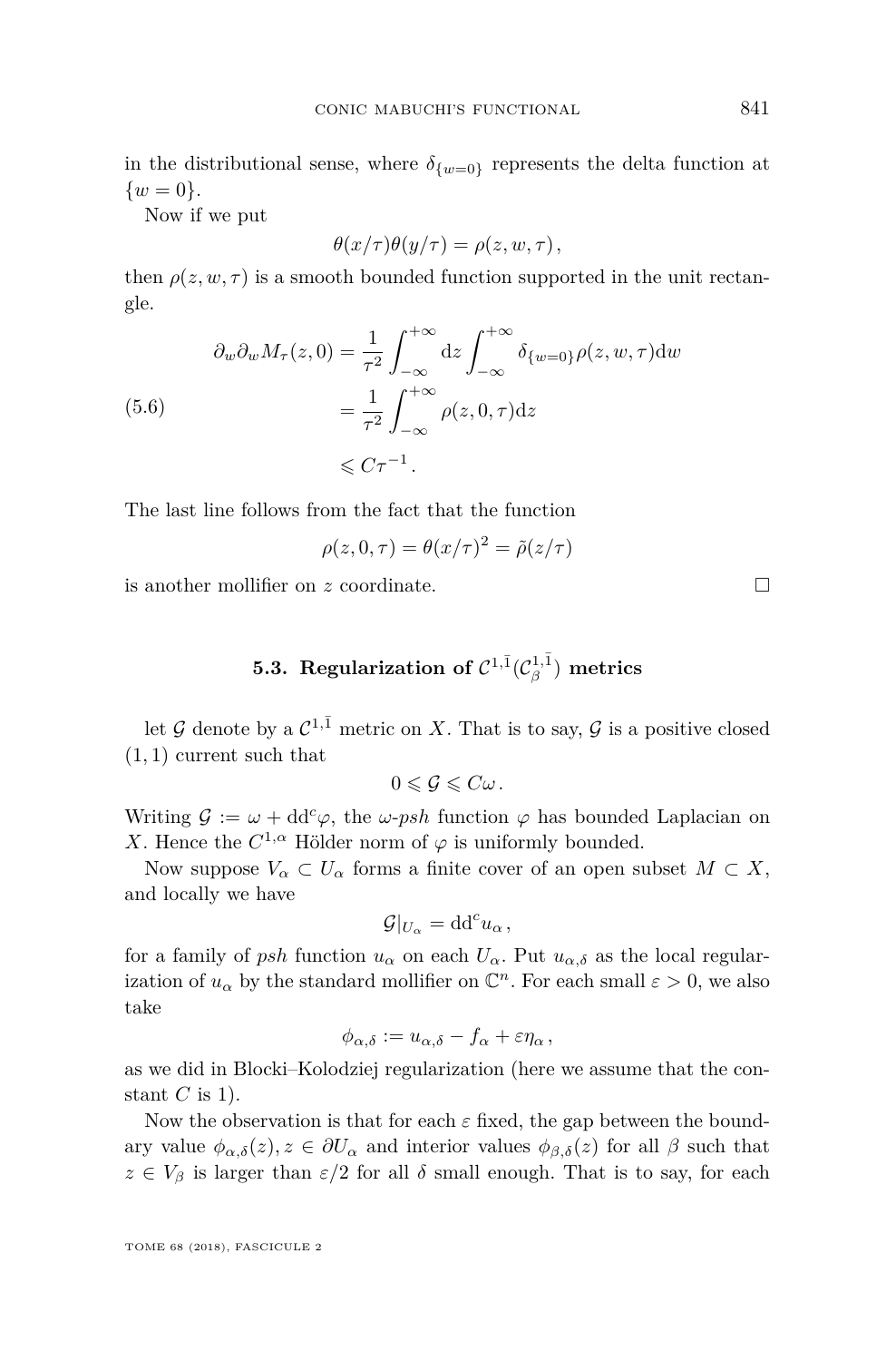point  $z \in \partial\Omega_{\alpha}$  and all  $\alpha \in \mathcal{A}$ , we can choose  $\tau = \varepsilon/4$  such that the following inequality holds

(5.7) 
$$
\phi_{\alpha,\delta}(z) + \varepsilon/4 < \max_{z \in V_\beta} \{ \phi_{\beta,\delta}(z) - \varepsilon/4 \} \leq \max_{z \in U_\beta} \{ \phi_{\beta,\delta}(z) - \varepsilon/4 \},
$$

for all  $\delta$  small enough. Then thanks to the glueing principle ([\[8,](#page-40-4) Corollary 5.19]), the regularized maximum

$$
\Phi_{\varepsilon/4,\delta}=M_{\varepsilon/4}\{\phi_{\alpha,\delta}\}
$$

is well defined for all  $\delta$  small enough.

<span id="page-38-0"></span>PROPOSITION 5.2. — For each  $\varepsilon > 0$ , there exists a small  $\delta > 0$ , such that we have

$$
|\partial\overline{\partial}\Phi_{\varepsilon/4,\delta}| \leqslant C\,,
$$

for a uniform constant *C*. Moreover, we have

$$
\partial\overline{\partial}\Phi_{\varepsilon/4,\delta}-\partial\overline{\partial}\varphi\to 0\,,
$$

in  $L^p$  sense, for any  $p > 1$ .

Proof. — For simplicity, we assume that there are only two coordinate charts  $V_{\alpha} \subset U_{\alpha}$  and  $V_{\beta} \subset U_{\beta}$  intersecting with each other near a point *p*, and the general case follows in a similar way. Then the regularized maximum operator is a function on  $(x, y) \in \mathbb{R}^2$ , and we introduce the change of variables  $(z, w) \in \mathbb{R}^2$  by equation [\(5.3\)](#page-36-2). That is to say, if take

$$
z = (\phi_{\alpha,\delta} + \phi_{\beta,\delta})/2, \quad w = (\phi_{\alpha,\delta} - \phi_{\beta,\delta})/2,
$$

then thanks to Lemma [5.1,](#page-36-3) we have

(5.8) 
$$
\partial_k \partial_{\bar{l}} M_{\varepsilon/4} \{ z(\phi_{\alpha,\delta}, \phi_{\beta,\delta}), w(\phi_{\alpha,\delta}, \phi_{\beta,\delta}) \} = \partial_k \partial_{\bar{l}} z + \partial_w M_{\varepsilon/4} \cdot \partial_k \partial_{\bar{l}} w + \partial_w \partial_w M_{\varepsilon/4} \cdot \partial_k w \partial_{\bar{l}} w.
$$

It is easy to see that  $\partial_w M_{\varepsilon/4}$  converges to zero when  $w \to 0$ . But for the last term, we need a more carful investigation. Take

$$
v_{\alpha,\beta,\delta} := (u_{\alpha,\delta} - u_{\beta,\delta}) - (f_{\alpha} - f_{\beta}),
$$

and

 $\eta_{\alpha,\beta} := \eta_{\alpha} - \eta_{\beta}$ 

on  $U_{\alpha} \cap U_{\beta}$ . Note that we have

 $\partial v_{\alpha,\beta,\delta} \to 0$ ,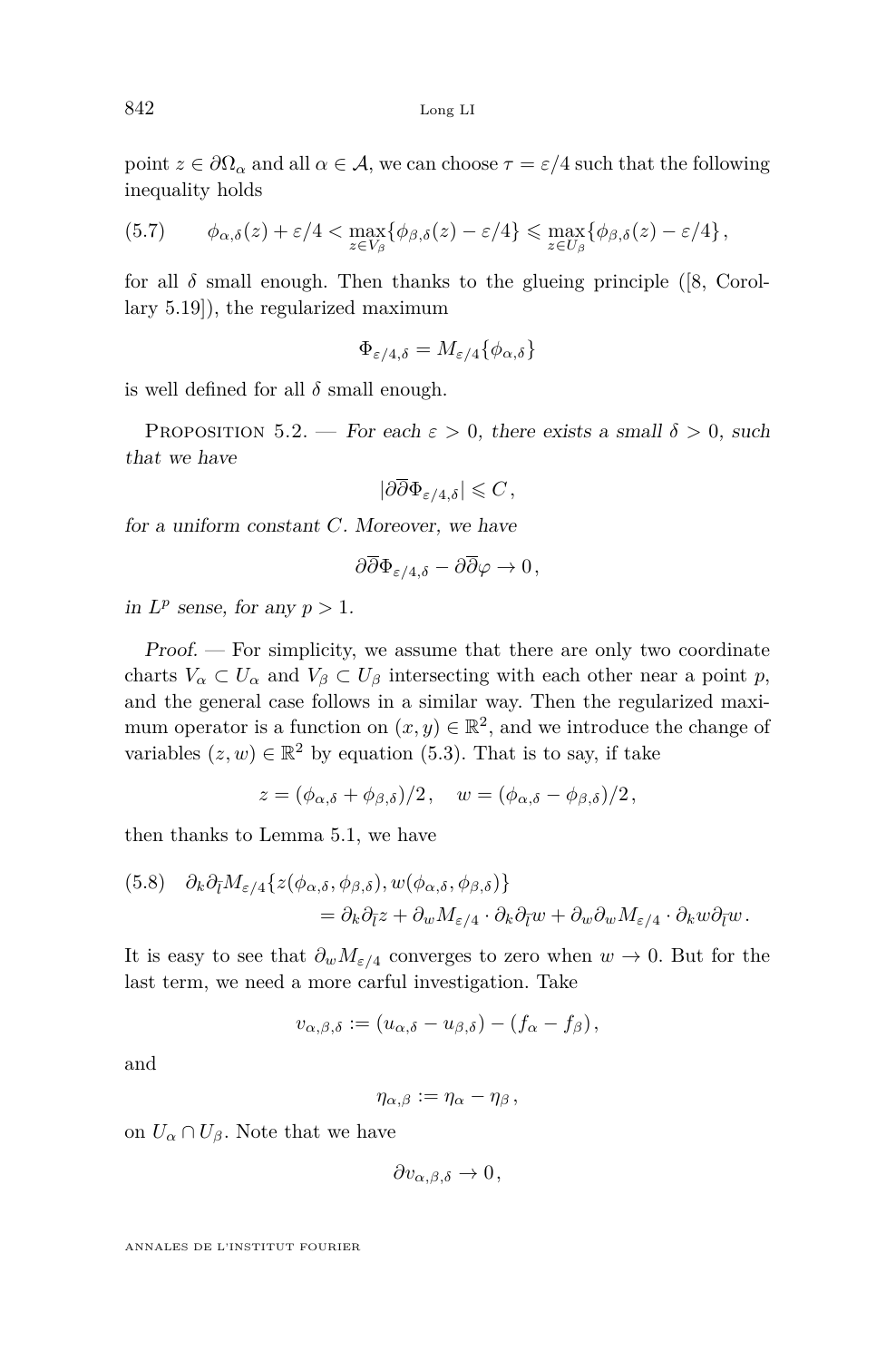in some  $C^{\gamma}$  Hölder space when  $\delta$  converges to zero. On the other hand, we have

(5.9)  
\n
$$
\varepsilon^{-1}\partial_k w \partial_{\bar{l}} w = \varepsilon^{-1}\partial(v_{\alpha,\beta,\delta} + \varepsilon \eta_{\alpha,\beta}) \cdot \overline{\partial}(v_{\alpha,\beta,\delta} + \varepsilon \eta_{\alpha,\beta})
$$
\n
$$
= \varepsilon^{-1}\partial v_{\alpha,\beta,\delta}\overline{\partial}v_{\alpha,\beta,\delta} + \partial v_{\alpha,\beta,\delta}\overline{\partial}\eta_{\alpha,\beta}
$$
\n
$$
+ \partial \eta_{\alpha,\beta}\overline{\partial}v_{\alpha,\beta,\delta} + \varepsilon \partial \eta_{\alpha,\beta}\overline{\partial}\eta_{\alpha,\beta}.
$$

Now for each  $\varepsilon > 0$ , we pick up a  $\delta$  (depending on  $\varepsilon$ ), such that

 $|\partial v_{\alpha,\beta,\delta}|^2 \leqslant C\varepsilon^2,$ 

for some uniform constant *C*. Thanks to Lemma [5.1,](#page-36-3) for such a pair  $(\varepsilon, \delta)$ , there exists a function  $\delta := \delta(\varepsilon)$  such that we have

$$
|\partial_w \partial_w M_{\varepsilon/4} \cdot \partial_k w \partial_{\bar{l}} w| \to 0,
$$

as  $\varepsilon$  converges to zero, and the results follow.

Now let  $\mathcal G$  be a  $\mathcal C^{1,\bar 1}_\beta$  metric. That is to say,  $\mathcal G$  has bounded Laplacian with respect to a Kähler metric  $\omega_{\beta}$  on X with cone singularity of angle  $2\pi\beta$  along a smooth divisor *D*. It is enough to estimate the approximation near the divisor, since everything is the same as in Proposition [5.2](#page-38-0) outside a tubular neighborhood of *D*. Without losing any generality, we assume that a point on the divisor belongs to at almost two open coordinate charts  $V_\mu$  and  $V_\nu$ .

Take this point  $p \in D$ , and an open neighborhood U with coordinate  $\{\zeta, z_2, \ldots, z_n\}$  such that  $D := \{\zeta = 0\}$  in *U*. Applying the Blocki–Kolodziej regularization to  $G$ , we obtain the following estimates in the normal direction near the divisor (tangential directions and mixed directions can be estimated in an easier way).

<span id="page-39-0"></span>PROPOSITION 5.3. — For each  $\varepsilon > 0$ , there exists a small  $\delta > 0$ , such that we have

$$
|\partial_{\zeta}\partial_{\bar{\zeta}}\Phi_{\varepsilon/4,\delta}| \leqslant C\delta^{2\beta-2}
$$

Proof. — The only issue here is to understand the convergence of  $\partial v_{\alpha,\beta,\delta}$ in conic case. But this is determined by the difference between the convolution  $\varphi_{\alpha,\delta}$  and  $\varphi|_{U_{\alpha}}$ . Thanks to Fubini's theorem, we can restrict our calculation in the normal direction. Note that  $\partial \varphi \in C^{\alpha,\beta}$ . That is to say, if we write  $\partial \varphi(\zeta) = \tilde{f}(|\zeta|^{\beta-1}\zeta)$ , then  $\tilde{f}$  is  $C^{\alpha}$  Hölder continuous. Therefore,

$$
\qquad \qquad \Box
$$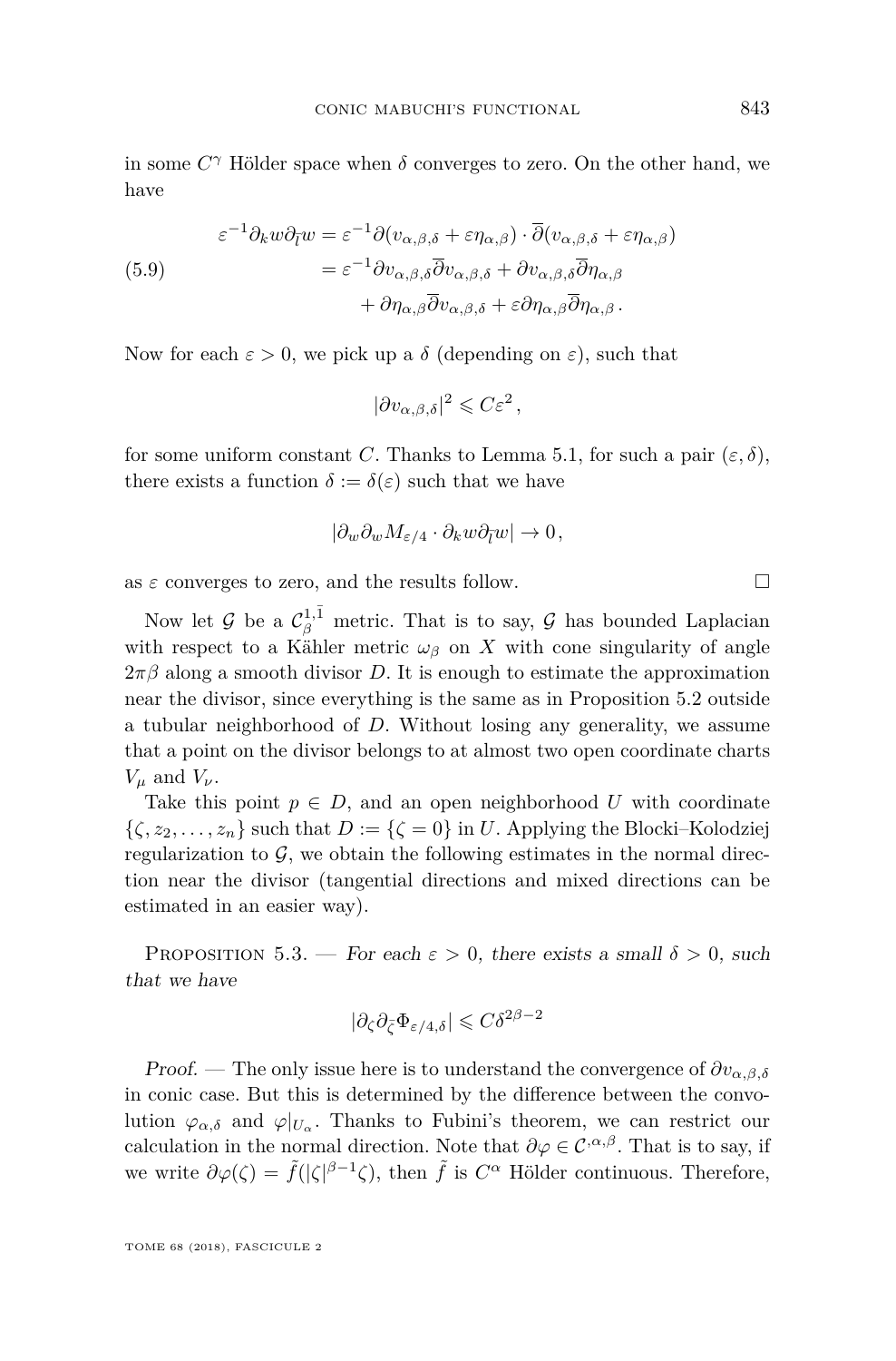we have

<span id="page-40-12"></span>
$$
\partial(\varphi_{\alpha,\delta} - \varphi)(p) = \{(\partial \varphi)_{\delta} - \partial \varphi\}(p)
$$

$$
= \int_{\mathbb{C}} (\partial \varphi(\delta \zeta) - \partial \varphi(0)) \rho(\zeta) d\lambda(\zeta)
$$

$$
\leq C \delta^{\alpha \beta + \beta - 1} \int_{\mathbb{C}} |\zeta|^{\alpha \beta + \beta - 1} \rho(\zeta) d\lambda(\zeta)
$$

$$
\leq C' \delta^{\alpha \beta + \beta - 1}.
$$

Moreover, for points  $z$  in the small tubular neighborhood of  $D$ , we have the same the growth estimate with equation [\(5.10\)](#page-40-12) by a similar argument. Hence we have

$$
|\delta|^{2-2\beta} |\partial_w \partial_w M_{\varepsilon/4} \cdot \partial_\zeta w \partial_{\bar{\zeta}} w| \to 0,
$$

when  $\varepsilon$  converges to zero, and the result follows.

#### BIBLIOGRAPHY

- <span id="page-40-1"></span>[1] R. J. Berman & B. Berndtsson, "Convexity of the *K*-energy on the space of Kähler metrics and uniqueness of extremal metrics", J. Am. Math. Soc. **30** (2017), no. 4, p. 1165-1196.
- <span id="page-40-6"></span>[2] Z. BLOCKI & S. KOLODZIEJ, "On regularization of plurisubharmonic functions on manifolds", Proc. Am. Math. Soc. **135** (2007), no. 7, p. 2089-2093.
- <span id="page-40-3"></span>[3] S. BOUCKSOM, P. EYSSIDIEUX, V. GUEDJ & A. ZERIAHI, "Monge-Ampère equations" in big cohomology classes", Acta Math. **205** (2010), no. 2, p. 199-262 (English).
- <span id="page-40-7"></span>[4] S. Calamai & K. Zheng, "Geodesics in the space of Kähler cone metrics I", Am. J. Math. **137** (2015), no. 5, p. 1149-1208 (English).
- <span id="page-40-0"></span>[5] X. Chen, "The space of Kähler metrics", J. Differ. Geom. **56** (2000), no. 2, p. 189- 234 (English).
- <span id="page-40-2"></span>[6] X. Chen, L. Li & M. Paun, "Approximation of weak geodesics and subharmonicity of Mabuchi energy", <https://arxiv.org/abs/1409.7896>, 2014.
- <span id="page-40-9"></span>[7] X. Chen & Y. Wang, "On the regularity problem of complex Monge-Ampere equations with conical singularities", <https://arxiv.org/abs/1405.1021>, 2014.
- <span id="page-40-4"></span>[8] J.-P. Demailly, "Complex analytic and differential geometry", [https://](https://www-fourier.ujf-grenoble.fr/~demailly/manuscripts/agbook.pdf) [www-fourier.ujf-grenoble.fr/~demailly/manuscripts/agbook.pdf](https://www-fourier.ujf-grenoble.fr/~demailly/manuscripts/agbook.pdf), 1997.
- <span id="page-40-8"></span>[9] S. K. DONALDSON, "Kähler metrics with cone singularities along a divisor", in Essays in mathematics and its applications. In honor of Stephen Smale's 80th birthday, Springer, 2012, p. 49-79 (English).
- <span id="page-40-11"></span>[10] V. GUEDJ & A. ZERIAHI, "The weighted Monge-Ampère energy of quasiplurisubharmonic functions", J. Funct. Anal. **250** (2007), no. 2, p. 442-482 (English).
- <span id="page-40-5"></span>[11] H. GUENANCIA & M. PAUN, "Conic singularities metrics with prescribed Ricci curvature: general cone angles along normal crossing divisors", J. Differ. Geom. **103** (2016), no. 1, p. 15-57 (English).
- <span id="page-40-10"></span>[12] S. Kołodziej, "The complex Monge-Ampère equation", Acta Math. **180** (1998), no. 1, p. 69-117 (English).